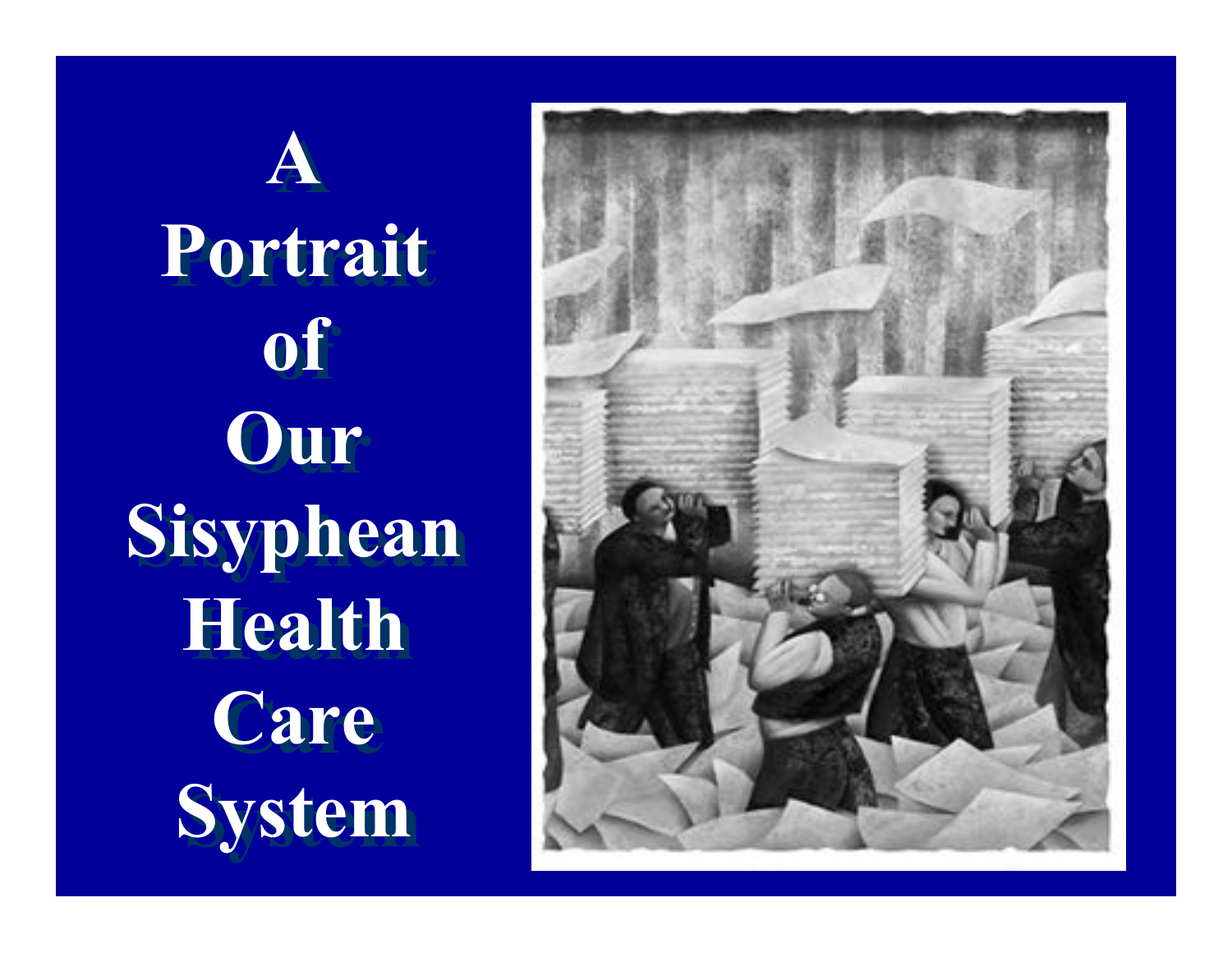Since the 1980's, America's health care bureaucracy has mushroomed into one of the nation's fastestgrowing industries.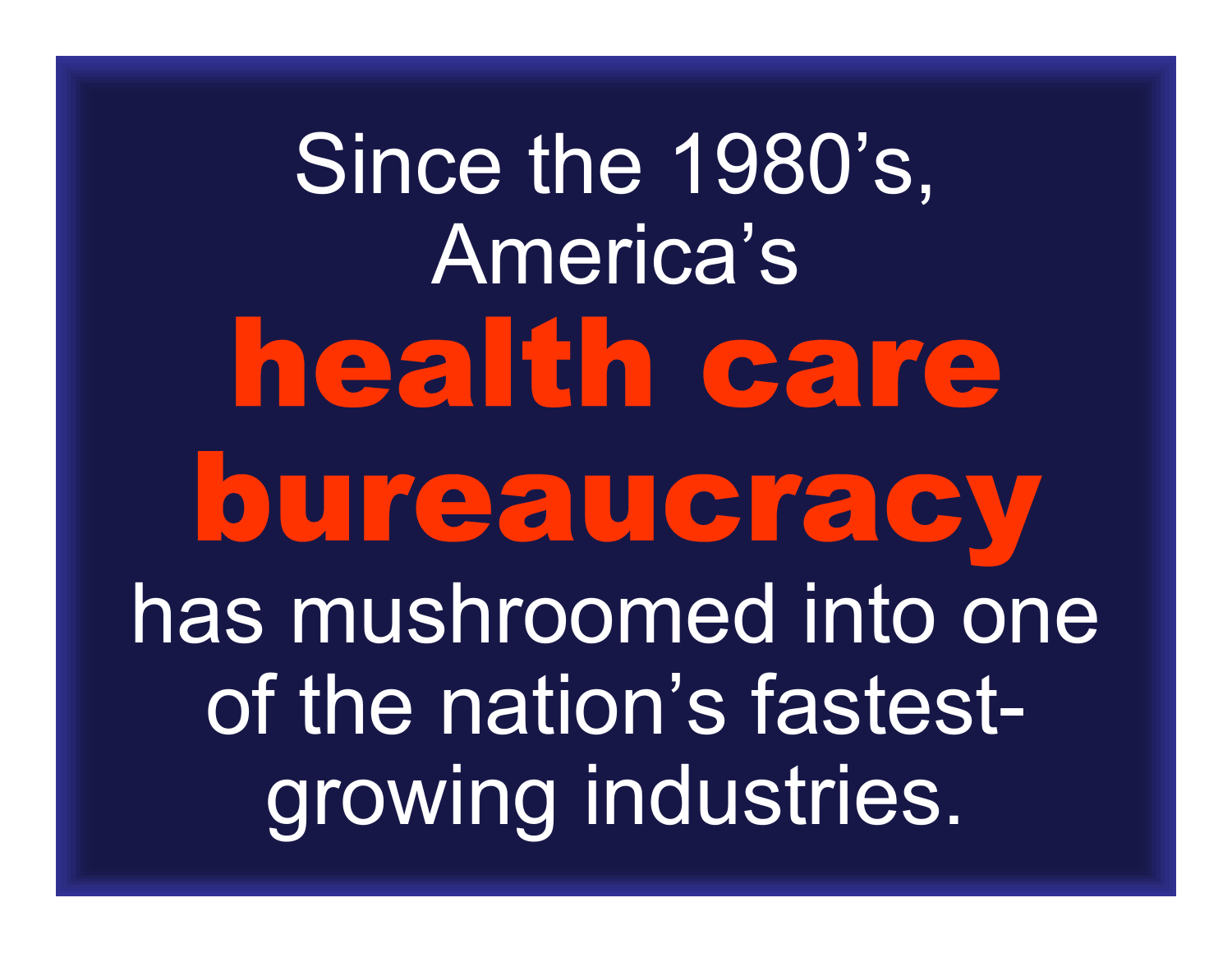

### The NEW ENGLAND **JOURNAL** of **MEDICINE**

http://content.nejm.org/cgi/content/abstract/349/8/768

Volume 349:768-775 [August 21, 2003](http://content.nejm.org/content/vol349/issue8/index.shtml) Number 8

Overall, at least 31% of health spending was devoted to administration in the U.S. in 1999. Volume 349:768-775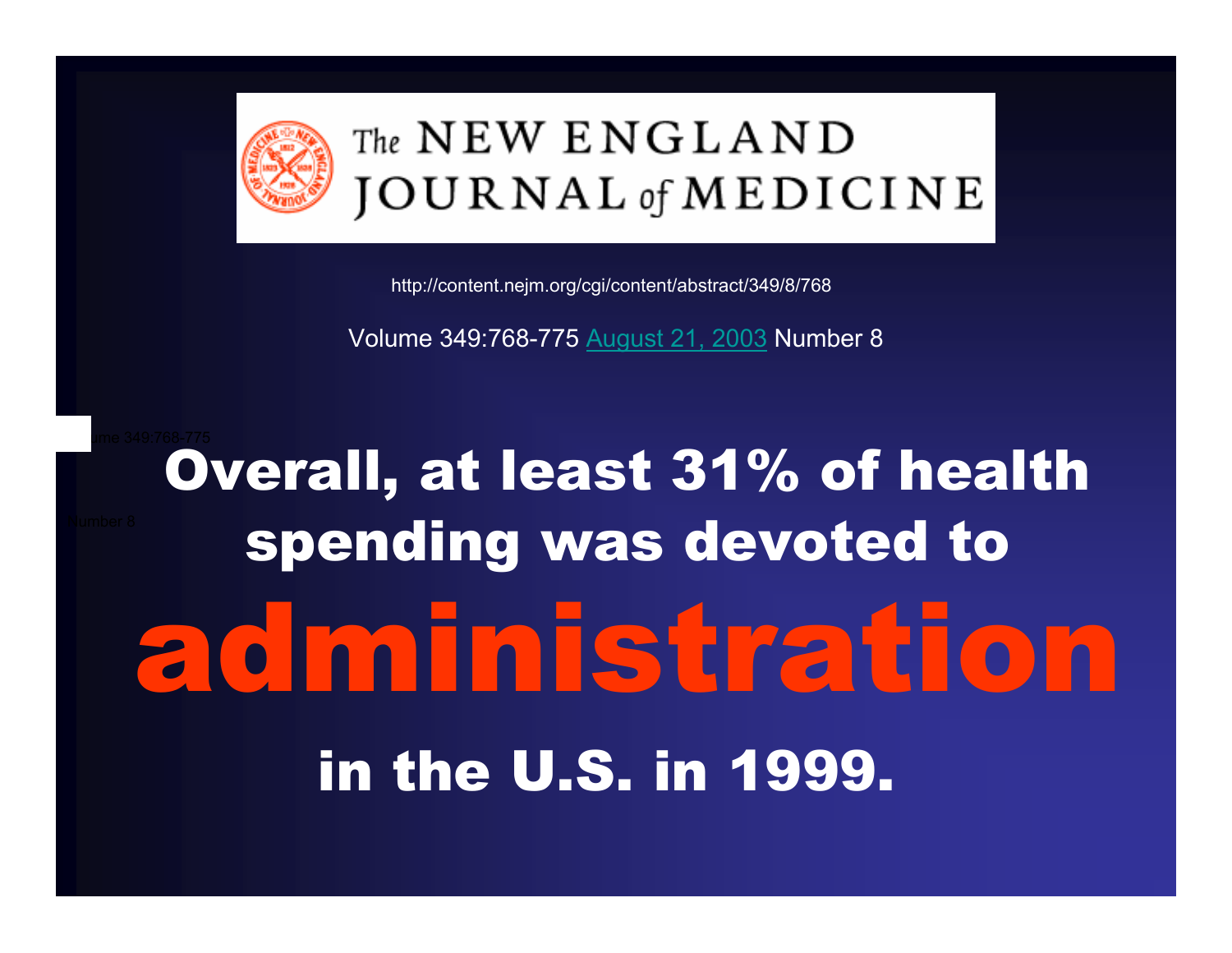# **Expenditures for insurance** administration andprofit **rose 80 % faster in 2003 than spending on actual care.**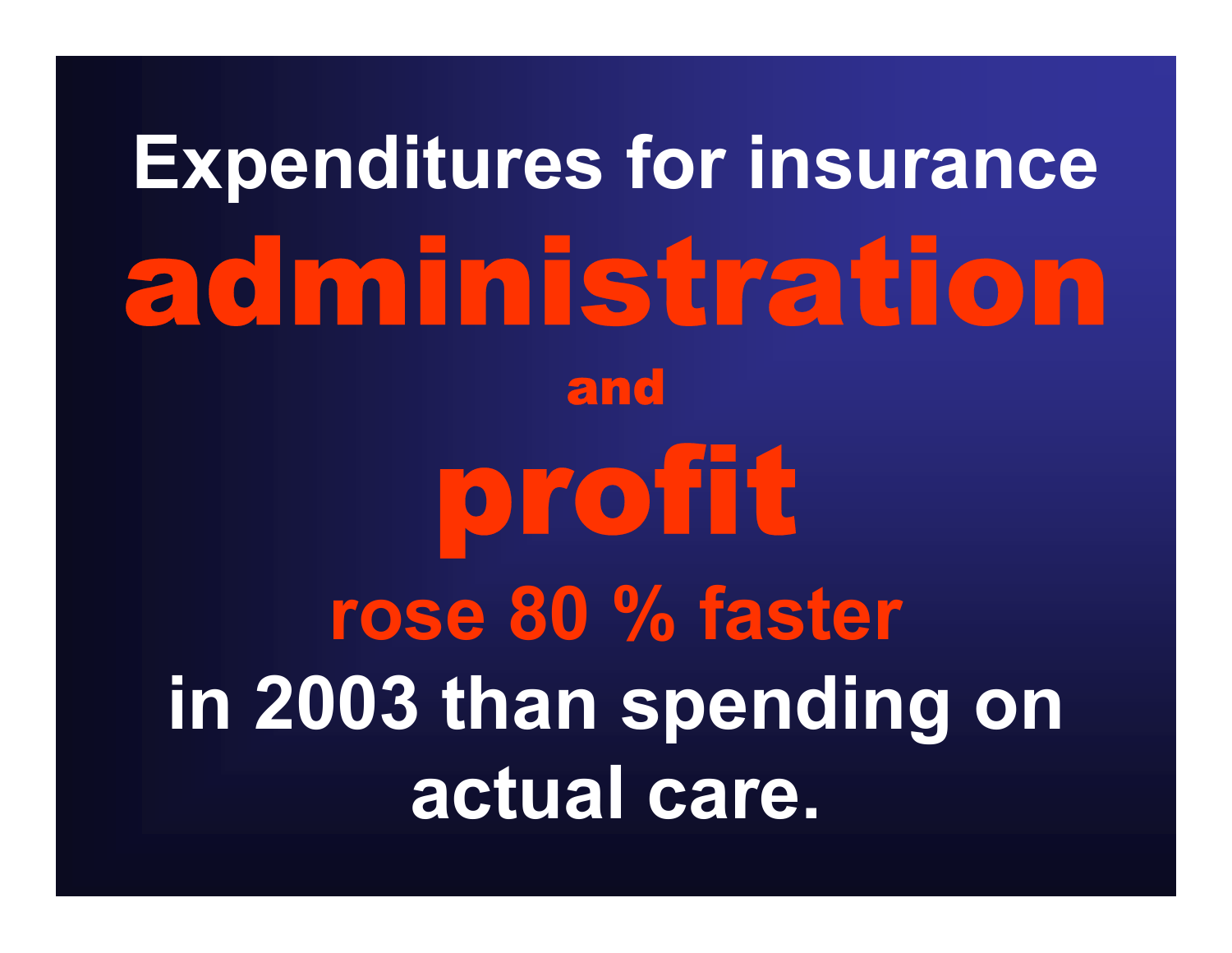## **Growth of Physicians and Administrators** 1970-2002



Source: Bureau of Labor Statistics & NCHS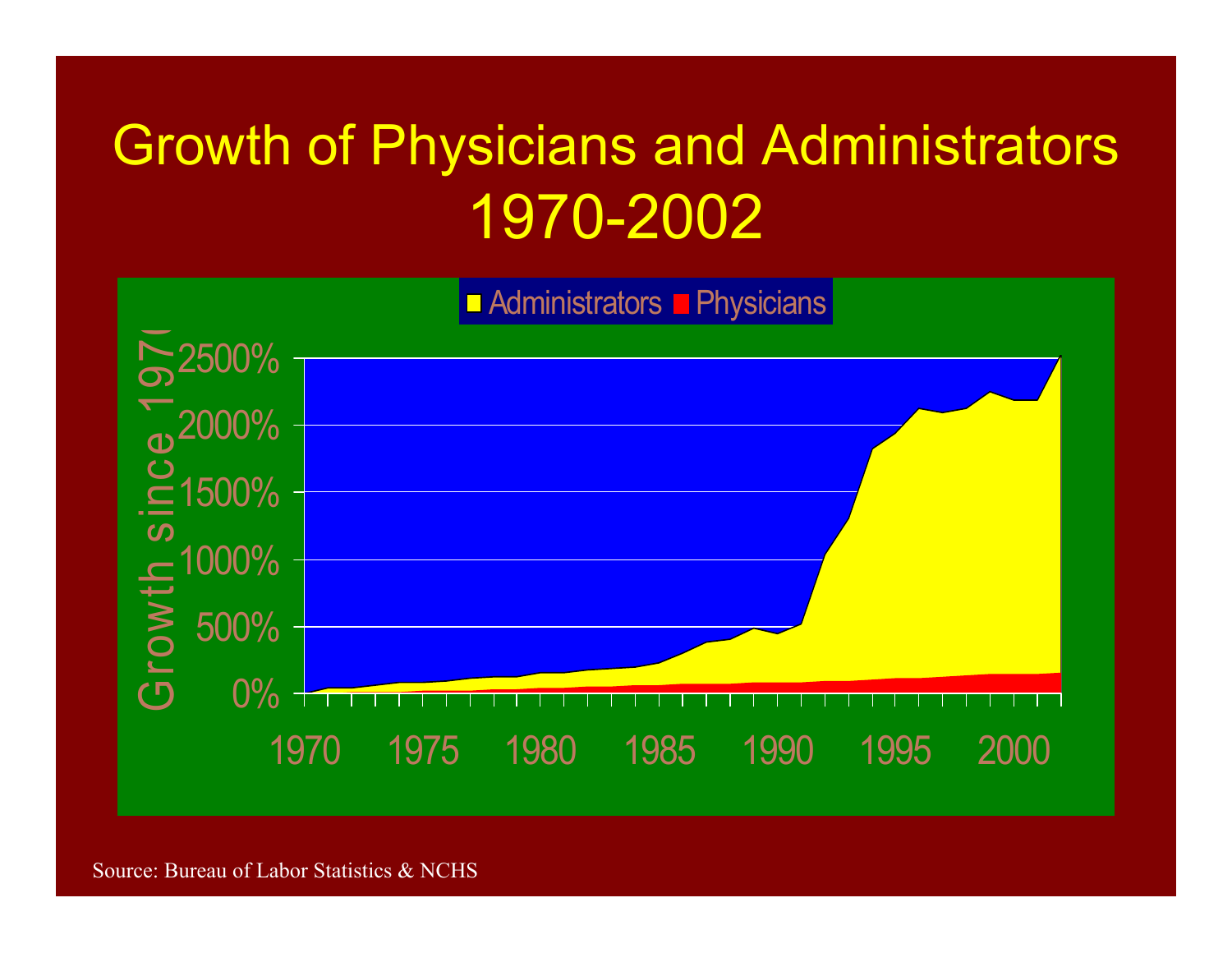### Growth of Registered Nurses and Administrators 1970-2002

Administrators ⊑ RNs



Source: Bureau of Labor Statistics & Himmelstein/Woolhandler/Lewontin Analysis of CPS data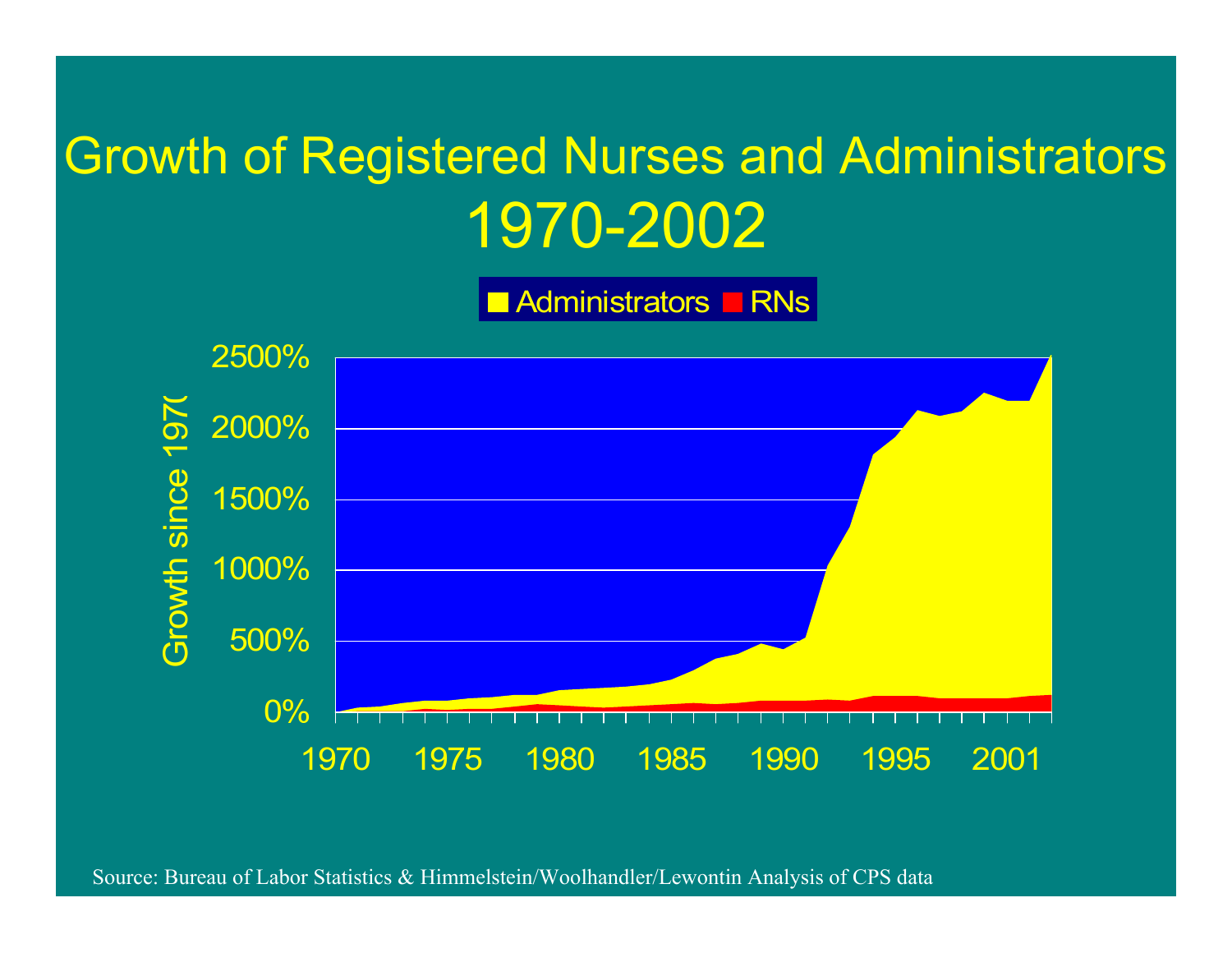### **Where do these "administrators" work?**

- hospitals
- clinics
- physicians' offices
- health maintenance organizations (HMOs)
- mental health care facilities
- nursing homes
- insurance companies
- consulting firms
- health data organizations
- information system vendors
- colleges, universities, technical schools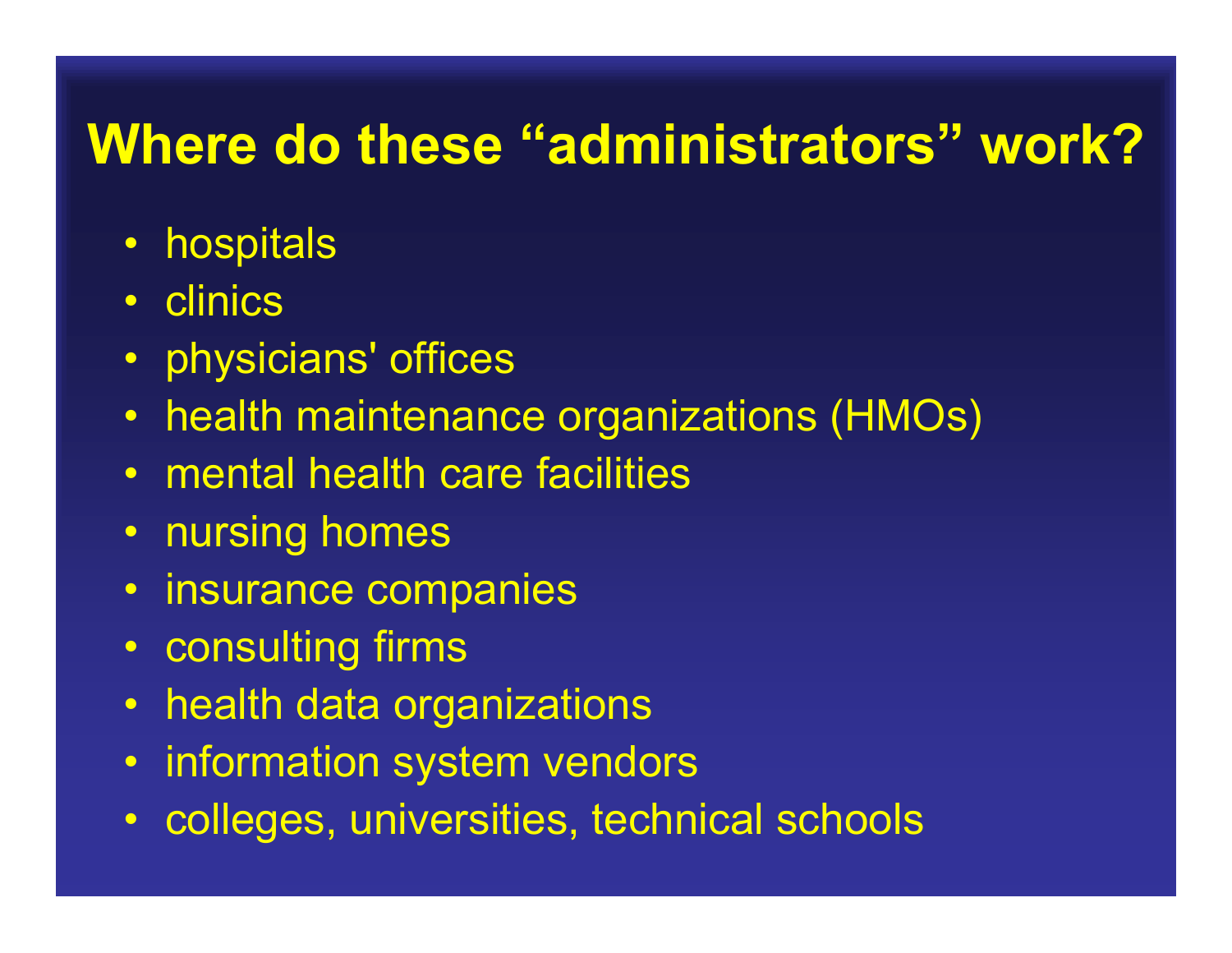## These organizations didn't exist 20 years ago !

- American Academy of Professional Coders
- Professional Association of Health Care Reimbursement Specialists
- National Association for Claims Assistance Professionals
- American Medical Billing Association
- Professional Association of Health Care Office **Management**

• AAMAS 11th Annual Conference*"Don't Gamble On Healthcare Costs" April 27 - April 29, 2005* Harrah's Hotel & Resort, Las Vegas, Nevada

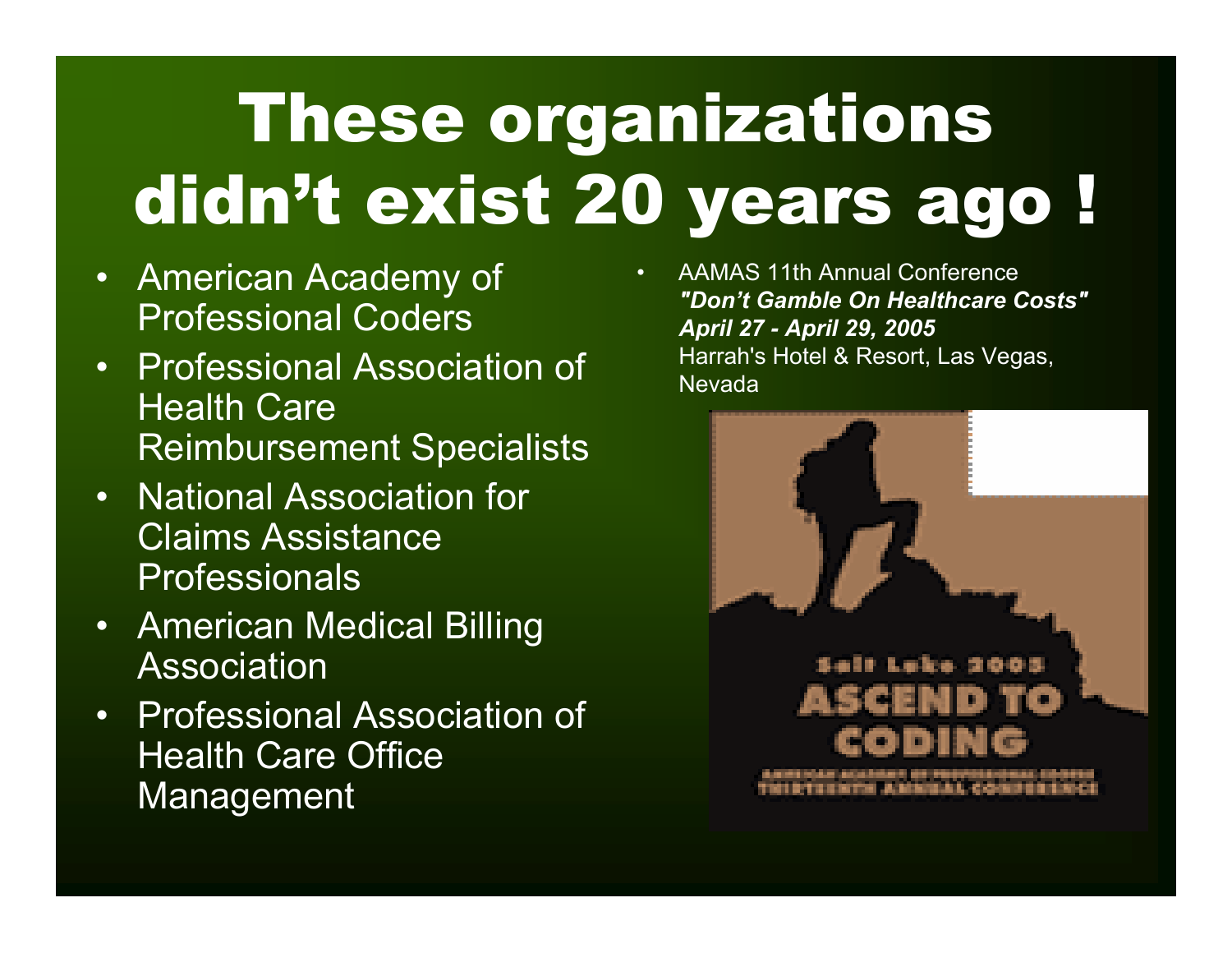## Doctors play man-on-man defense against these "administrators"

- deal with dozens of different plans
- satisfy regulations on coverage, eligibility, and documentation
- look up which drugs and specialists each plan will pay for
- forced to employ extra clerical staff to deal with the<br>insurance paperwork

# MEGABUCKS + TIME WASTED !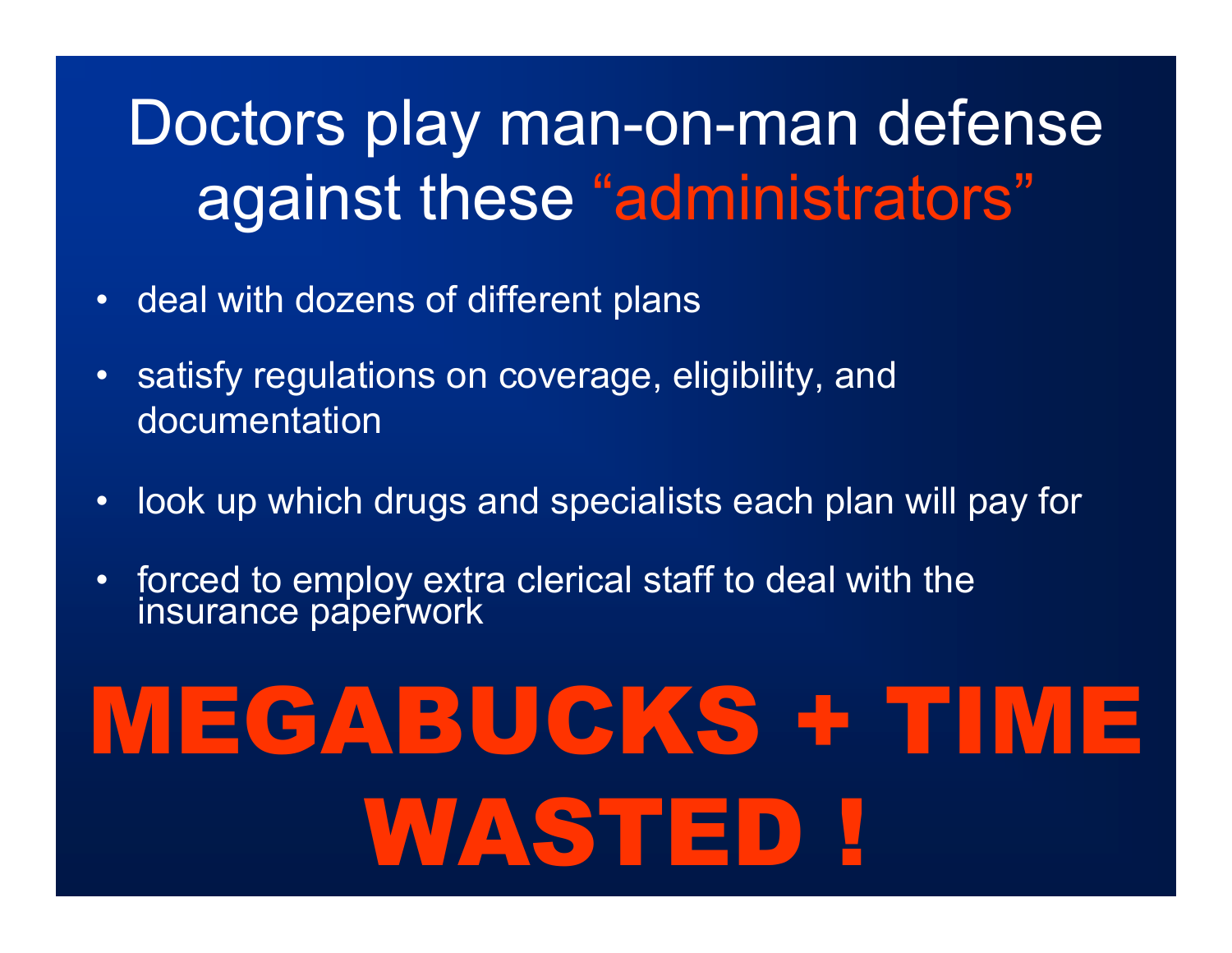A study of 2,277 depressed patients in the Seattle area found 755 individual insurance plans, with differing benefits, copayments, deductibles, coverage rules etc.

Source: Health Service Research 2000; 35:707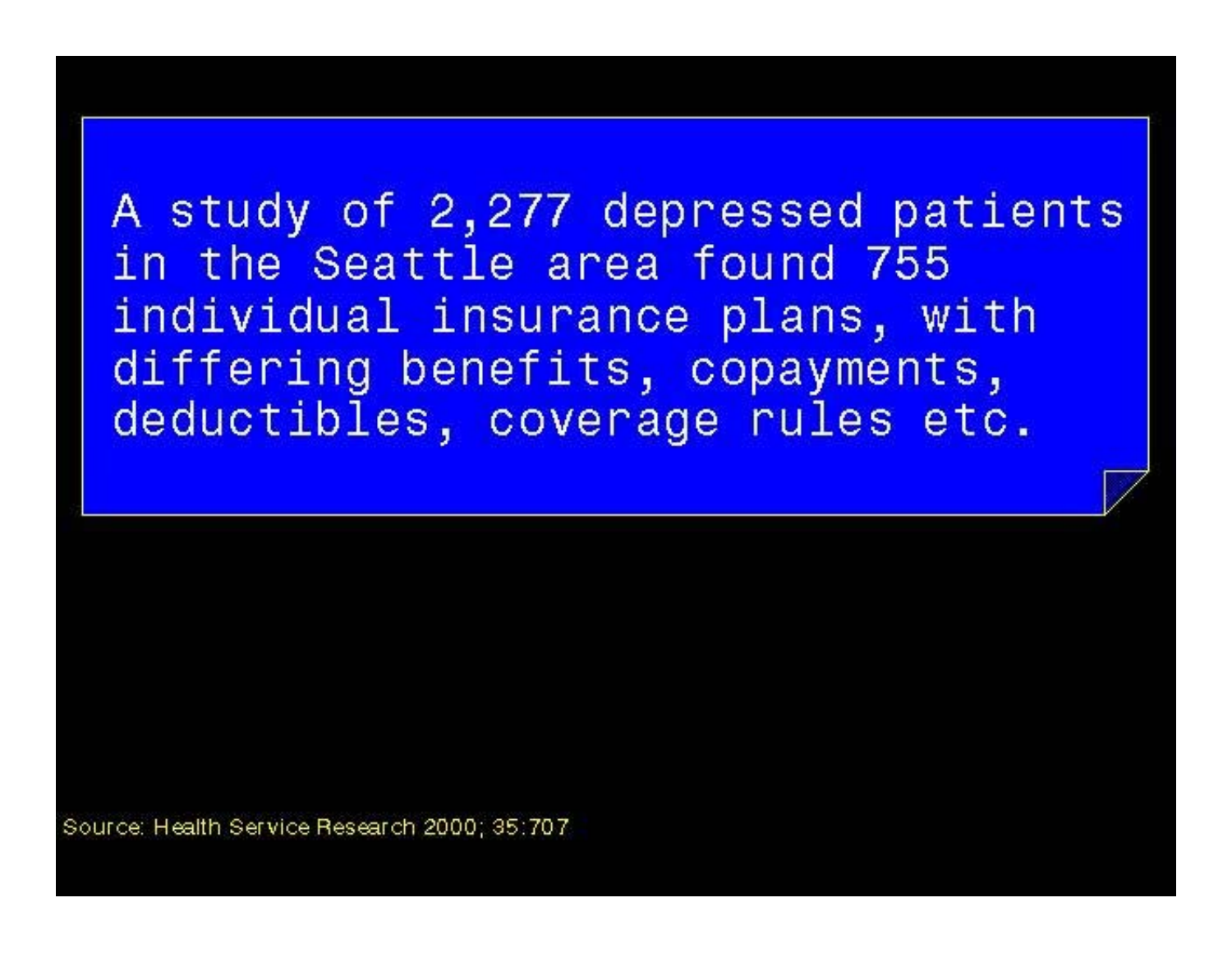**Allan M. Korn, MD, medical director of BlueCross / BlueShield**

**interviewed on amednews.com by Robert Kazel Sept. 20, 2004** 

**said:**

# **"***Chicago has 17,000 different plan designs"*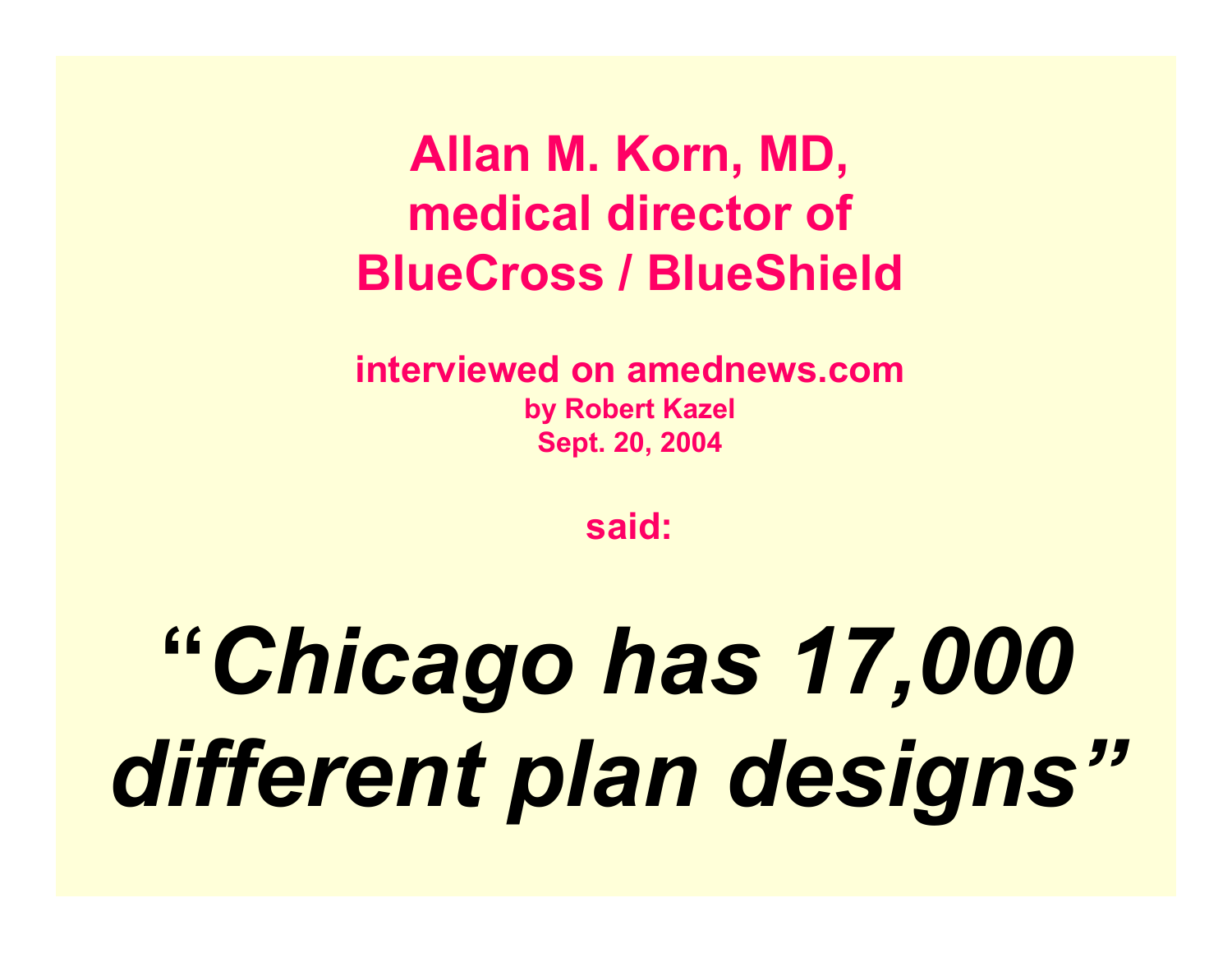# Most industrialized countries have only

# ONE PLAN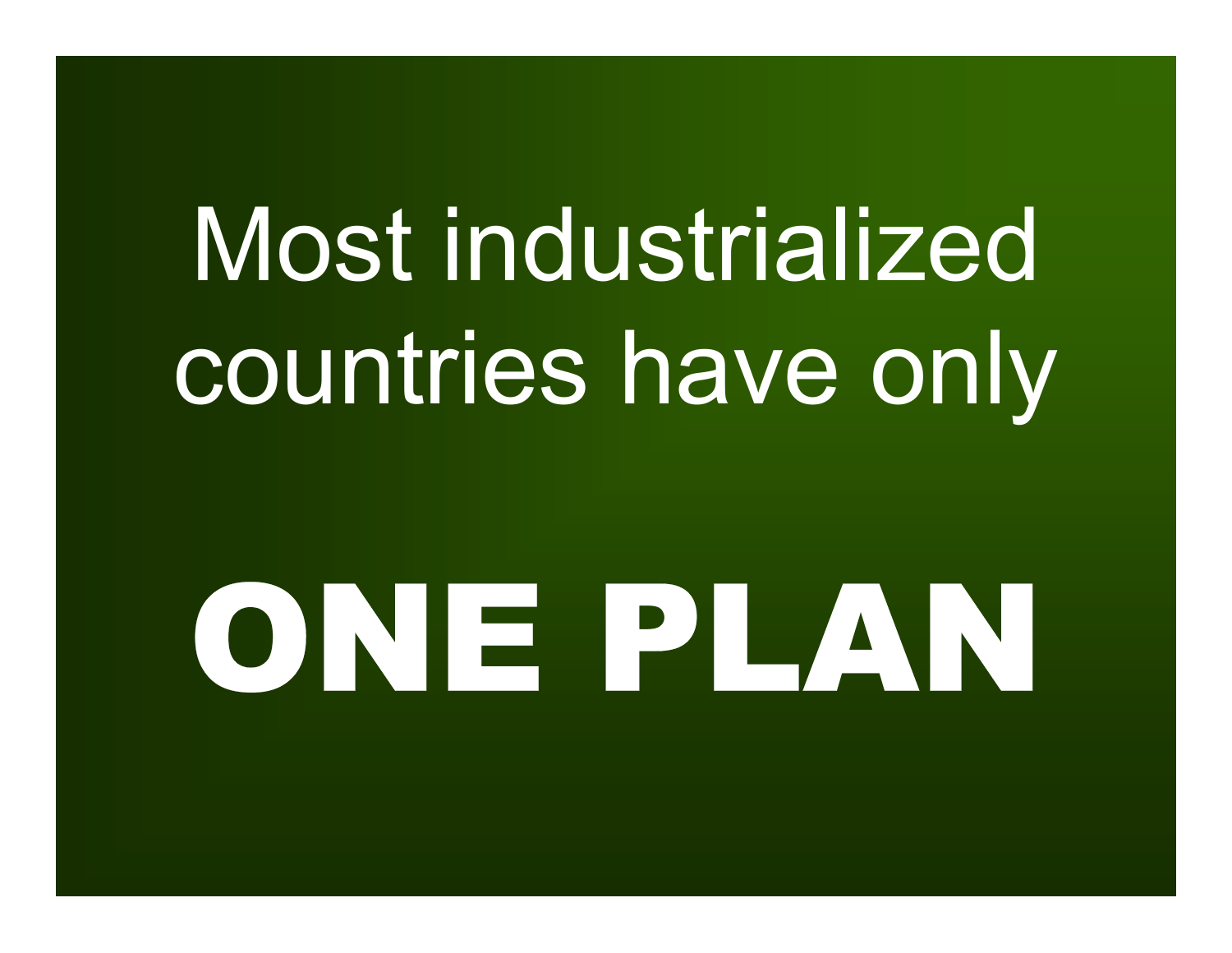With some industries nationwide you can track FedEx packages, bank on-line, trade shares, file taxes or re-new a driver's license

Yet most computers within the medical industry are unable to talk with one another.

Think of an elementary school classroom with 24 students, each speaking a distinct language, unable to understand what the other 23 are saying  $-$  and the teacher insisting on keeping it that way.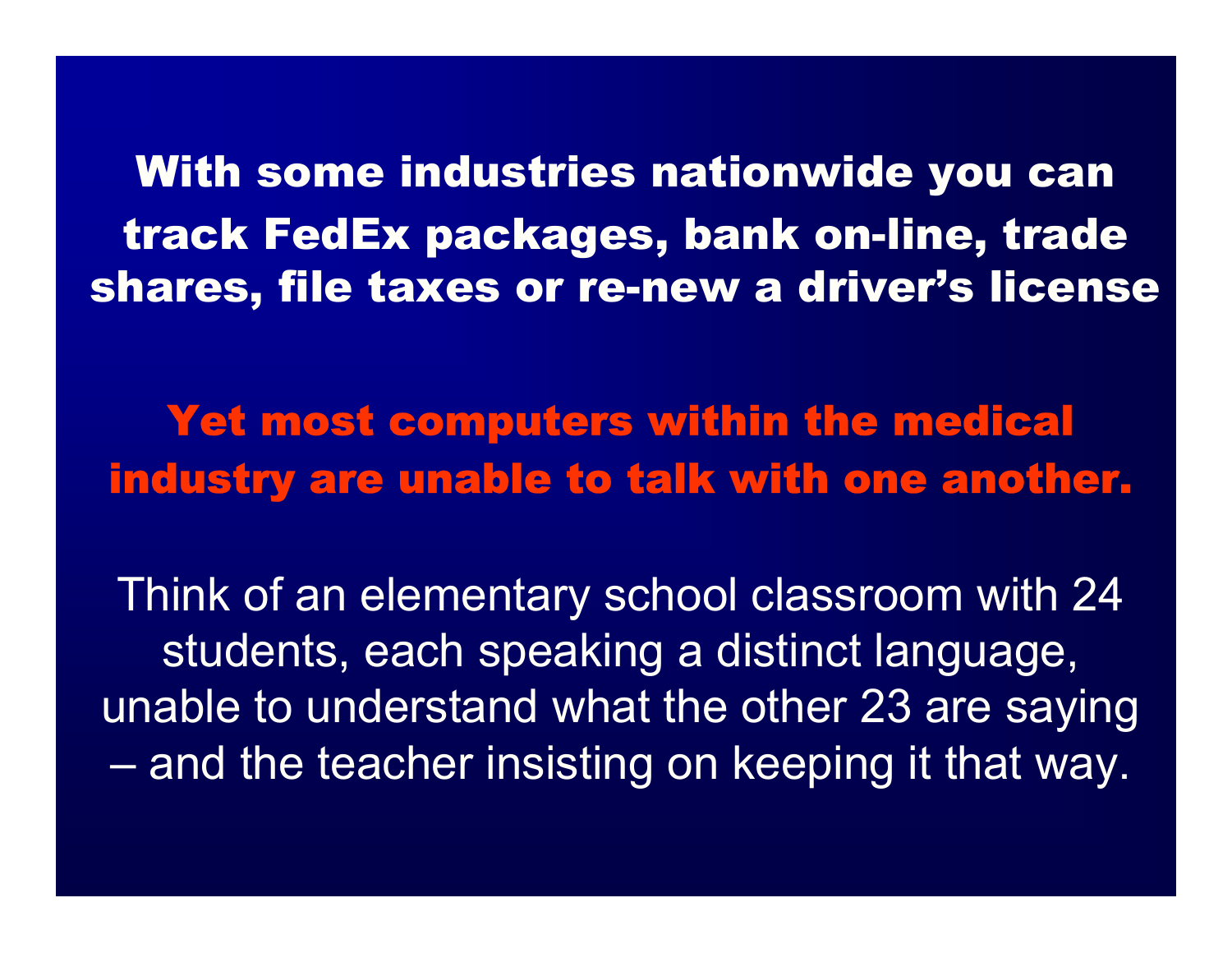## Other advanced countries have only

# ONE **PROCESSING SYSTEM**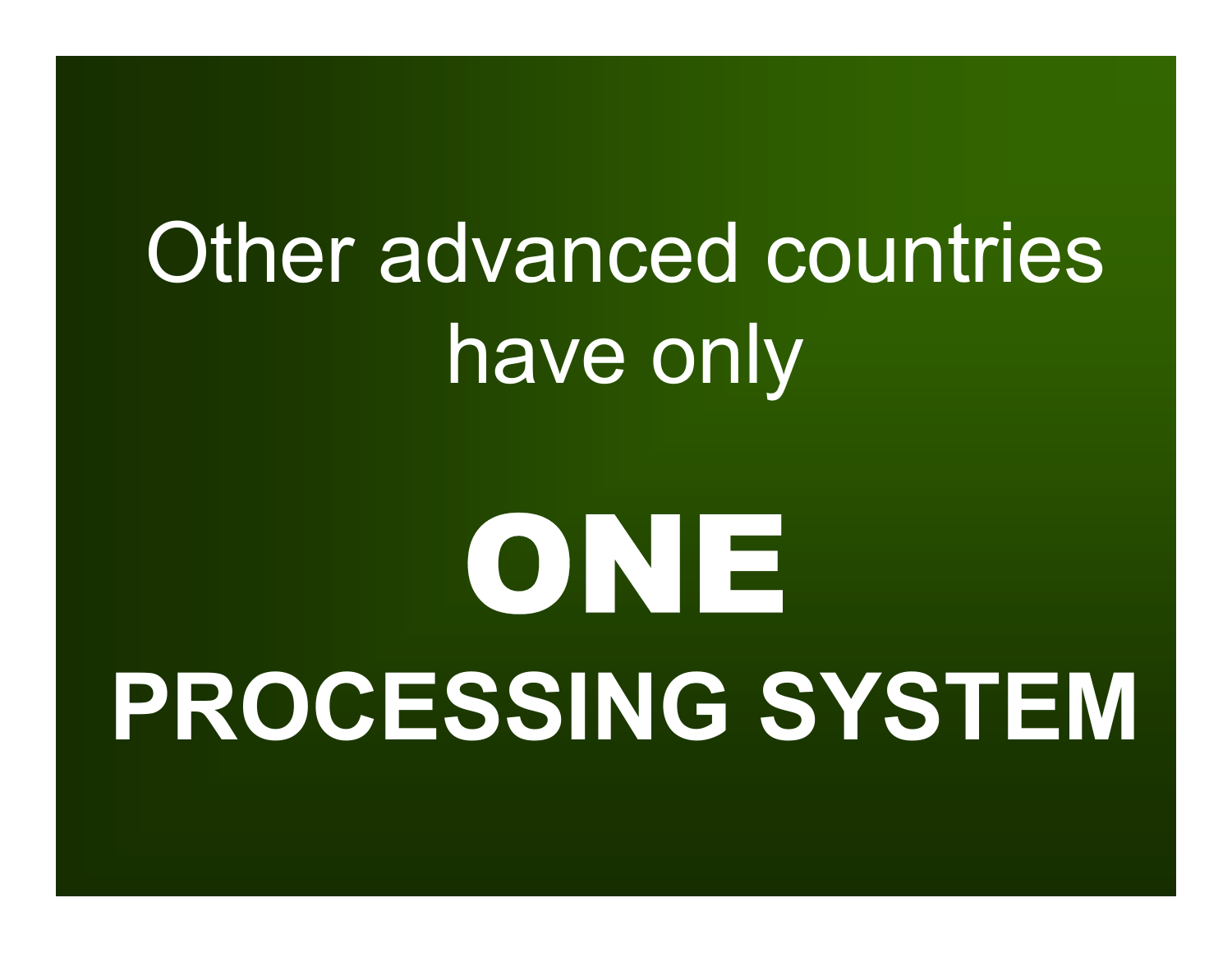A tale of two health care dollars...

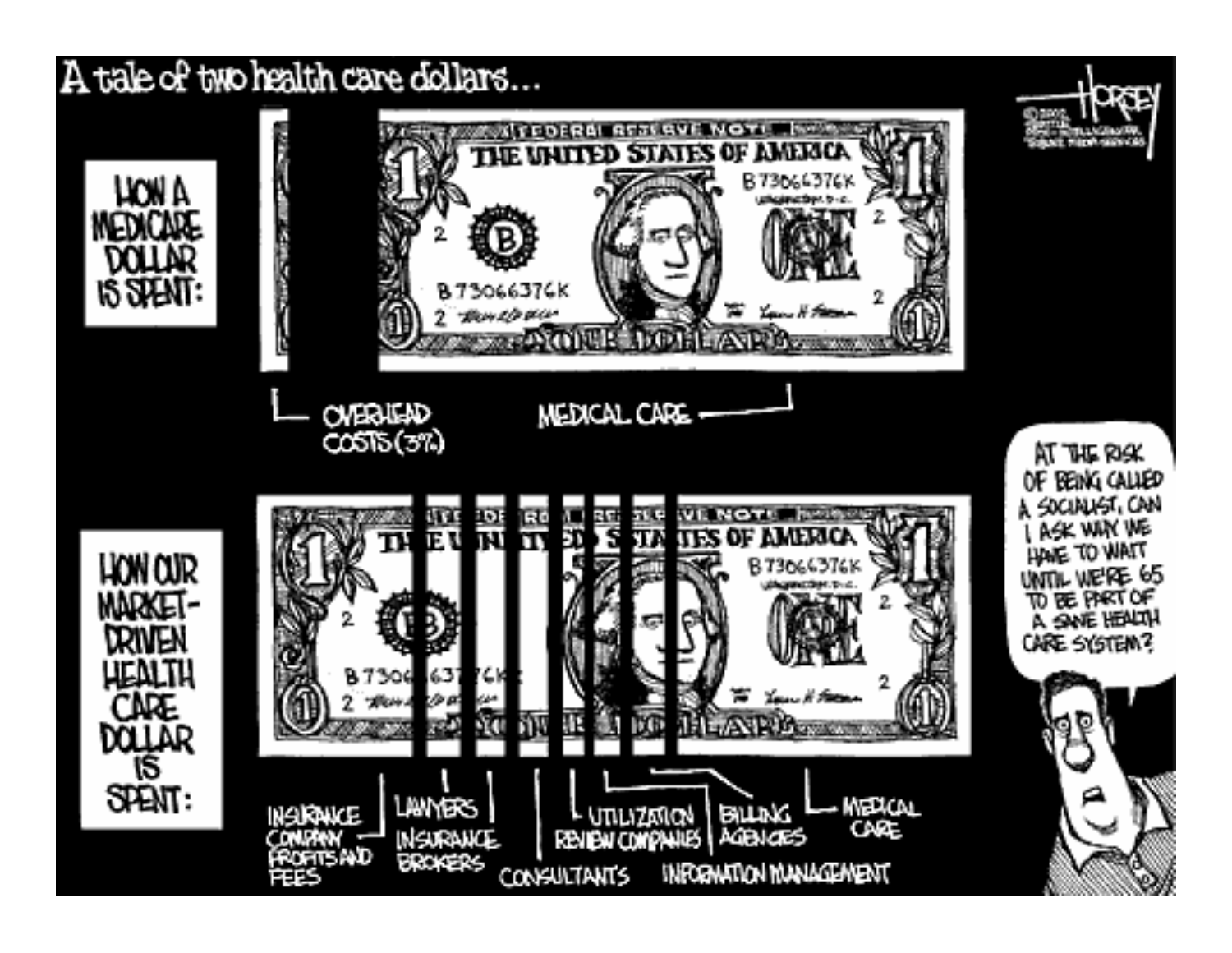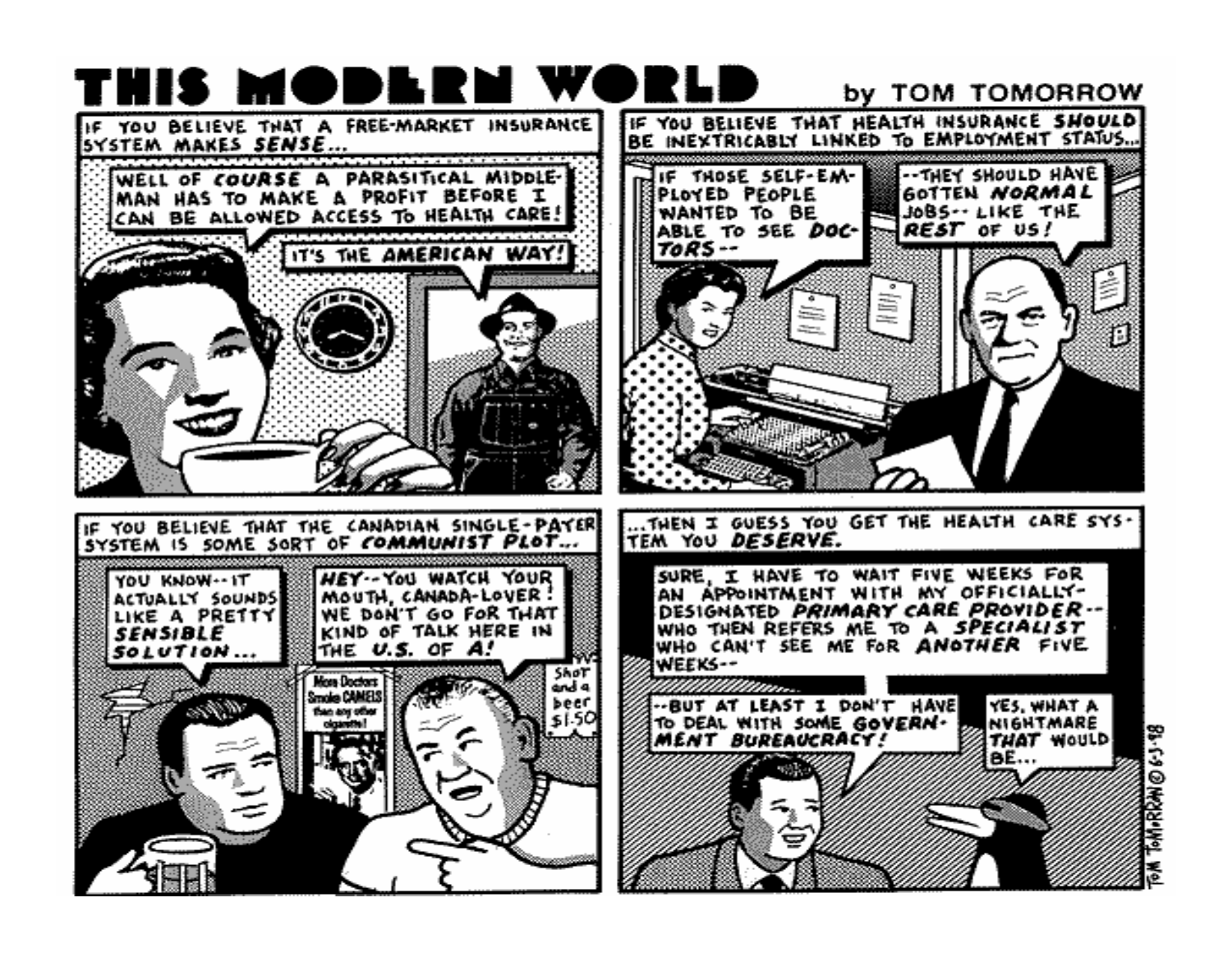# **How much of your \$pay check\$**  How much of your<br><sup>\$</sup>pay check<sup>\$</sup><br>do you spend on **health care health care health care insurance insurance insurance every month? every month? every month?**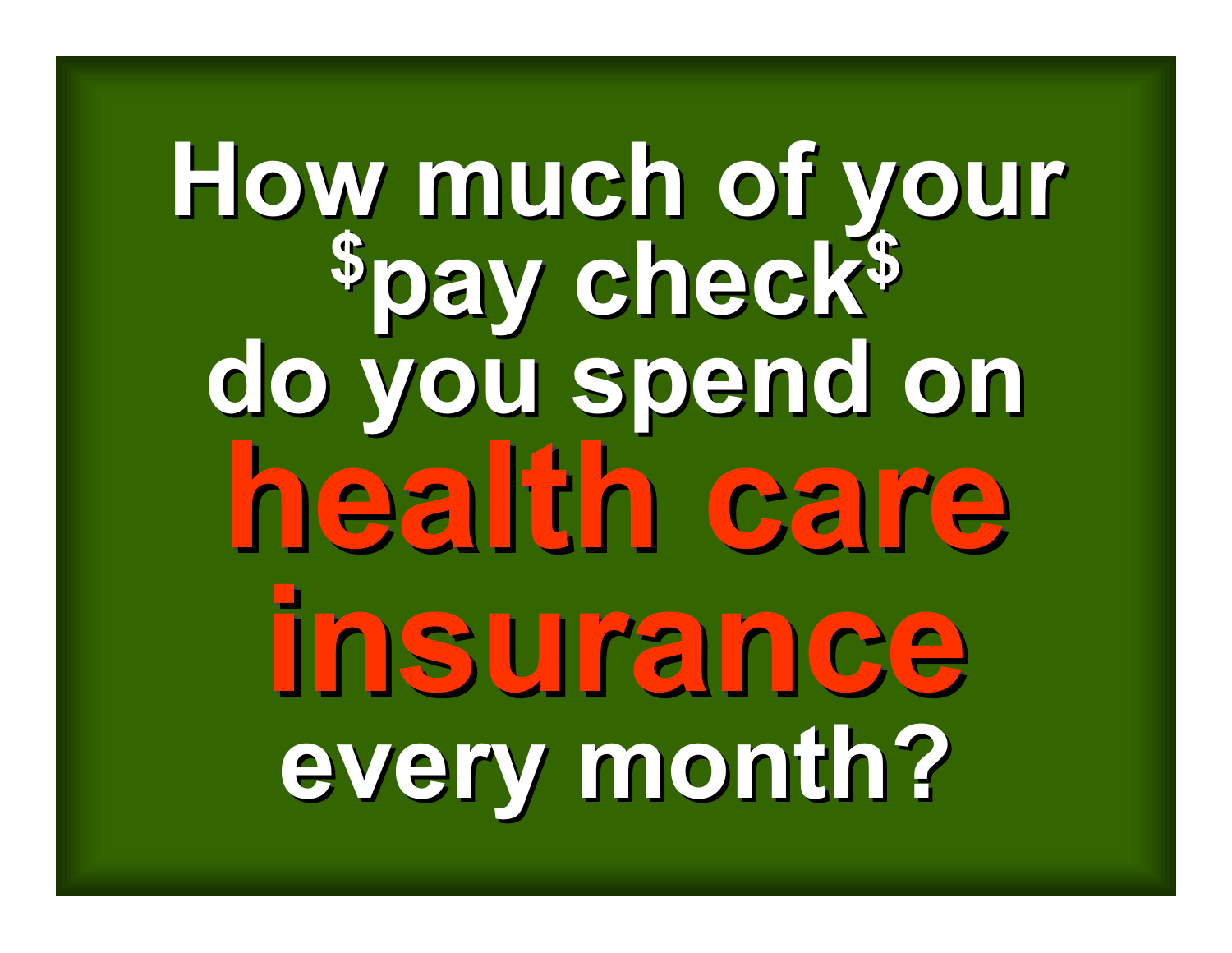## **Payroll / Income / Sales Taxes**

- L & I
- •Medicare
- •Medicaid
- •Veterans Administration
- $\bullet$ • Defense Department
- $\bullet$ • Federal Employees Plan
- •Federal-State programs to cover children
- $\bullet$ • State / Local government employee plans
- $\bullet$ Teachers, firemen, cops and GI's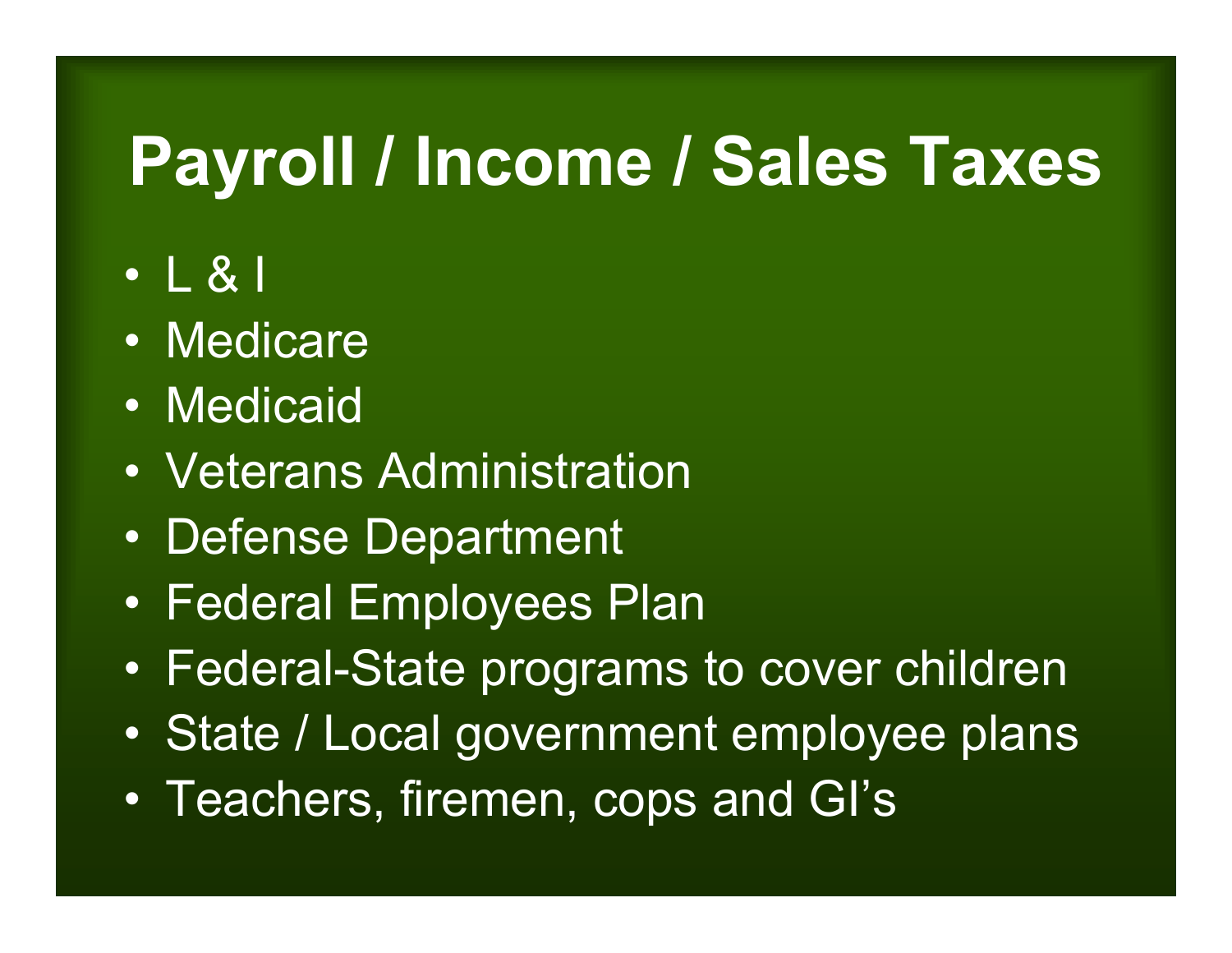## **You even pay for healthcare in:**

### **Car Insurance**

- •Bodily Injury and Personal Property Liability
- Commissions paid to broker or sales agent

### **Car Purchase**

- •\$1,200 - \$3,000 added to each car made in America
- •% increase of price of car over 5-year period of the car loan

#### **Home Owner's Insurance**

• Your neighbor slips and falls on your property, and you're sued under your homeowner's insurance. Virtually everything you own would be fair game to pay off the debt.

### **Employer-Provided Health Care Insurance**

- • Commissions paid to broker (middlemen and high transition costs, marketing and profits; mark-ups at every point).
- •Consultant fees
- •Set-up fees
- •Bank Charges

### **Commercial General Liability Coverage**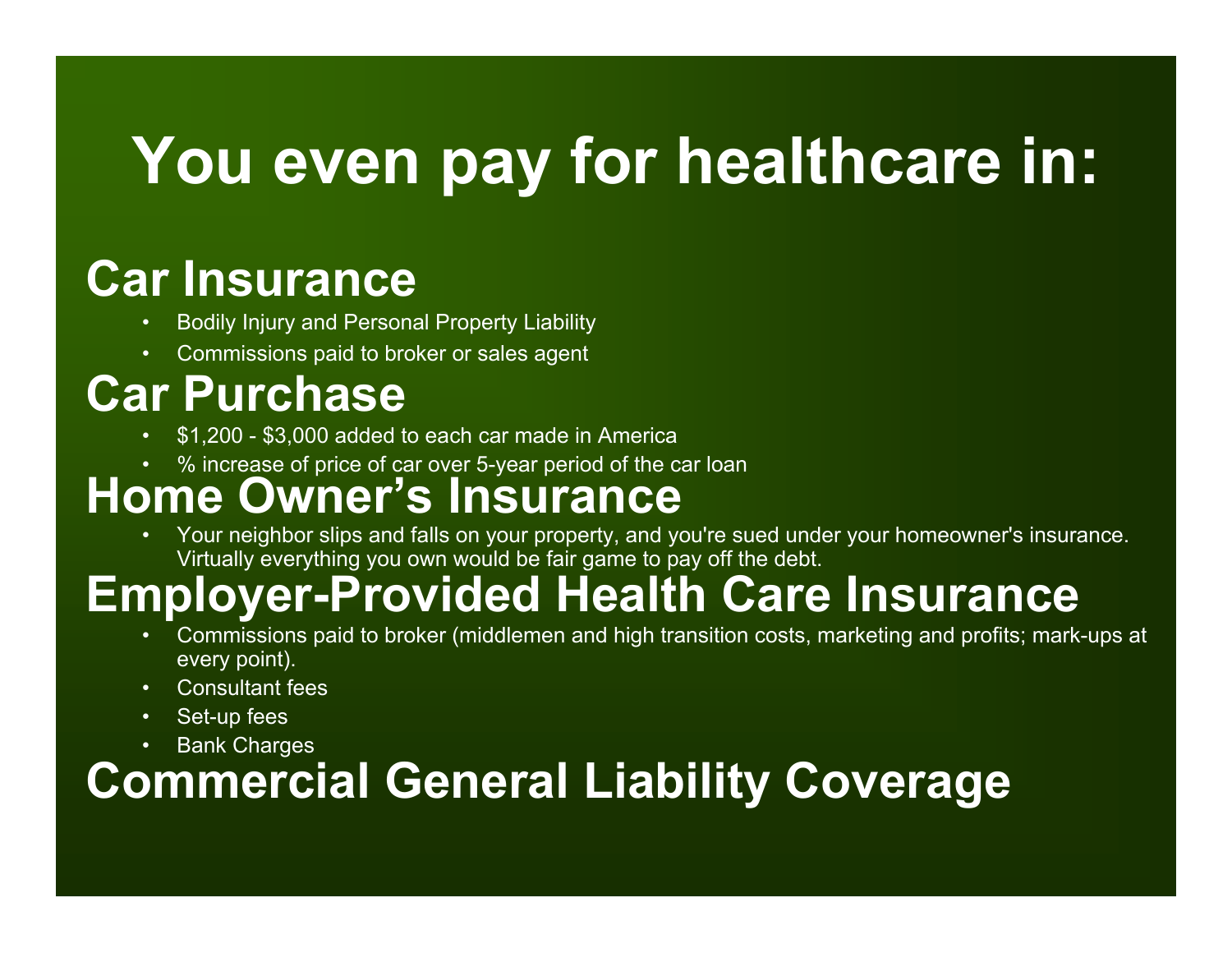# FREE-RIDERS

Benefit from corporate tax credits Receive subsidies to relocate to our townDump employees into public health programs

These employers contribute to the state's fiscal crisis !



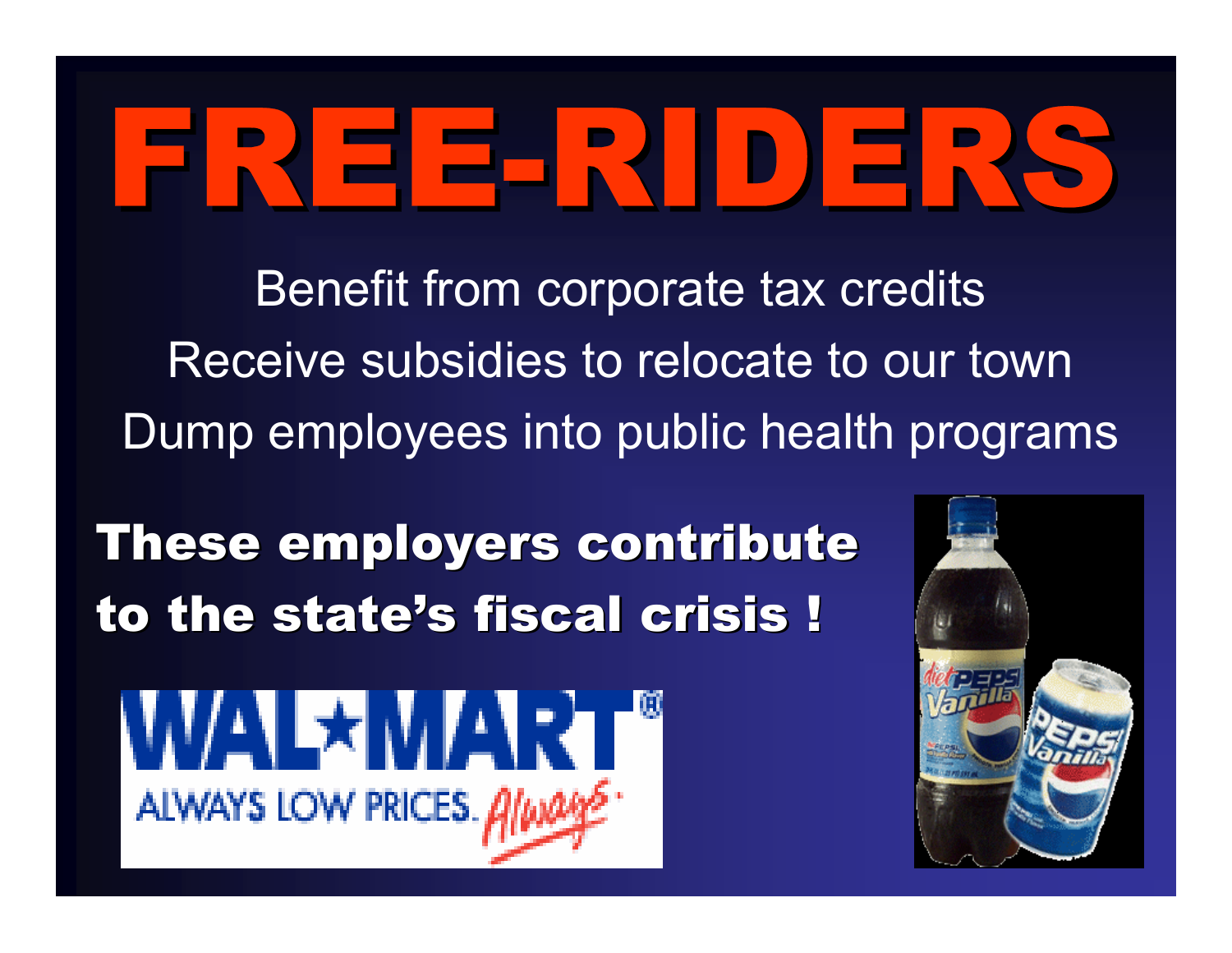### **Milliman USA** \$100 millions added to bureaucracy by drafting LOS (Length of Stay) Guidelines

#### Type of Procedure

**Mastectomy** Gallbladder removal Double-heart bypass surgery Advised Length of Stay

Outpatient basis One day in hospital 4 days

## Overruling Physicians

Source: Wake Forest University School of Medicine, J. Wayne Meredith, MD Patients in the NTDB who actually met M&R guidelines had a significantly higher mortality than did those whose LOS was over the M&R specified LOS.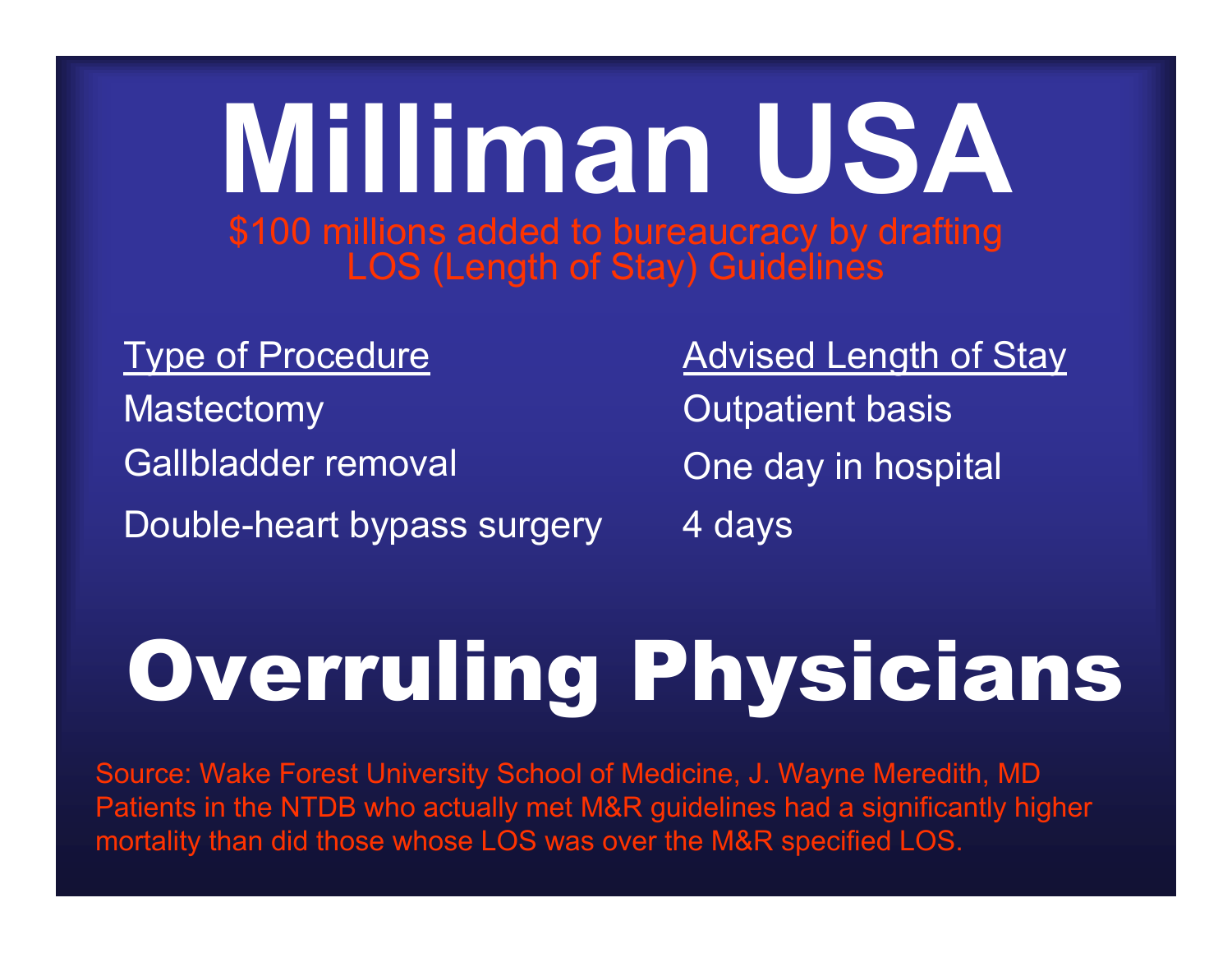## **DOCTORS PRACTICE "CYA MEDICINE"** *(cover your ass)*

DUE TO

## FEAR OF LITIGATION **(TRUMPS PATIENT CARE) (TRUMPS PATIENT CARE)**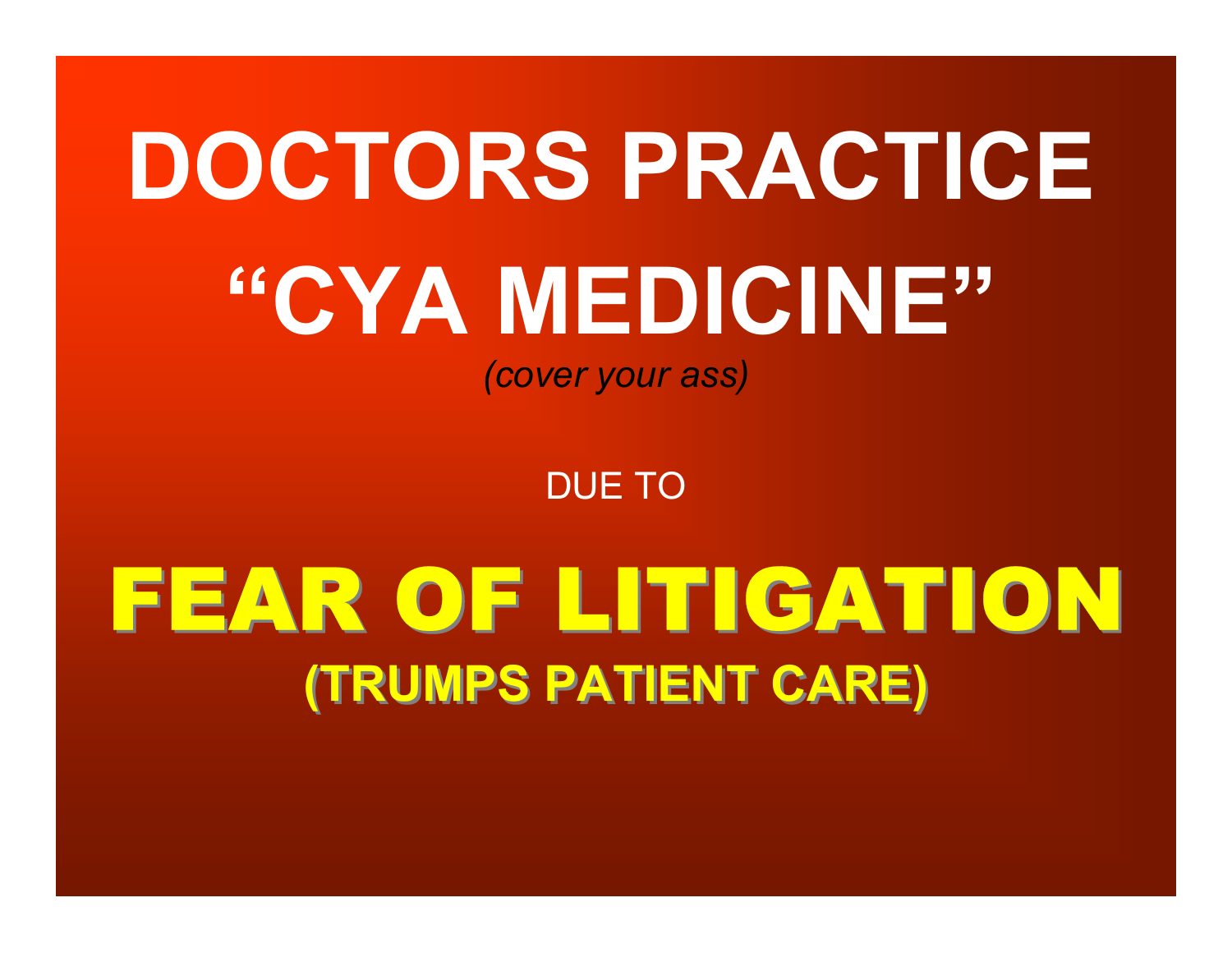## Patients dismissed "quicker and sicker"

One in three individuals require at-home care after being discharged from the hospital.

Majority of workers have no long-term disability insurance.

To qualify for unemployment benefits, you must be "able" to work.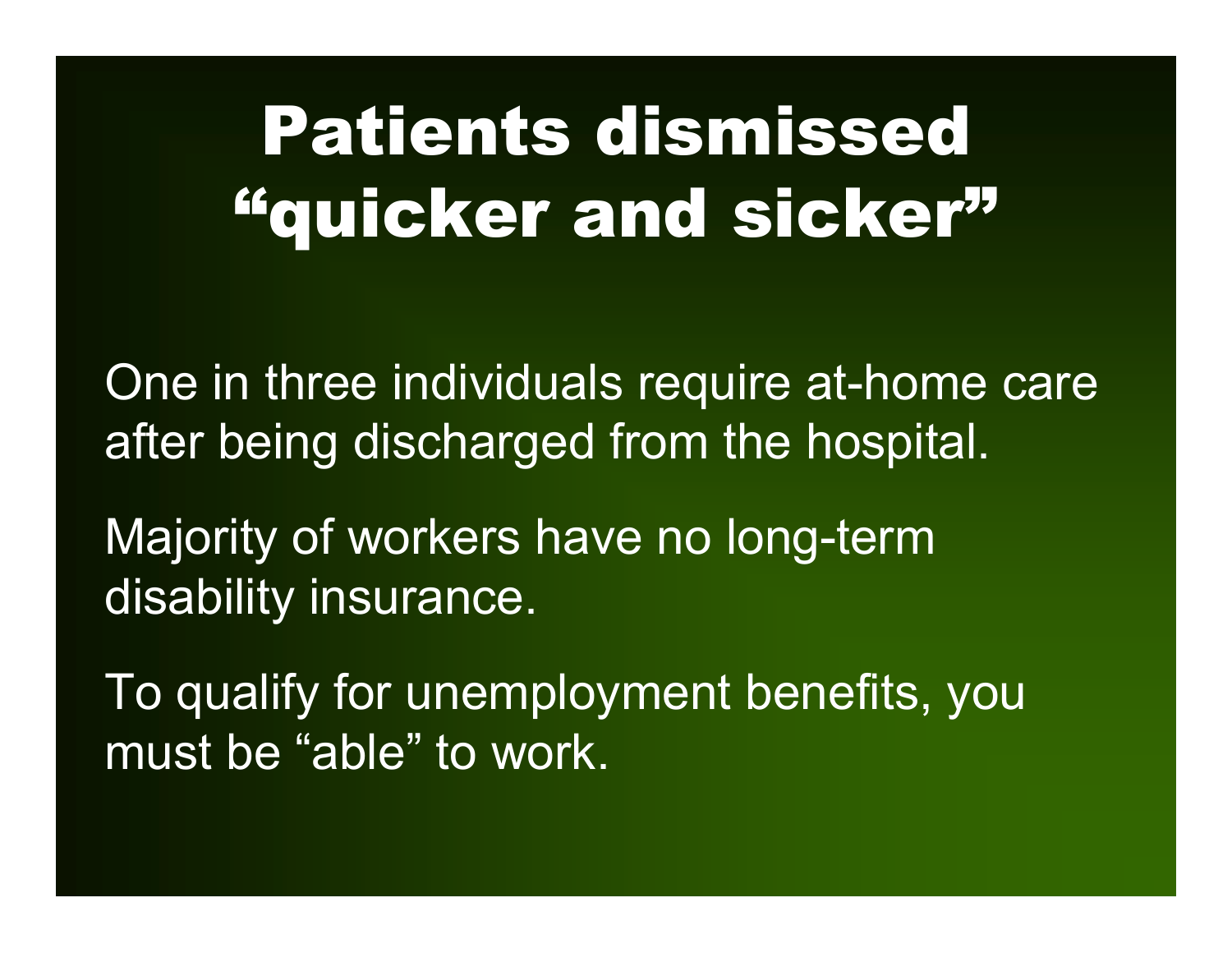## **We already have** "Socialized Medicine"

The pharmaceutical / medical industrial complex The pharmaceutical / medical industrial complex "socialize" costs of operation by increasing "socialize" costs of operation by increasing

## HEALTHCARE PREMIUMS

CO-PAYS

## DEDUCTIBLES OUT-OF-POCKET **on the backs of everyday Americans. on the backs of everyday Americans.**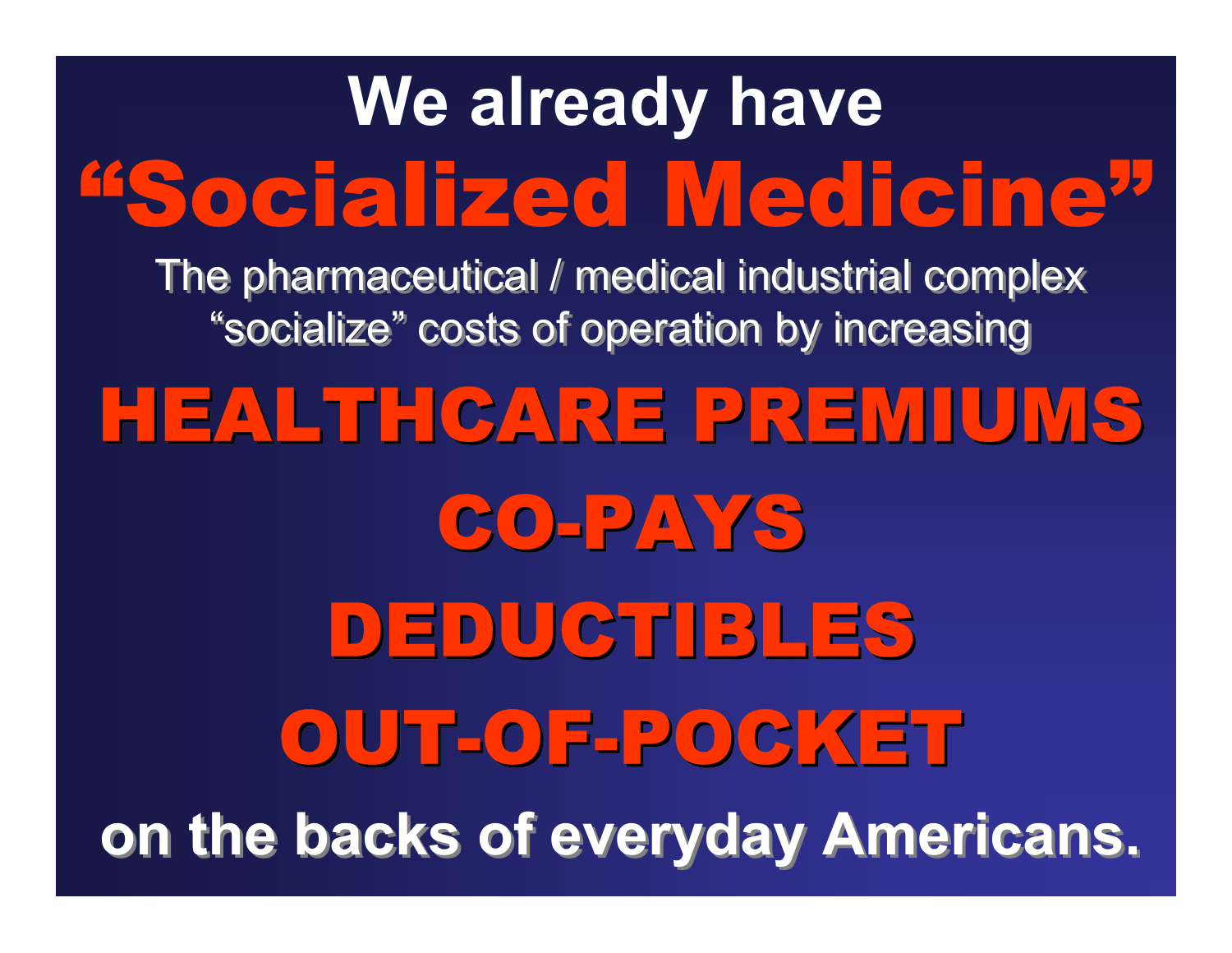Projected average annual premium for employersponsored family health coverage in 2006



\$5,000 higher than in 2003

Double the average premium of \$7,053 in 2001

Source: National Coalition on Health Care, Report: Building a Better H e alth Care Syste m, 2004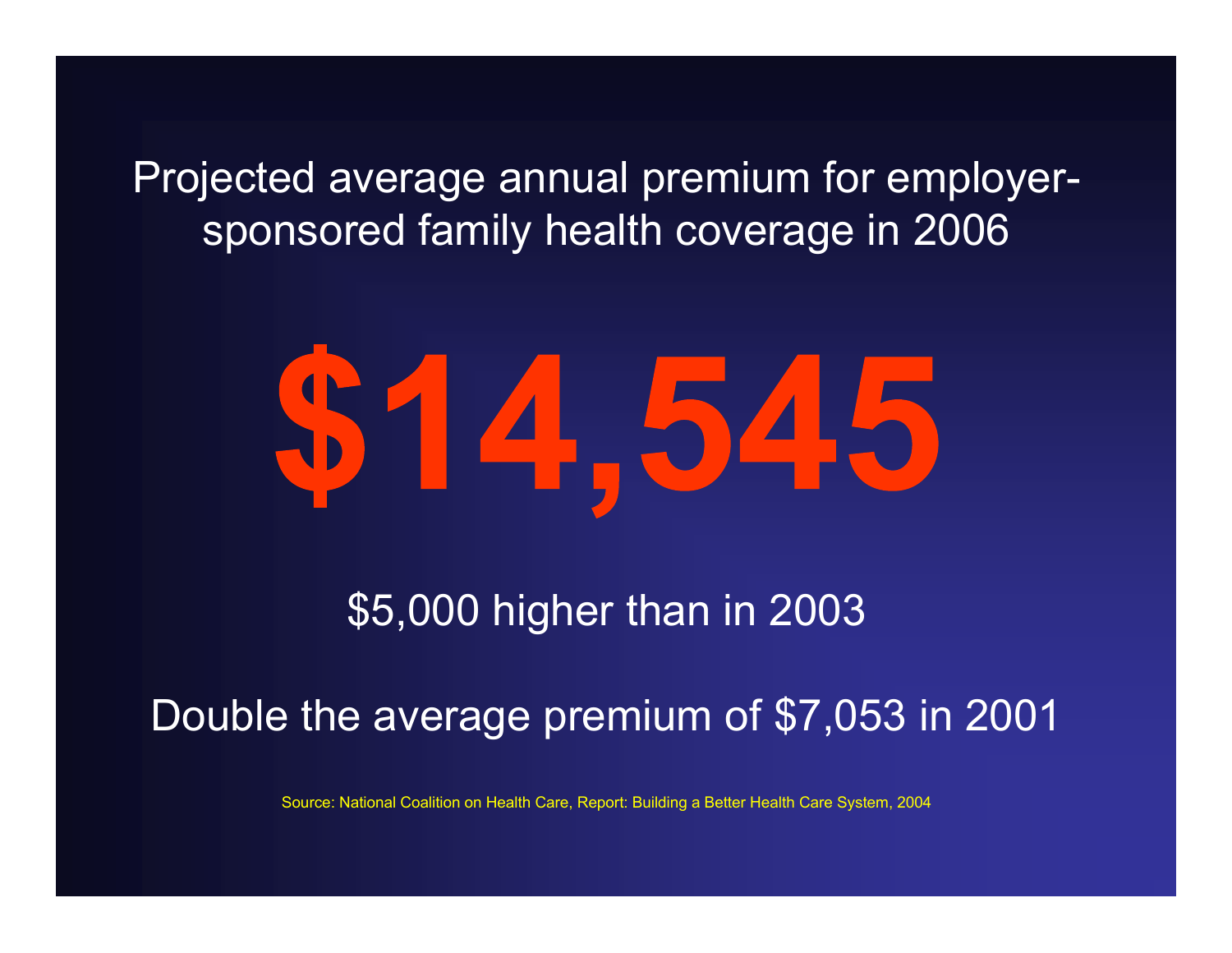## *Cumulative Savings \$1 Trillion*

**U.S. HEALTH SAVINGS, 2000 - 2005, IN \$ BILLIONS** *HAD HEALTH BEEN HELD TO 2000's 13.2% OF GDP*



Source: Report "Health Costs Absorb One-Quarter of Economic Growth" by Alan Sager, Ph.D. and Deborah

Socolar, M.P.H., Boston University School of Public Health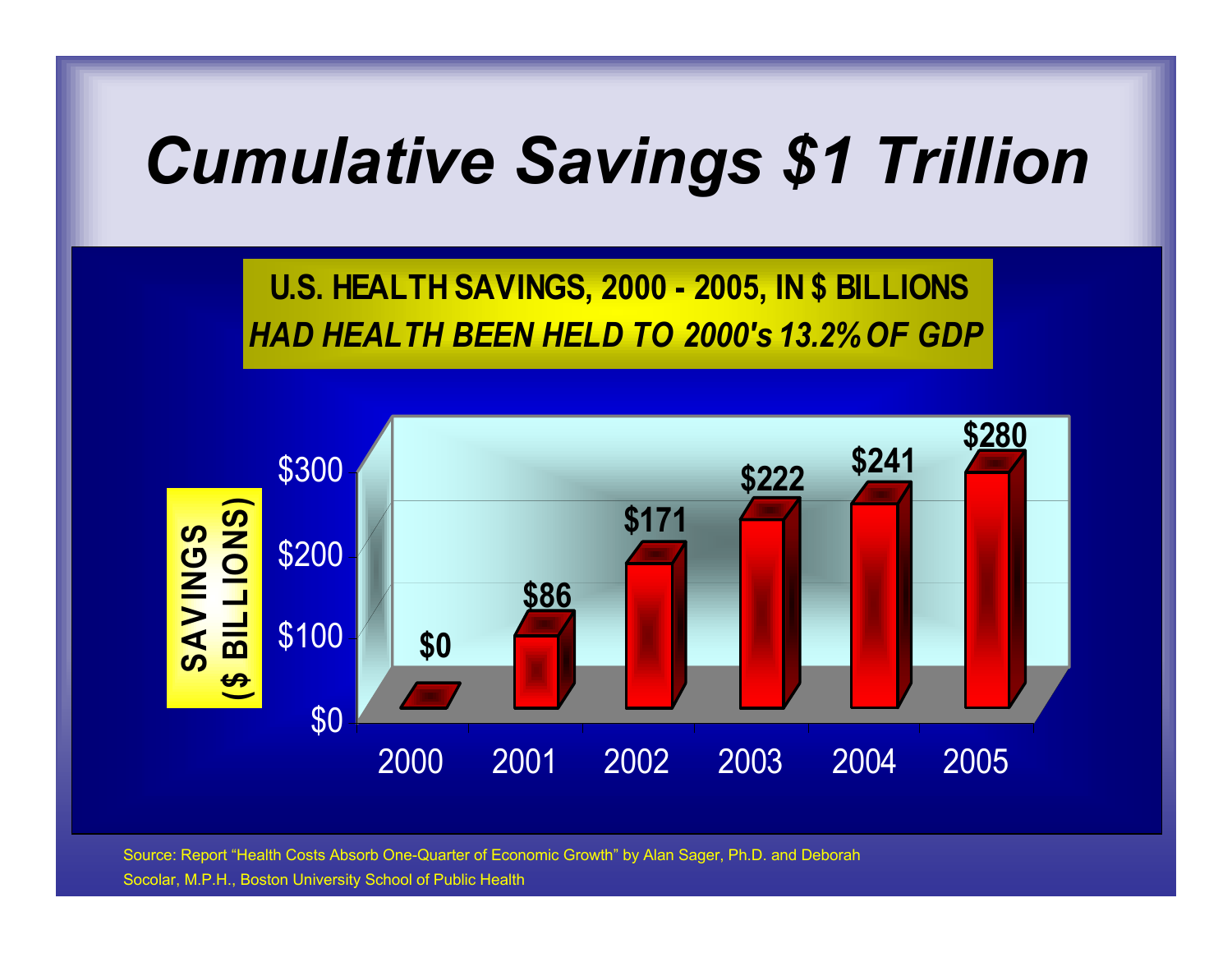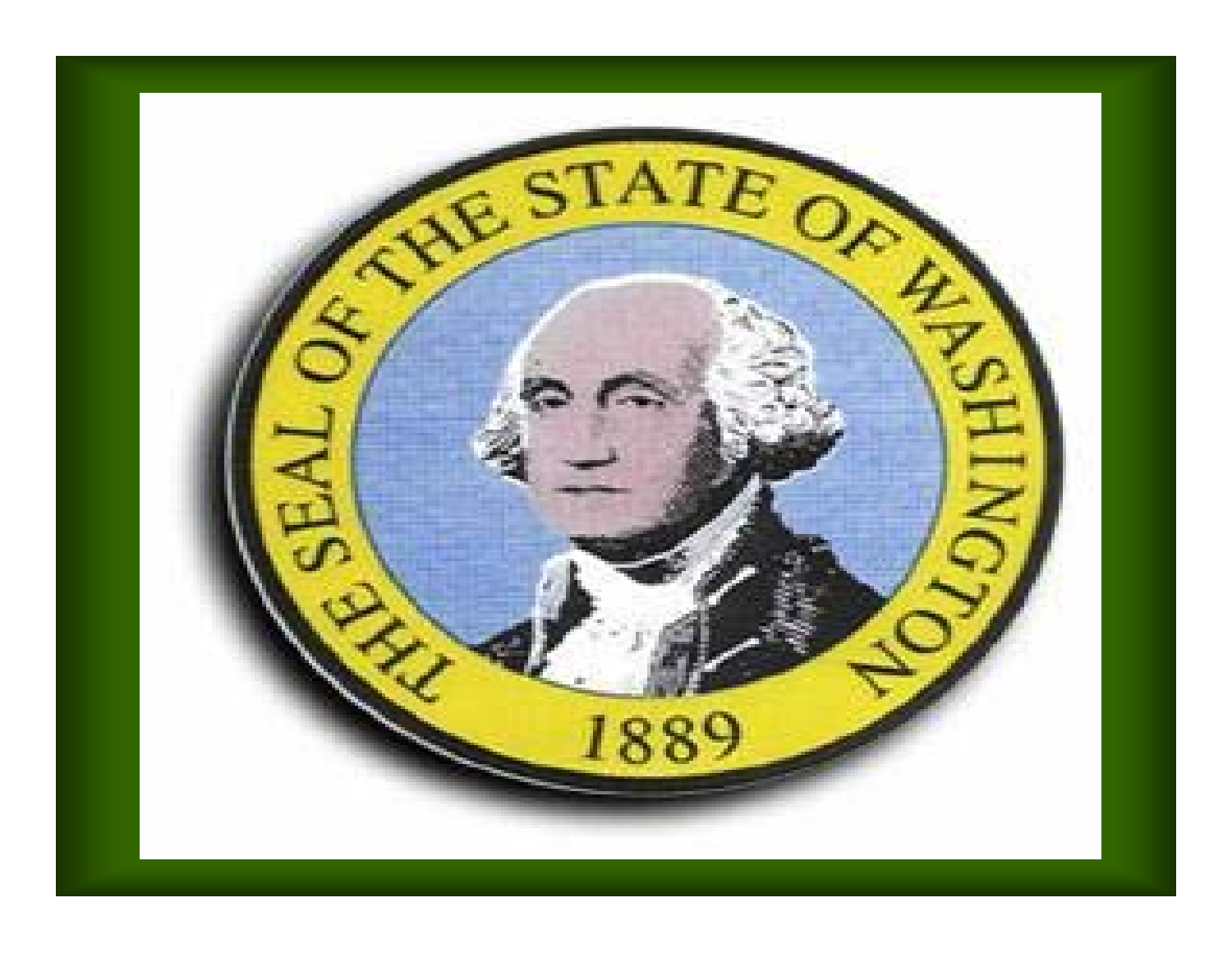1.6 million Washingtonians under the age of 65 were without insurance for six months or more during the years 2002 and 2003 – that's 30% of the population under 65.

**76 % of the uninsured are members of working families!**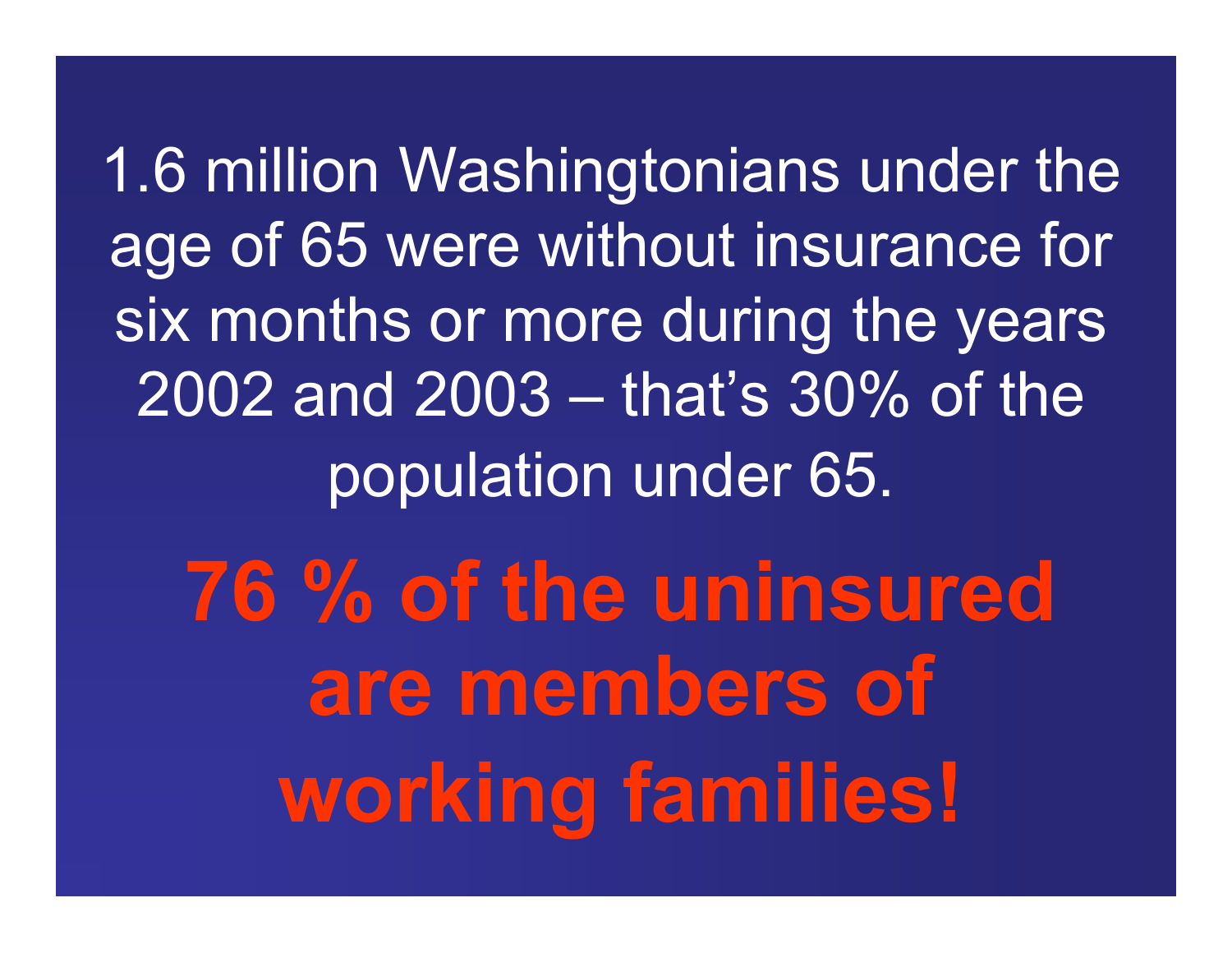#### LIVING WITHOUT HEALTH INSURANCE

According to the state insurance commissioner. Washington has more than 550,000 uninsured residents. Uncompensated health care provided by clinics and hospitals totaled \$318 million in 2002 and is estimated to cost more than \$400 million in 2004.



Note: Percentages are based on 2003 Census Bureau population estimates.

| County       | Total<br>uninsured | Cost to care<br>for uninsured | County       | Total<br>uninsured | Cost to care<br>for uninsured |
|--------------|--------------------|-------------------------------|--------------|--------------------|-------------------------------|
| Adams        | 2,312              | \$1,289,253                   | Lewis        | 8,137              | \$4,692,304                   |
| Asotin       | 2,586              | 1,269,343                     | Lincoln      | 1,215              | 629,031                       |
| Benton       | 13,815             | 9,050,125                     | Mason        | 5,747              | 3,040,447                     |
| Chelan       | 8,779              | 4,574,063                     | Okanogan     | 5,337              | 2,685,709                     |
| Clallam      | 9.724              | 5,228,127                     | Pacific      | 2,504              | 1,322,829                     |
| Clark        | 22,892             | 12,263,373                    | Pend Oreille | 1,596              | 899,282                       |
| Columbia     | 599                | 297,883                       | Pierce       | 61,138             | 36,986,077                    |
| Cowlitz      | 11,518             | 6,169,033                     | San Juan     | 1,852              | 992,972                       |
| Douglas      | 4,126              | 2,168,594                     | Skagit       | 14,020             | 7,526,894                     |
| Ferry        | 1,084              | 533,007                       | Skamania     | 1,283              | 552,656                       |
| Franklin     | 5,612              | 3,703,664                     | Snohomish    | 53,297             | 31,342,935                    |
| Garfield     | 261                | 923,483                       | Spokane      | 37,191             | 19,645,890                    |
| Grant        | 10,197             | 5,323,936                     | Stevens      | 5,413              | 2,683,907                     |
| Grays Harbor | 8,090              | 5,326,149                     | Thurston     | 16,370             | 9,038,085                     |
| Island       | 9,724              | 5,183,857                     | Wahkiakum    | 483                | 249,604                       |
| Jefferson    | 2,935              | 1,979,819                     | Walla Walla  | 6.214              | 3,442,530                     |
| King         | 138,472            | 87,081,309                    | Whatcom      | 21,370             | 11,255,326                    |
| Kitsap       | 18,855             | 10,729,825                    | Whitman      | 4,331              | 2,029,106                     |
| Kittitas     | 4,210              | 2,106,003                     | Yakima       | 25,195             | 13,143,004                    |
| Klickitat    | 2,811              | 1,226,218                     |              |                    |                               |

Source: U.S. Census Bureau, office of Insurance Commissioner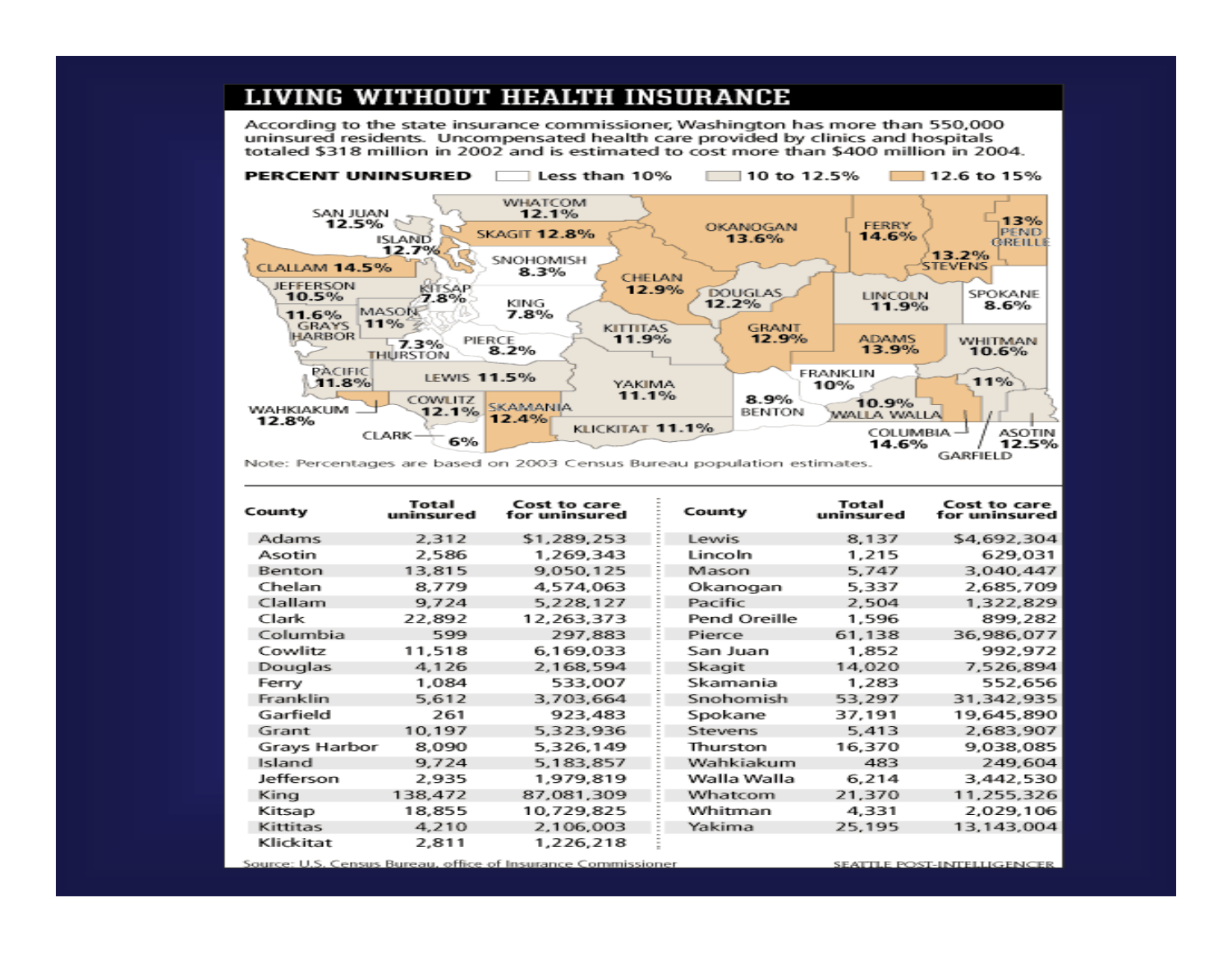Washington hospitals saw an overall growth rate of **52.2%** for uncompensated care for the year ending March 31, 2004.

Washington State Dept. of Health, "Hosp. Trends," July 2004

A Spokane hospital announced the **layoff of 174 staff** because of the rising costs of uncompensated care.

Spokesman-R evie w "Sacred Heart to L ay Off 174," August 17, 200 4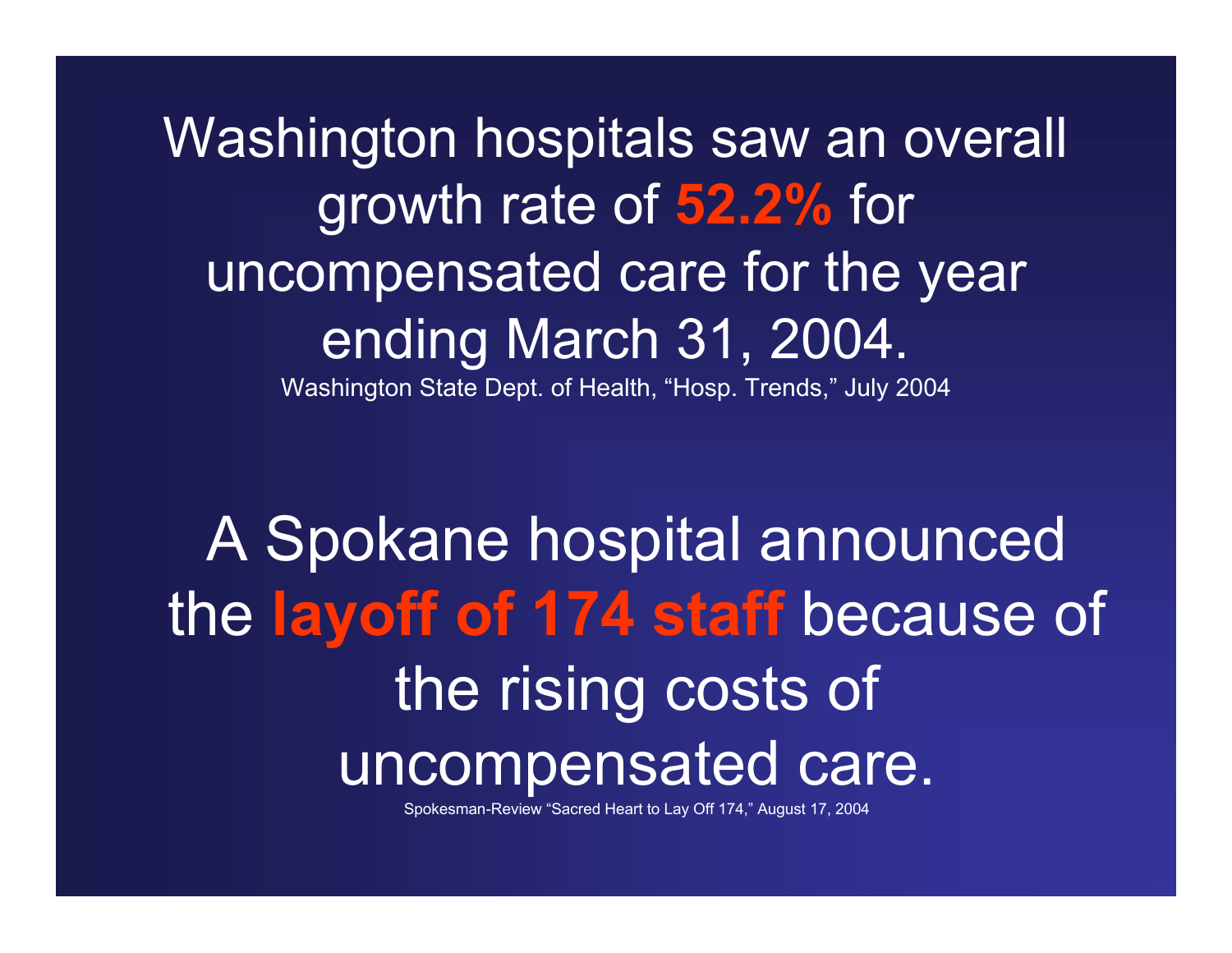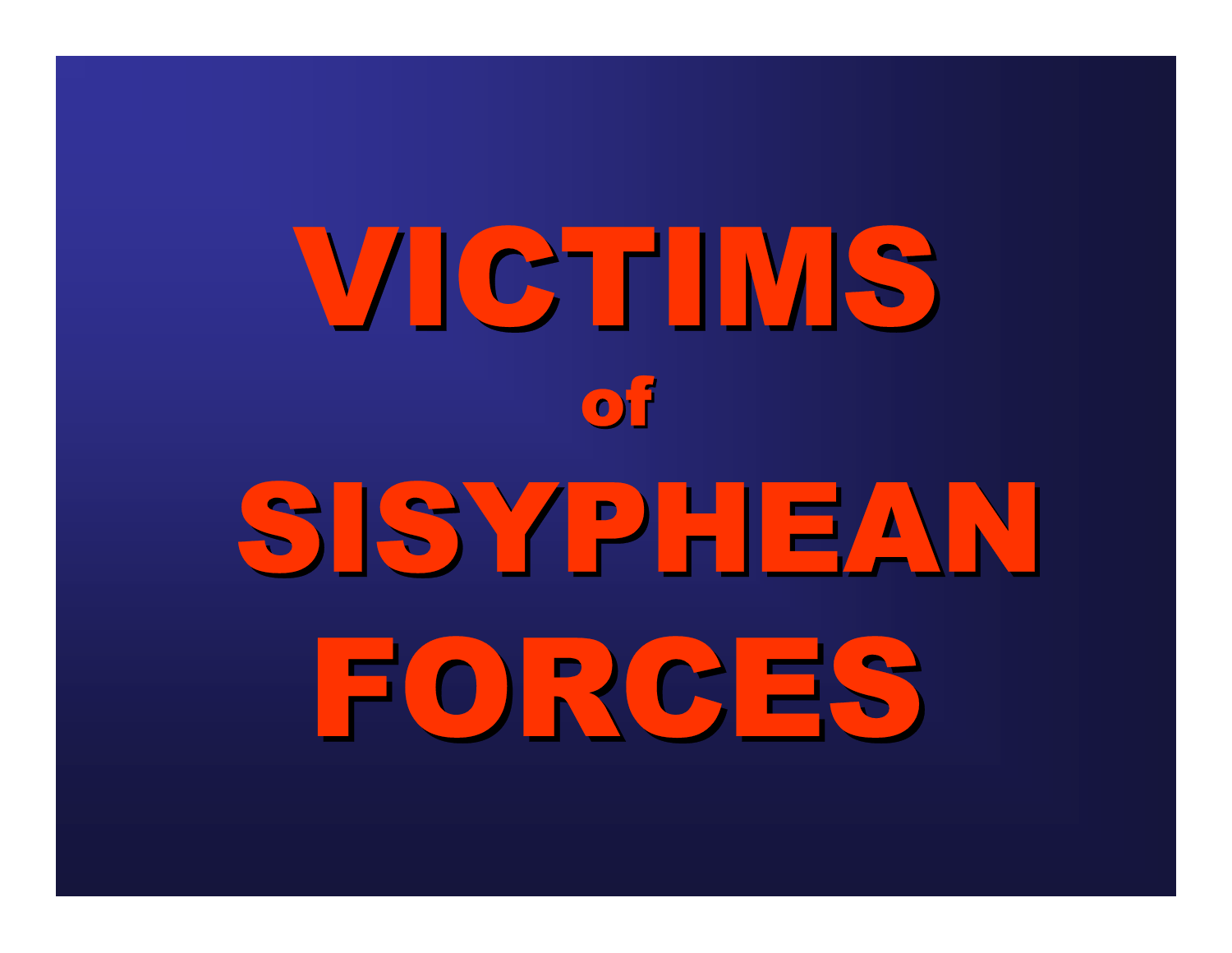## Mary Rogers Food–service worker

### Had a stroke

### \$429 premium tripled to \$1,448/mo *Premium was double her Social Security disability check*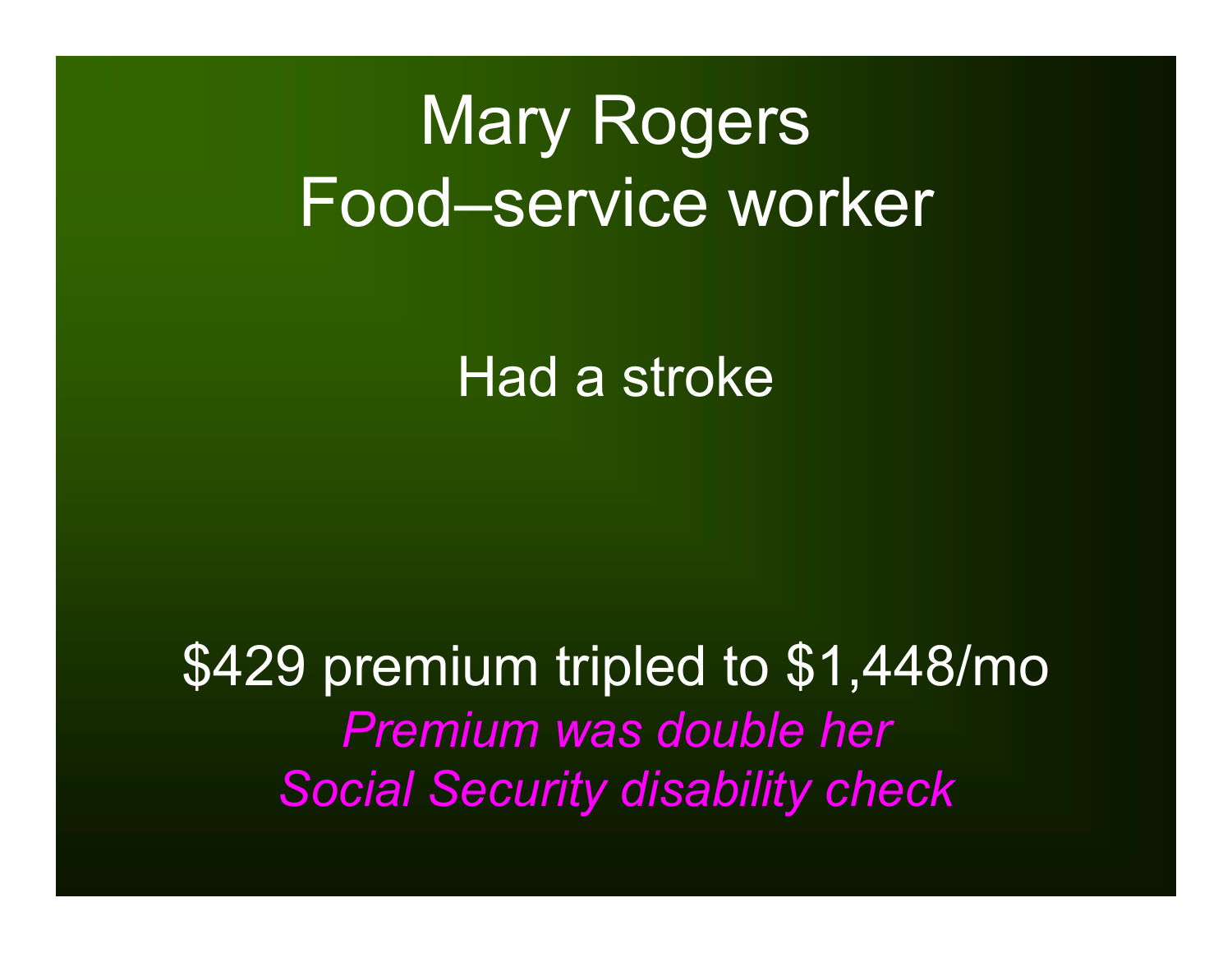## Arlene Shallan *Diabetic and a widow*

Purchased health insurance since her employer didn't provide coverage

60% rate increase to \$1,318/mo. *Premiums more than mortgage*

Waited six years to get on Medicare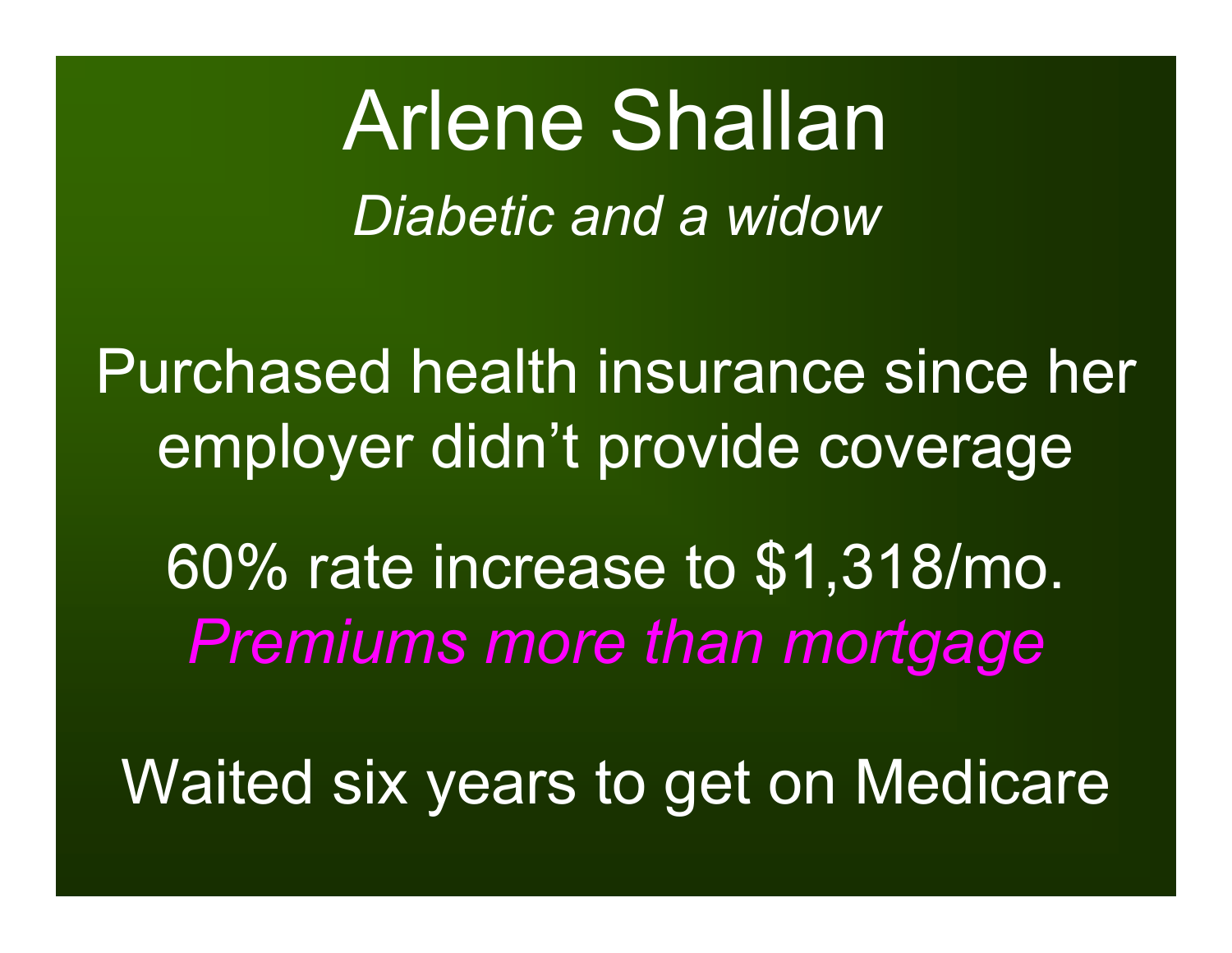### From Hero to Homeless **Private First Class Herold Noel U.S. Army's 3rd Infantry Division "Iraqi Freedom"**

### *"I fought for this country." "I shed blood for this country. I watched friends die."*

Herold was diagnosed with Post Traumatic Stress Disorder. Unemployed, married with three kids, living out of the back of his jeep,he couldn't get a job. "The physical war is over. The mental war has just begun," he said.

"What are you telling me man? I have three kids out there man! I fought for my country man. My country shouldn't be doing this to me."

"Most of the veterans that we're seeing have a mental health and a substance abuse problem," said Peter Dougherty of the Department of Veterans Affairs. As many as 275,000 veterans will likely sleep out in the cold tonight.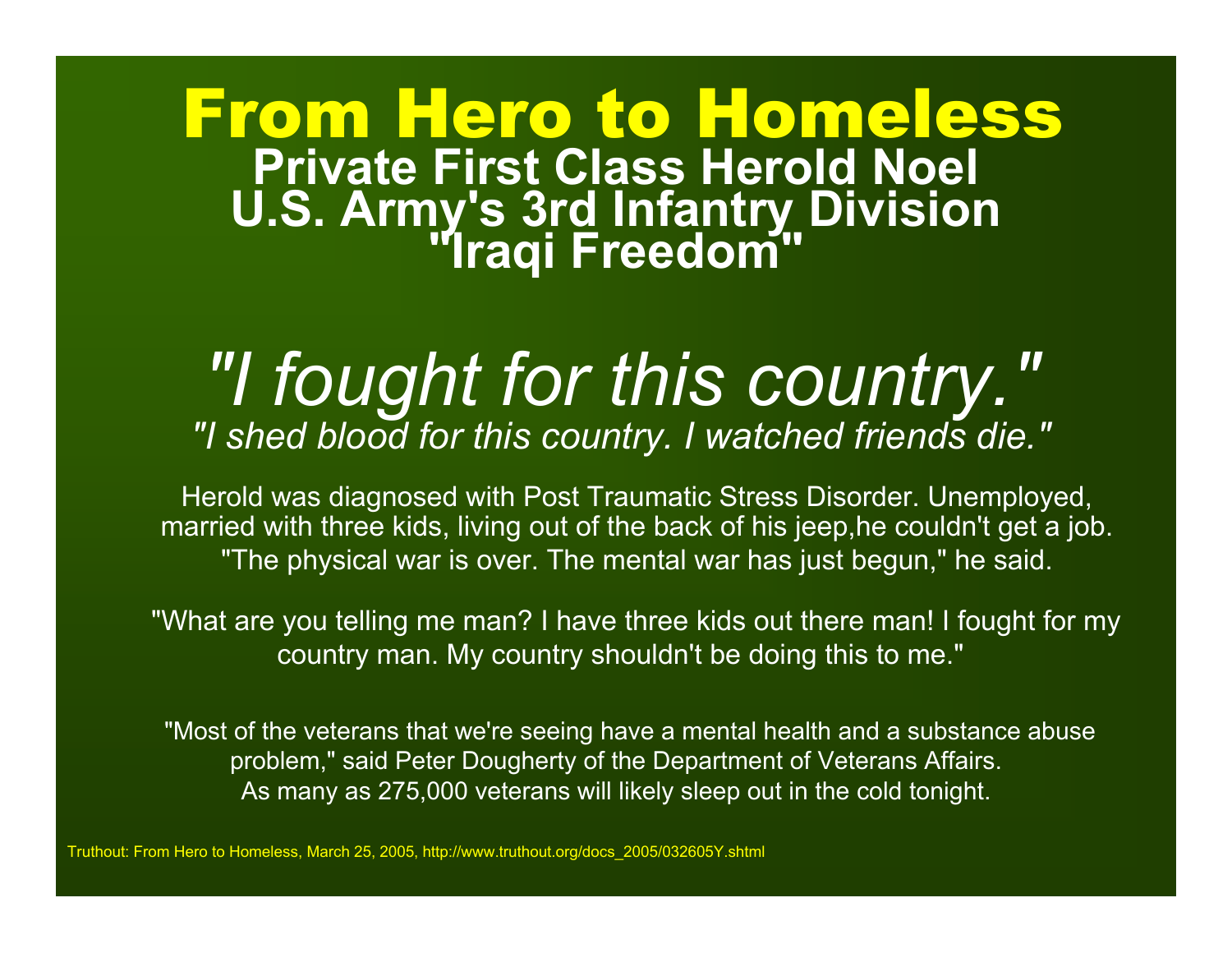Two –year old girl born with defective bronchial tubes needed surgery to save her life.

A lending company accepted to take on the balance.

Cost of medical care: **\$128,281.26** Preferred customer interest rate: **17%**Annual payments: **\$21,833** Interest payments over 40 years: **\$648,872** Combined interest and principal payments: **\$777,153**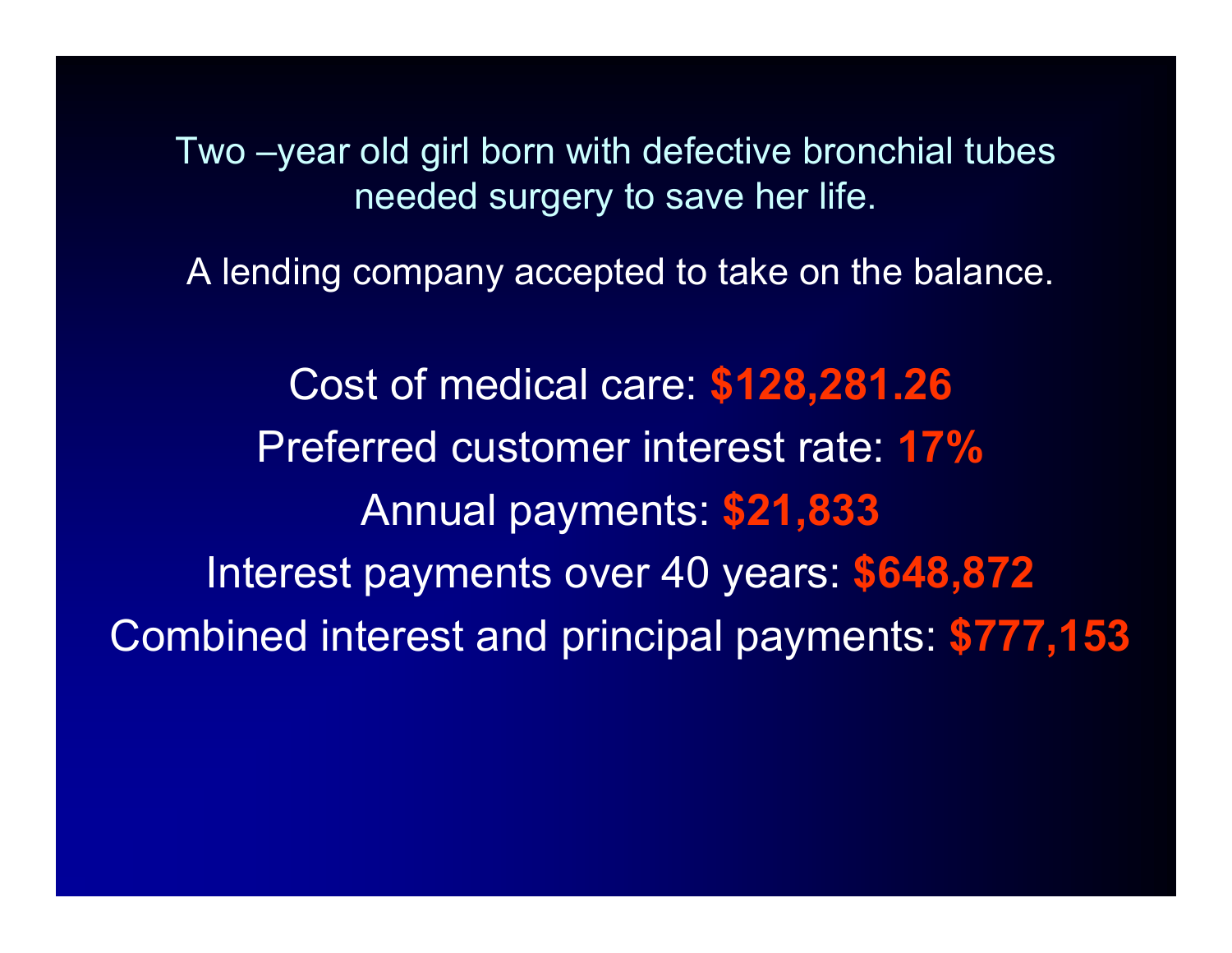

### **F.D.A. Official Admits 'Lapses' on Vioxx**

…as many as 55,000 patients may have died from heart attacks and strokes induced by the drug Vioxx.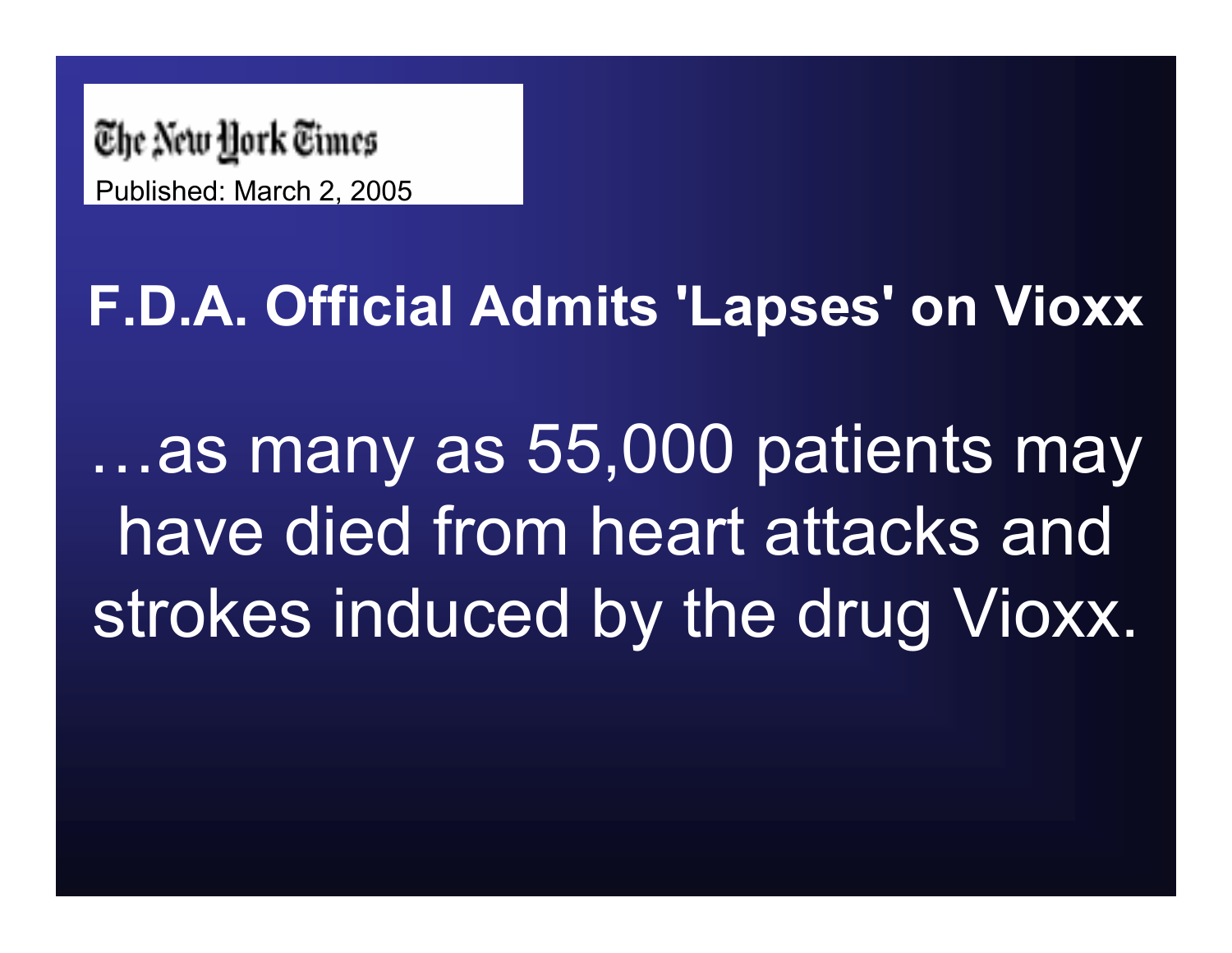<http://www.chicagotribune.com/news/local/chi-0503100295mar10,1,1986490.story?coll=chi-newslocal-hed&ctrack=1&cset=true>

**U.S. blocks drugs sent from Canada U.S. blocks drugs sent from Canada**

By John Chase and Christi Parsons, Chicago Tribune, March 10, 2005

Robert Wuerth, a 79-year-old retiree, is recovering from three heart procedures.

Wuerth had been expecting a three-month supply of Lipitor to arrive in the mail, but instead he got a letter from the FDA informing him that it had sent the medicine back to Canada.

"I couldn't believe it," said Wuerth, "I just got this letter telling me they had my medicine."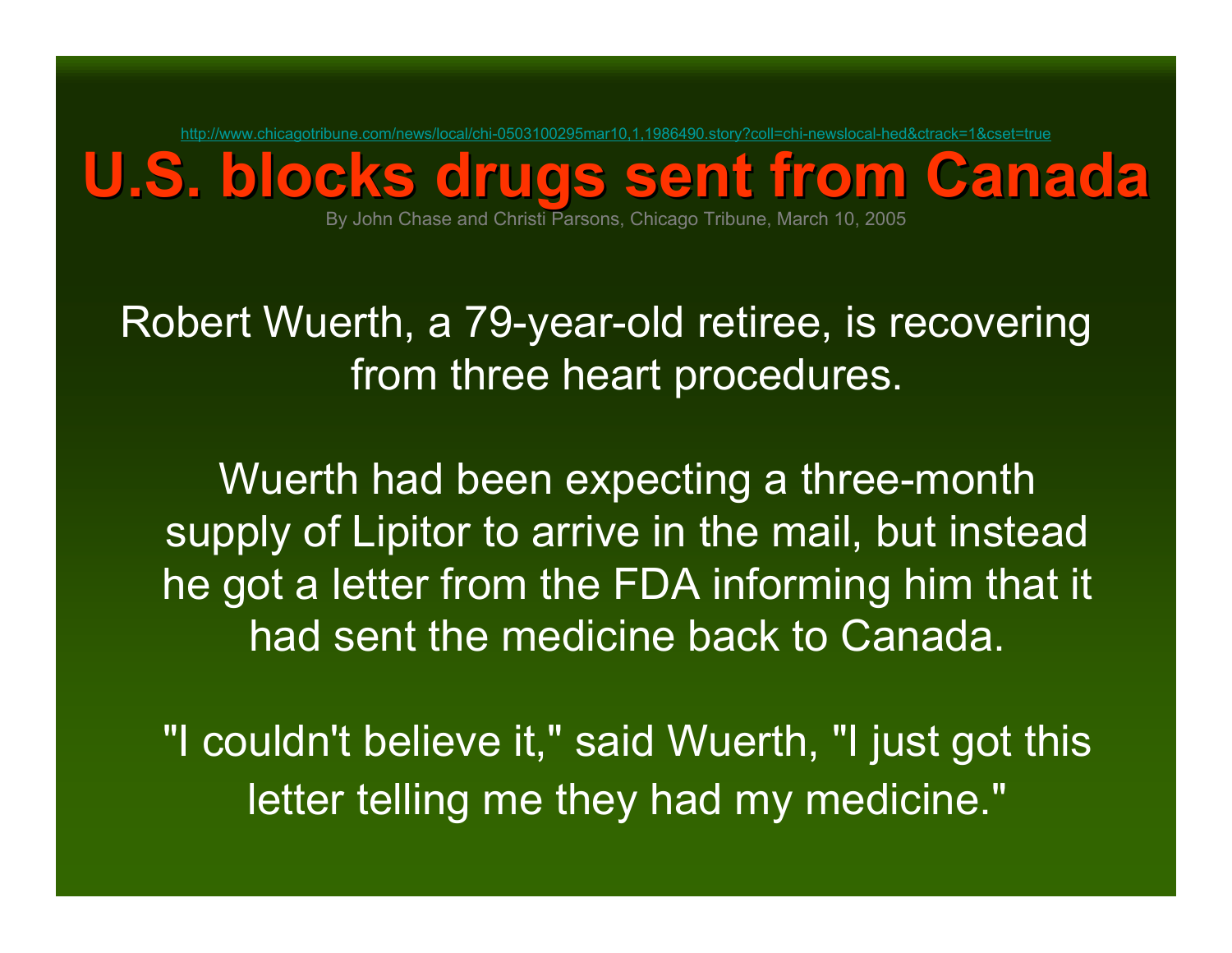#### **Chuck Hardwick**

Senior Vice-President

Pfizer

# *"We think [cost controls] violate the spirit of NAFTA"*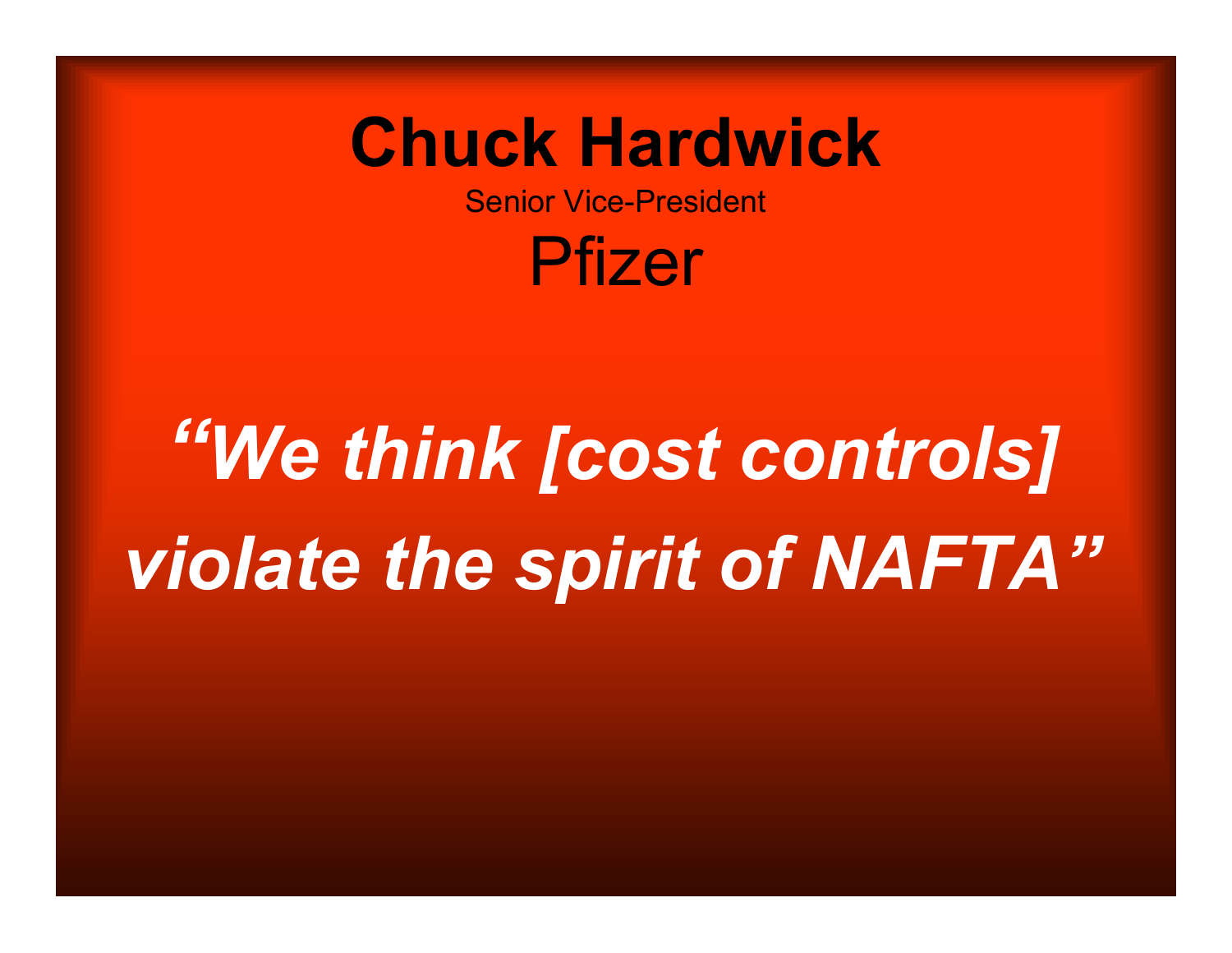http://money.cnn.com/2003/04/21/retirement/mag\_retire\_benefits/

#### **The big retirement headache** Think you'll always have those health-care benefits? Think again. By Lisa Gibbs, Money Magazine

April 27, 2005: 10:59 AM EDT

#### Employers Sue Union Retirees

THE WALL STREET JOURNAL November 10, 2004

**"Lifetime" coverage doesn't mean the lifetime of the retirees, but the life of the labor contract**

Employers who in the next three years likely will...

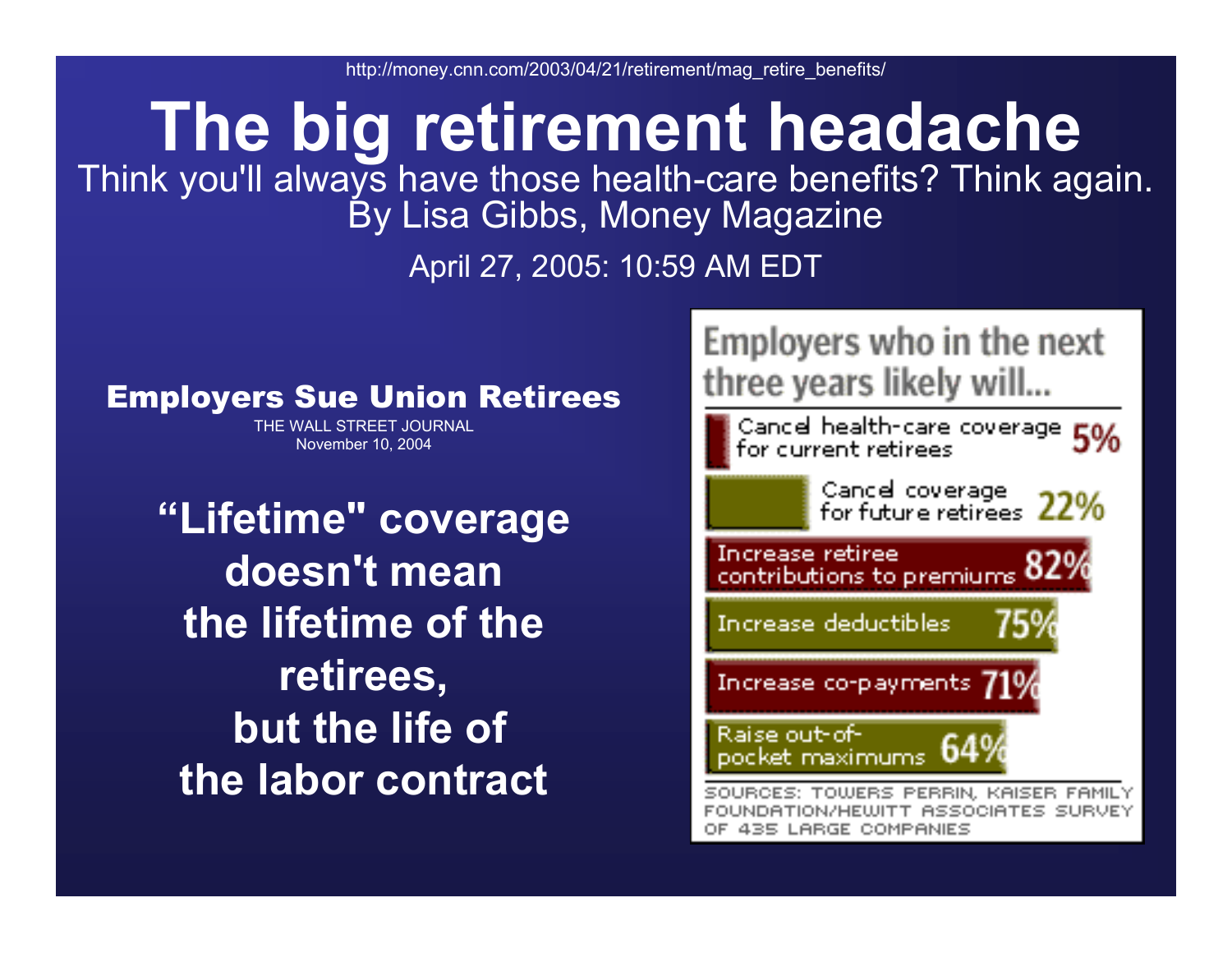## Escalating health care costs hurt schools

#### Budget Shortfall

- •Cut teachers, teacher training, classroom aides, crossing guards
- •Eliminate classroom supplies, textbooks, and technology
- •Discontinue band and swimming programs,
- •Defer building maintenance

#### Costs Shifted

- Health care benefits are trimmed back
- Employees are told to "suck up" and pay more
- School district asks voters to approve a new tax levy to recover "revenue"

## And then people wonder why their property taxes go up!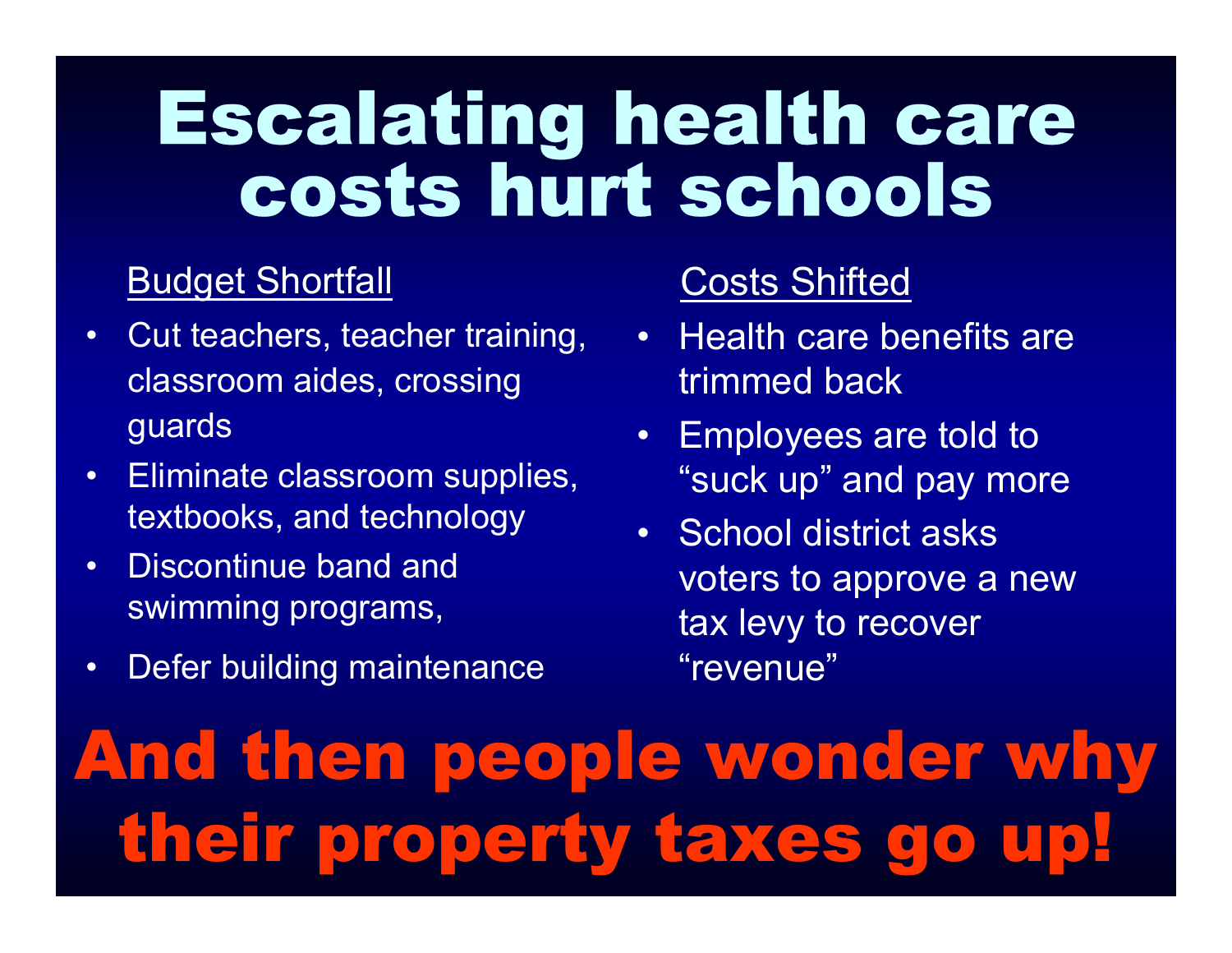# MAJOR NATIONAL ECONOMIC CRISIS

- $\bigcirc$ Slows job growth
- $\bigcirc$ • Suppresses wage increases for workers
- $\bigcirc$ Undercuts the viability of pension funds
- $\bigcirc$ Forces older workers to retire early
- $\bigcirc$  Saps corporate balance sheets more than the cost of energy
- $\bigcirc$ • Produces severe long-term budgetary problems for government and business.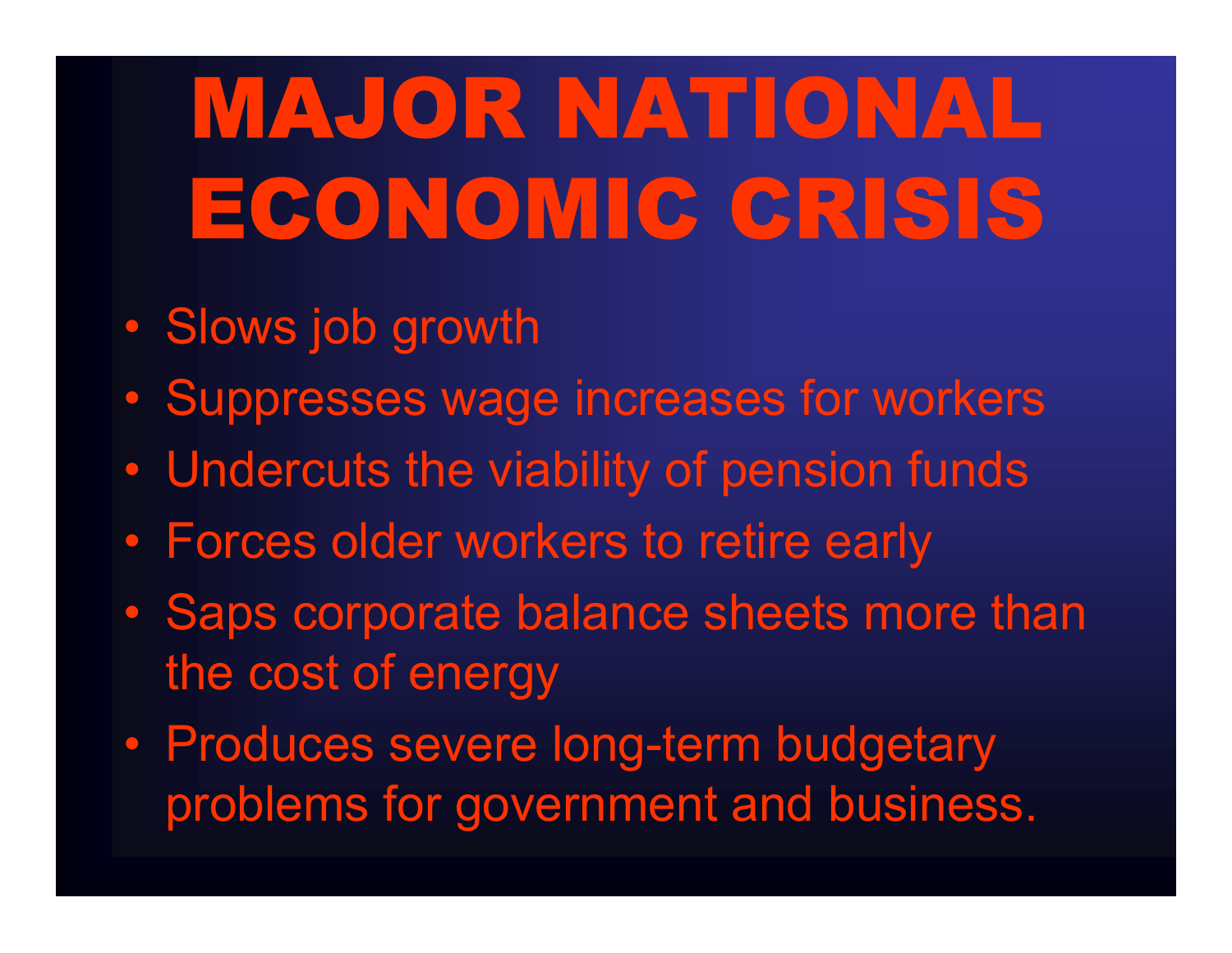**U.S. HAS THE HIGHEST PER-WORKER HEALTH CARE COSTS IN THE WORLD**

> **Puts American firms at a steep disadvantage in world markets**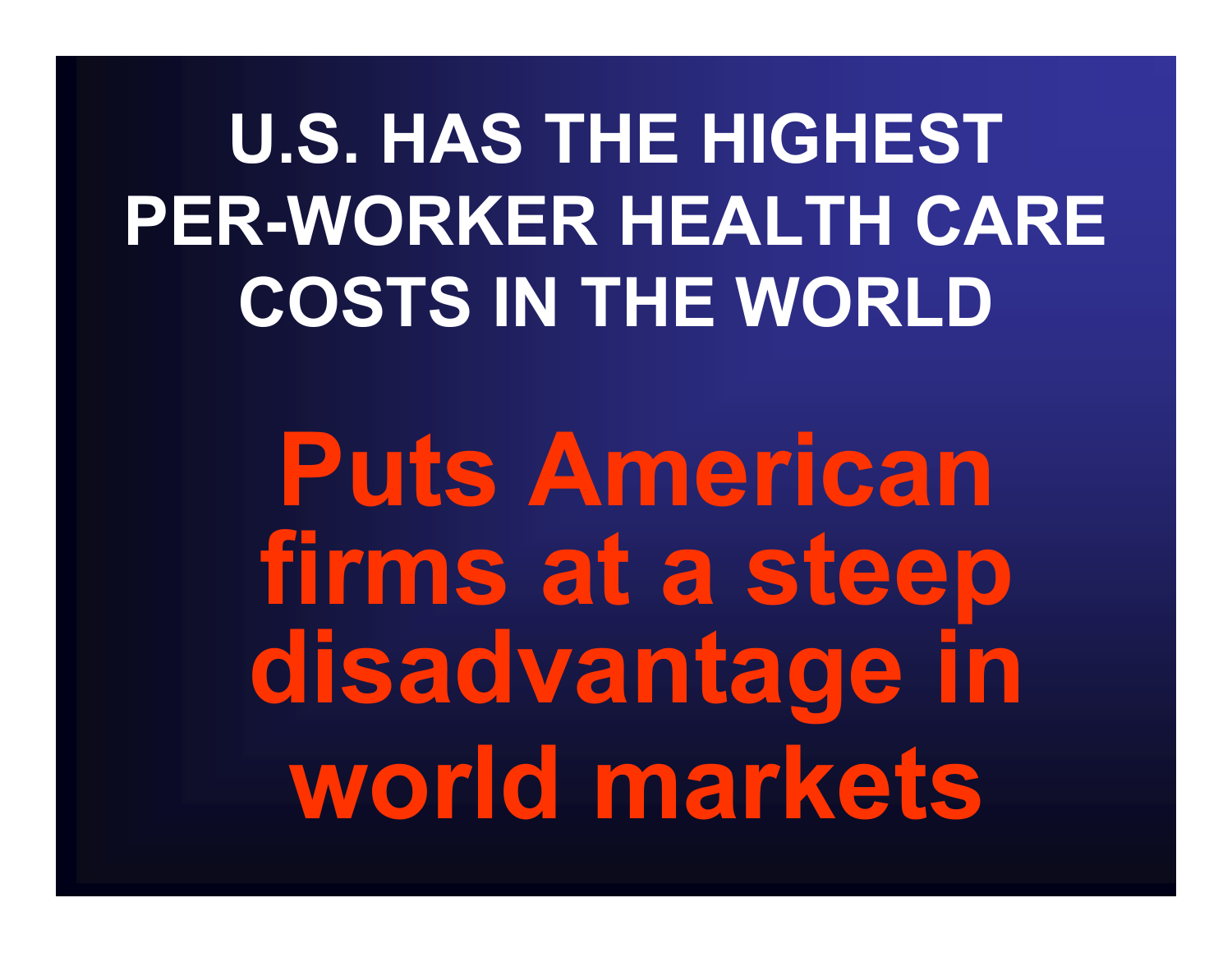"GM is the canary in the coal mine for Medic are and everyone else."

#### [http://www.washingtonpost.com/wp-dyn/articles/A15828-2005Feb1](http://www.washingtonpost.com/wp-dyn/articles/A15828-2005Feb10.html) 0.html **U.S. Firms Losing Health Care Battle, GM Chairman Says**

#### By Ceci Connolly<br>Washington Post Staff Writer

Friday, February 11, 2005; Page E01

http://www.nytimes.com/2005/03/17/business/17motors.html?

## **G.M. Sees a Loss Near \$1 Billion; Stock Falls 14%**

**By [DANNY HAKIM](http://query.nytimes.com/search/query?ppds=bylL&v1=DANNY%20HAKIM&fdq=19960101&td=sysdate&sort=newest&ac=DANNY%20HAKIM&inline=nyt-per) Published: New York Times, March 17, 2005**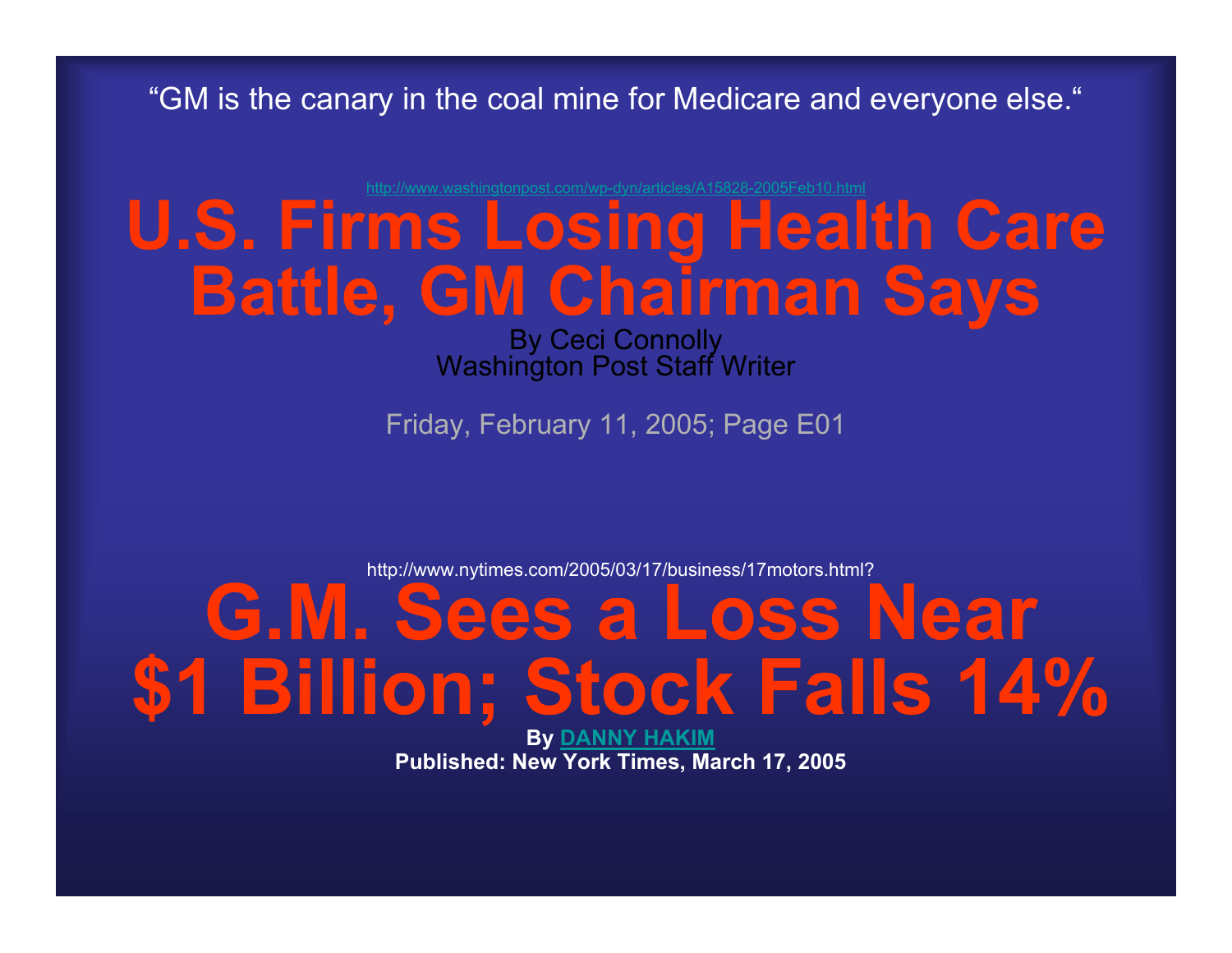## GM pays more for health care than for steel

http://ww [w.autoweek.com/news.cms?newsId=102080](http://www.autoweek.com/news.cms?newsId=102080)

Posted Date: April 1, 2005 (No foolin')

Money that must be spent on health care cannot be spent on developing new models, upgrading factory equipment or hiring the most sought-after designers.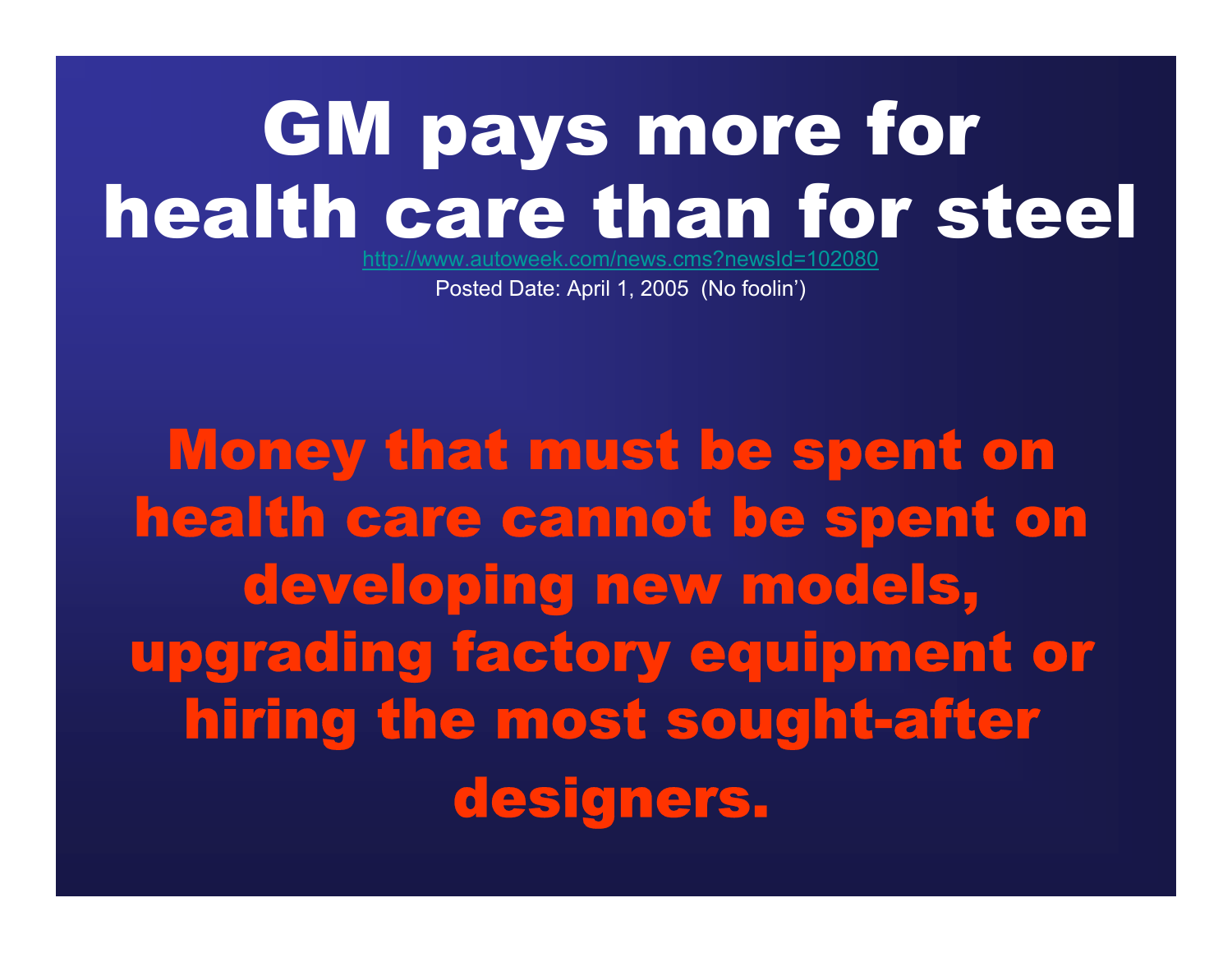#### **GM Posts \$1.1B 1Q Loss on Costs, Charges**

**April 19, 2 0 0 5**

http://news.moneycentral.msn.com/ticker/article.asp?Symbol=US:GM&Feed=AP&Date=20050419&ID=4378163

#### **CONNECT THE DOTS**

**GM is a significant cog in the financing of the housing ATM**

#### **GM has been trying to finance autos, homes and second mortgages at recordlow interest rates**

#### SMELLS LIKE HIGHER INTEREST RATES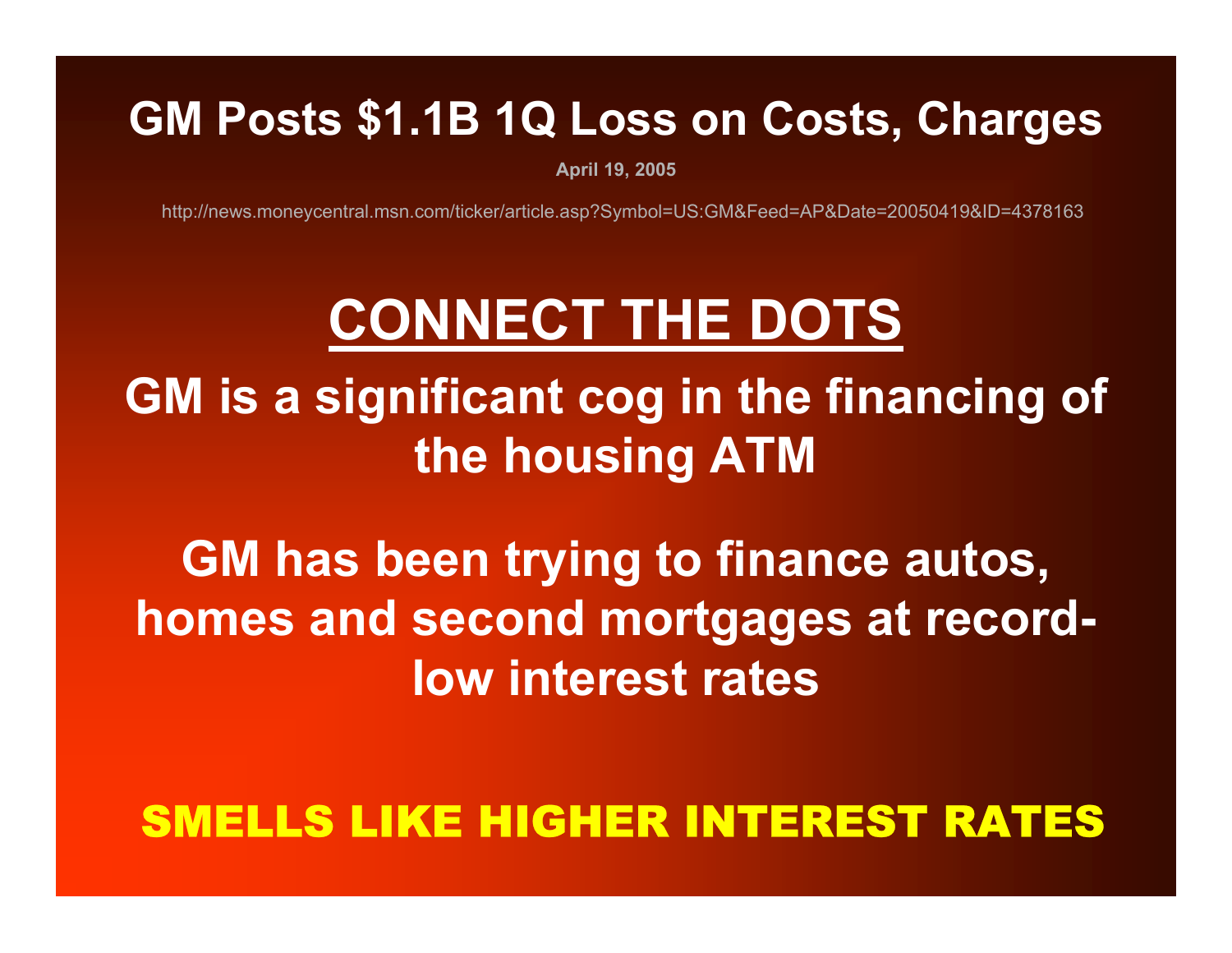#### Europeans have six weeks paid vacation.

Americans Lead the World in Hours Worked



Source: Labour Market Statistics, OEC [D; International Labour Organization, 2001](http://www.sourceoecd.org/content/html/index.htm)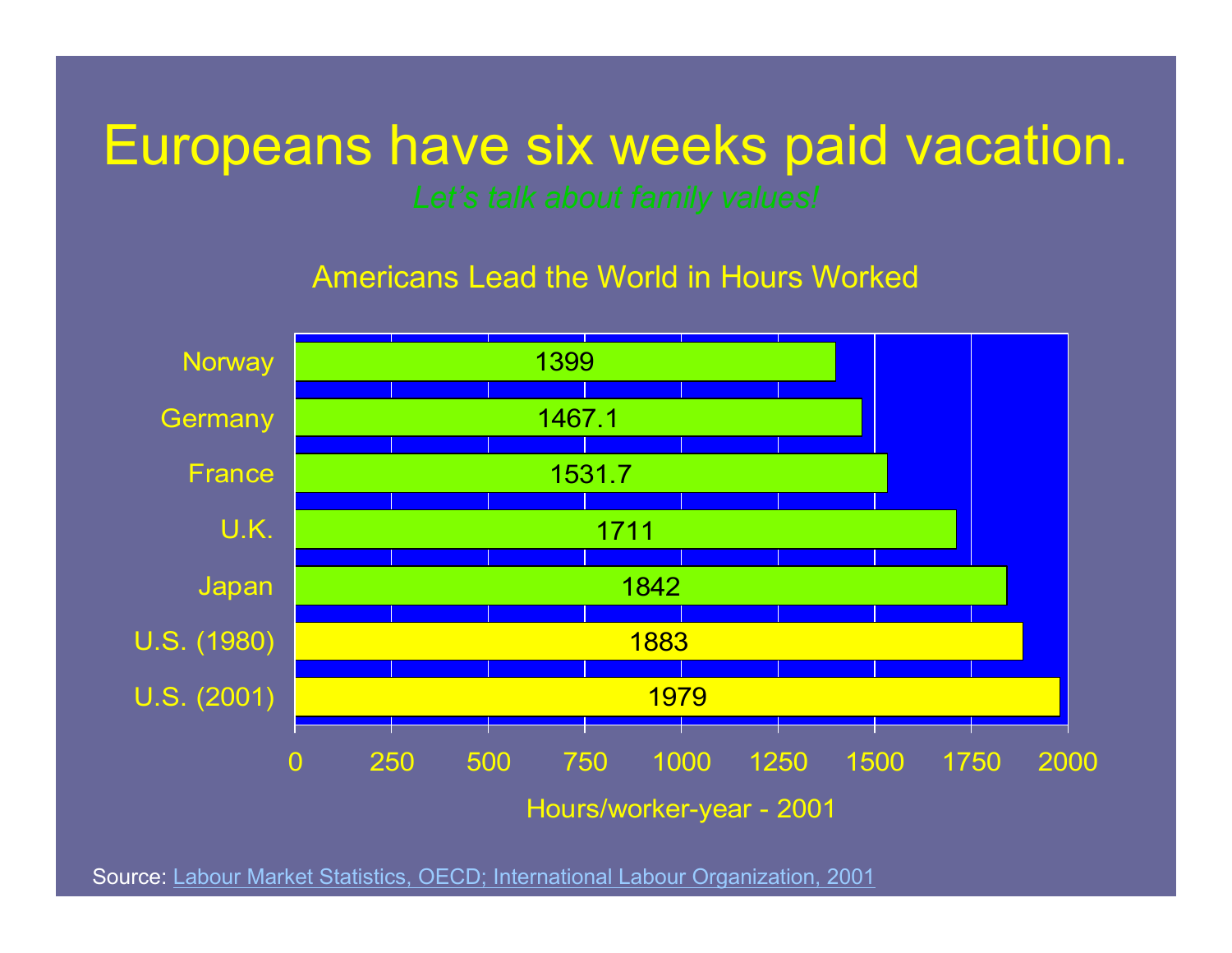**"Rats and roaches live by competition under the laws of supply and demand; it is the privilege of human beings to live under the laws of justice and mercy."**

**- Wendell Berry**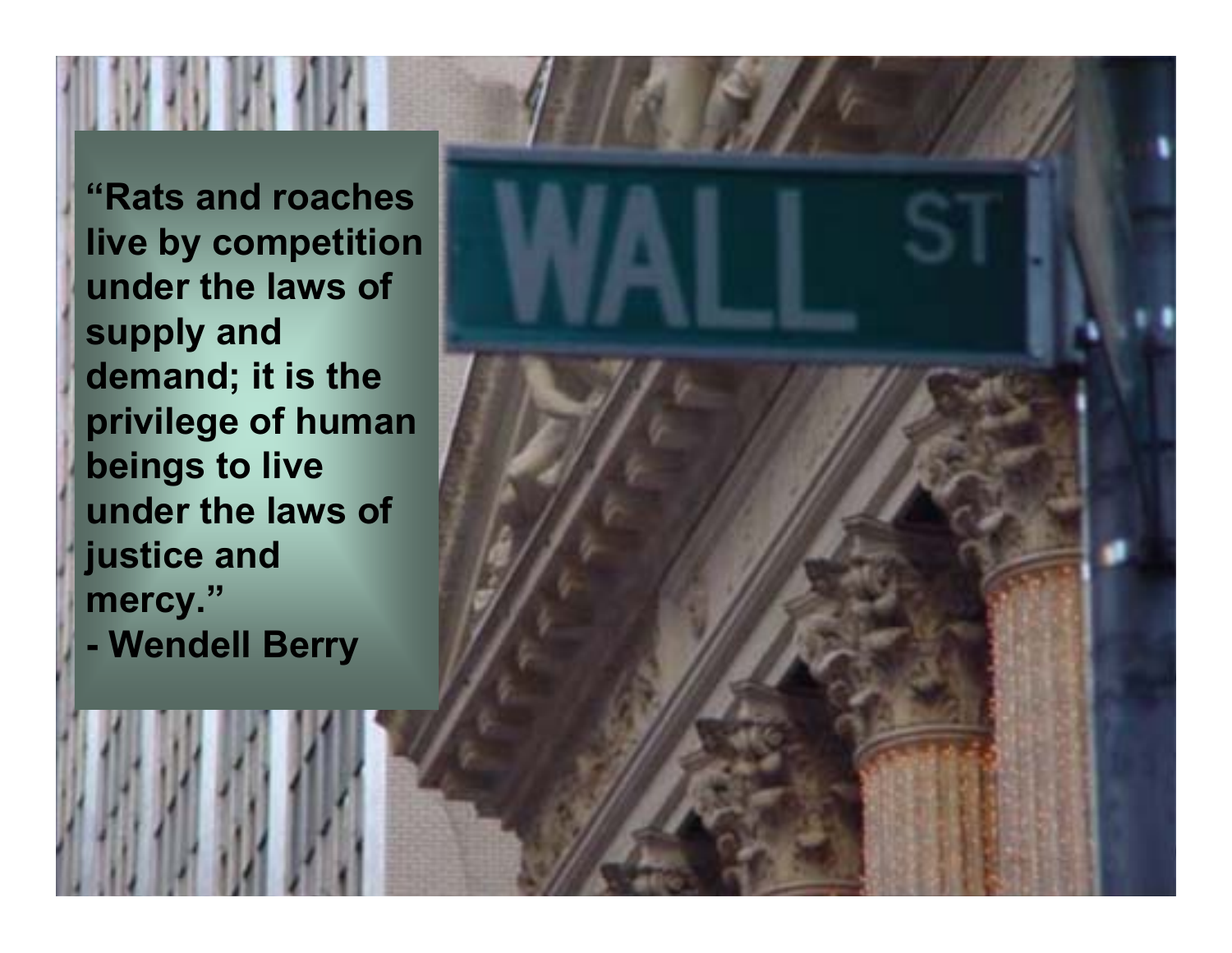# A Working Plan *for a*Rational and Humane Health Care System *for*Public Review and Comment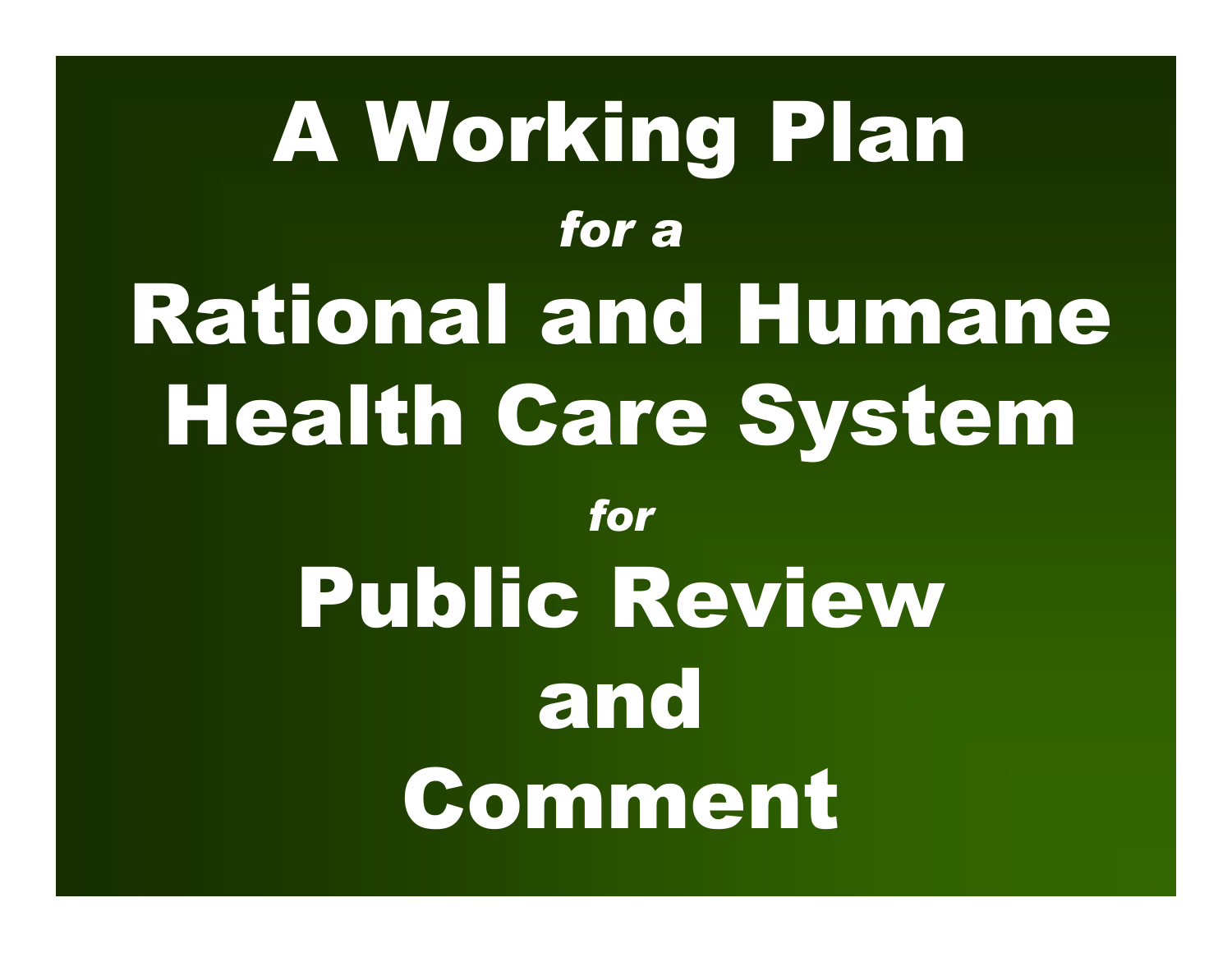

### ONE PERSONAL CARD

### ONE PROCESSING SYSTEM

## ONE HEALTH PLAN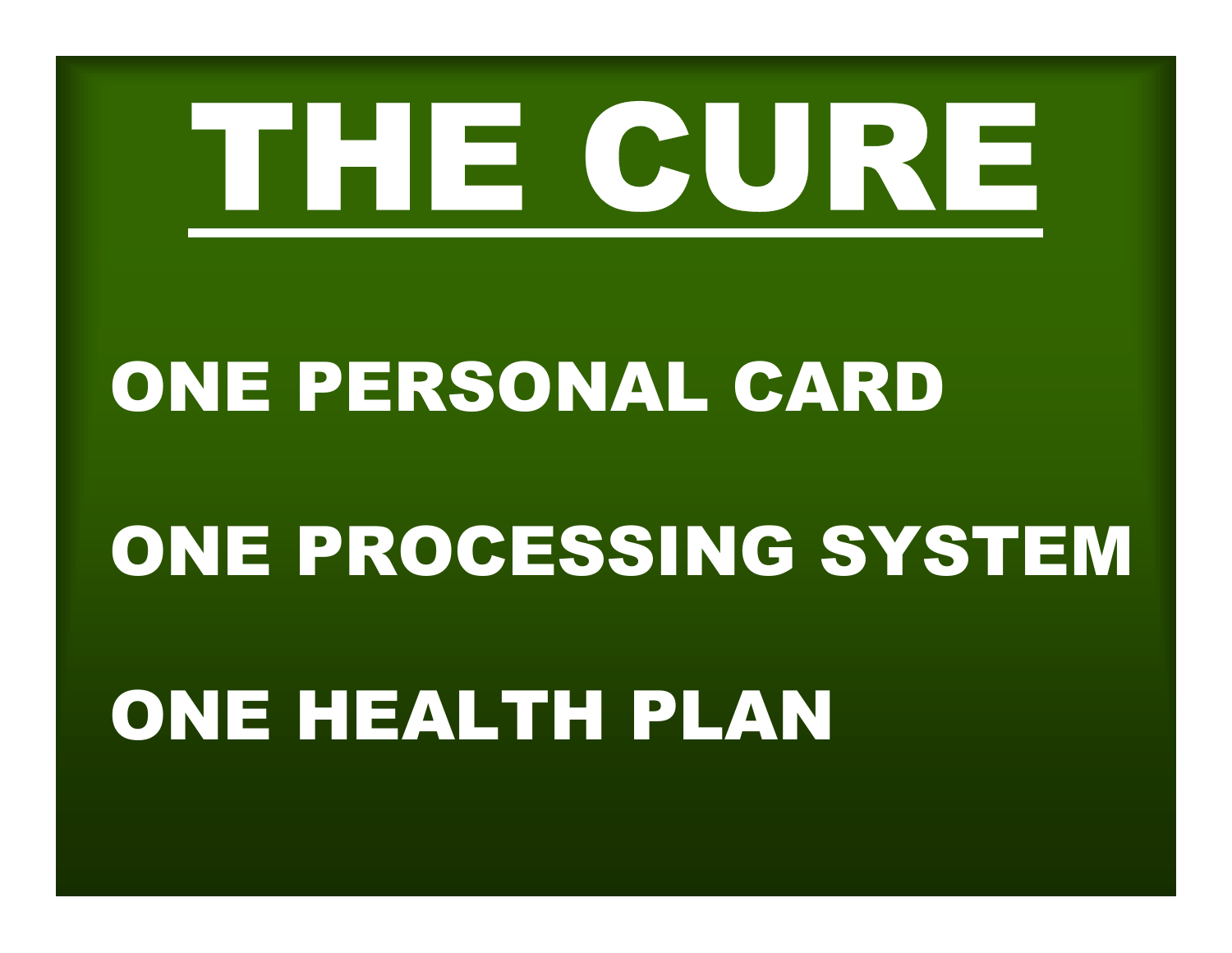## **Where do we start?**

## CAP REVENUE

Revenue Sources: L & IMedicareMedicaidPrivate insuranceVeterans AdministrationDefense Department Federal Employees Plan Federal-State programs to cover children State / Local government employee plans Teachers, firemen, cops and GI's

- Freeze in current dollars, no adjustments.
- Assemble in one reservoir the streams of money that today finance health care.
- Put into a Medical Security Trust Fund.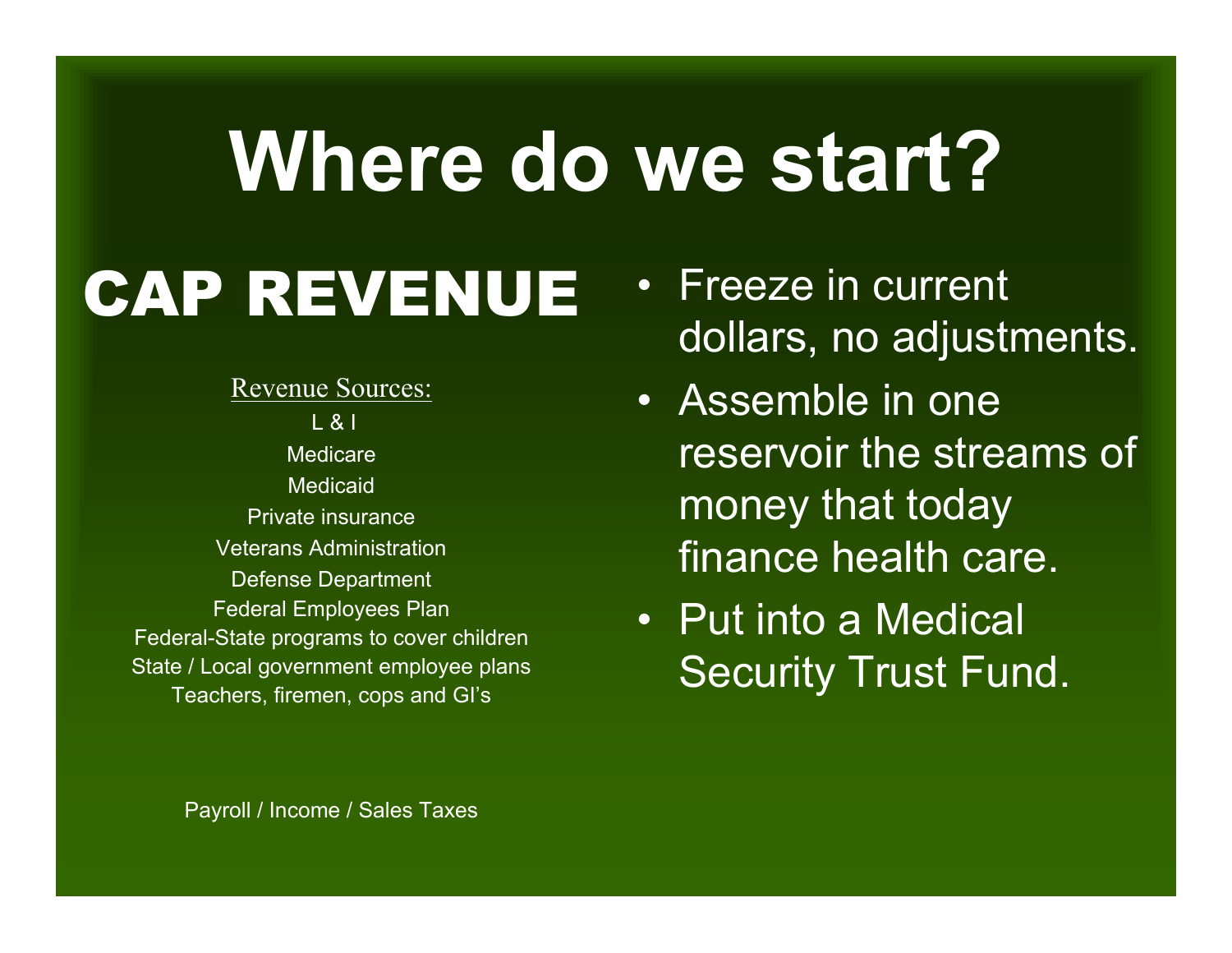# **CAP COSTS**

- Once all the money is in one place, it constitutes this year's budget for health care, the amount of money that is available to spend.
- Everyone must be served with this money.
- Doctors
- Hospitals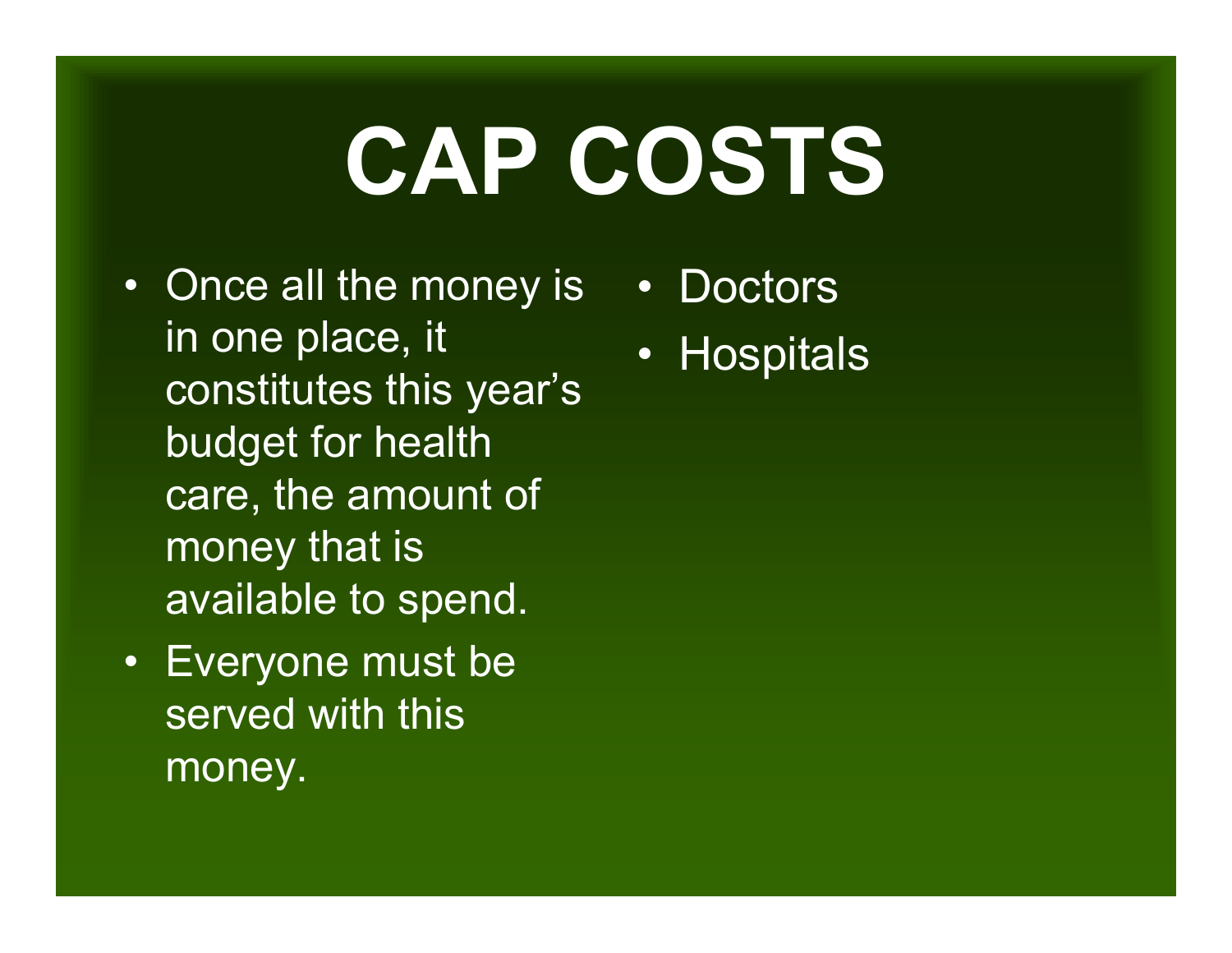# **CAP COSTS**

#### Drug Makers

- Prohibit "direct-to-consumer" ads No other developed country allows this (except New Zealand).
- Regulate drug prices / profits the U.S. is the only industrialized country that doesn't.
	- New drug prices may not be higher than the median prices in US, Britain, Switzerland, Germany, Sweden, France and Italy.
	- New drug prices may not be higher than the highest prices of older drugs for the same condition.
	- Once drugs on market, prices may not increase faster than general inflation rate.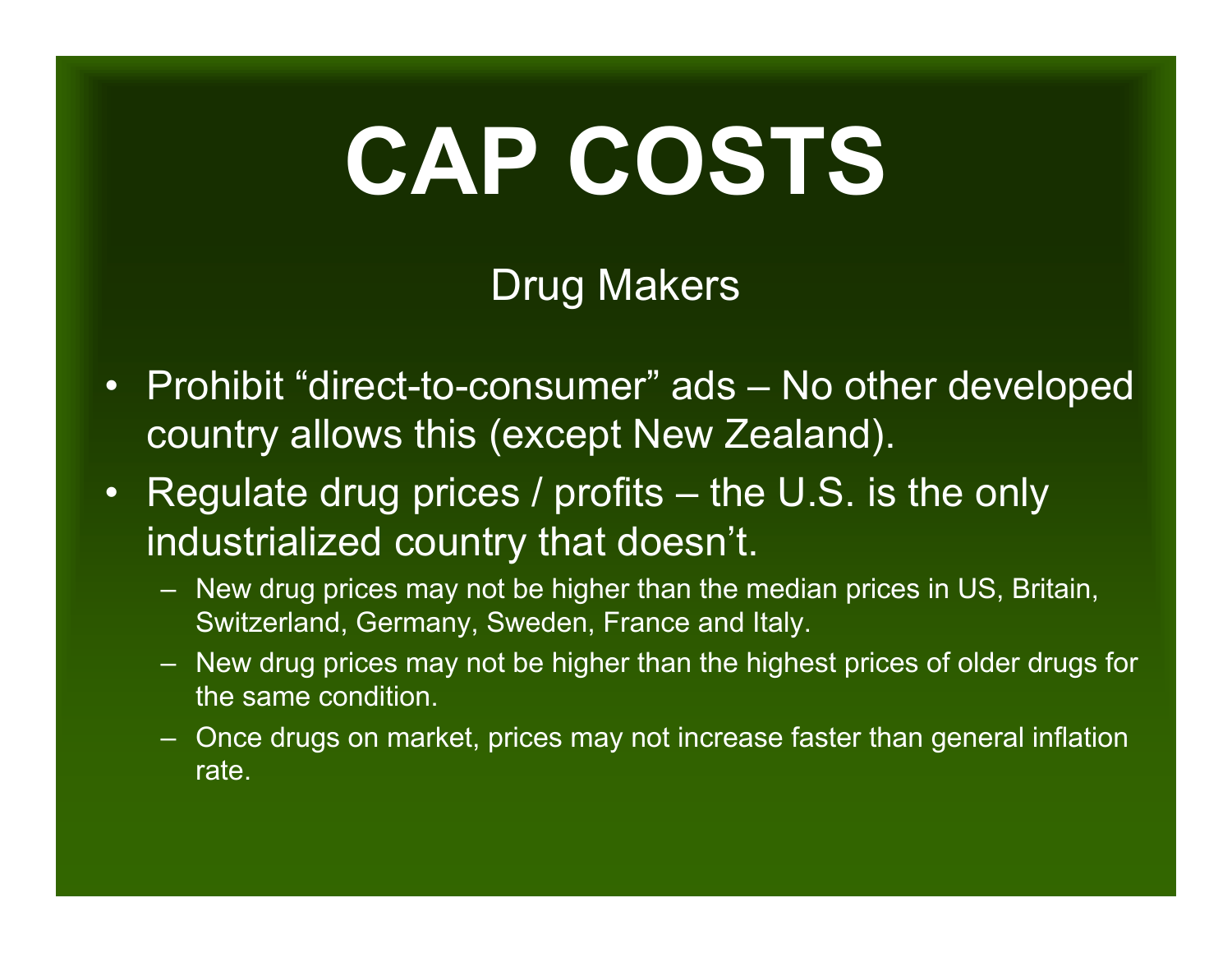## **Five Principles of a Health Care Plan**

- • **PRIVATELY DELIVERED / PUBLICLY ADMINISTERED**
- •**COMPREHENSIVE**
- •**UNIVERSAL**
- •**PORTABLE**
- •**ACCESSIBLE**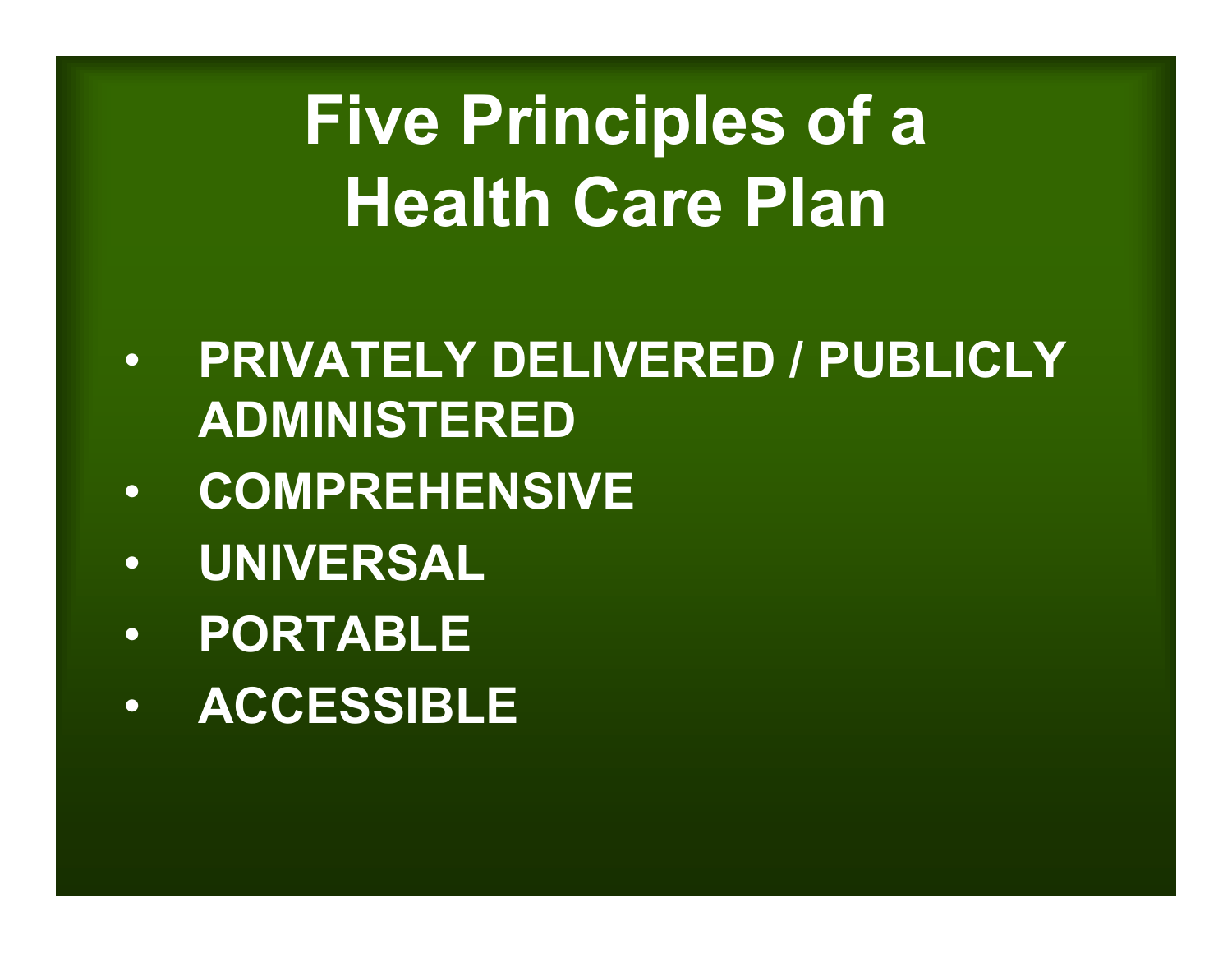- **Patients free to choose their hospitals and doctors.**
- •**Patients use one standardized claim form**
- •**Records / accounts publicly audited.**
- $\bullet$  **Pay all costs to treat any catastrophic illness, such as cancer and other devastating diseases.**

## **No one will lose a home or file bankruptcy.**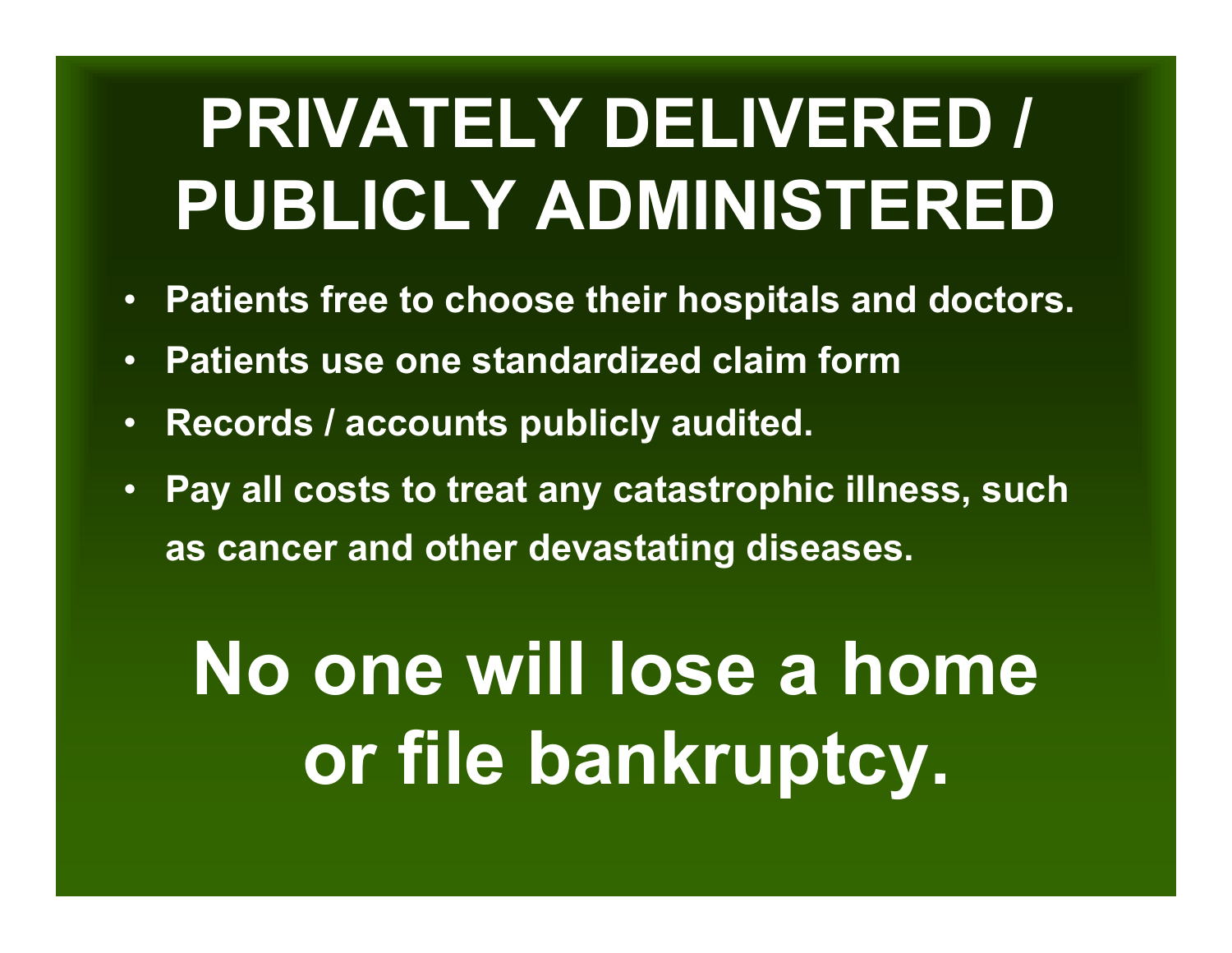## No deductibles Low co-payments

#### except for

specialist visits that are unreferred by the primary care provider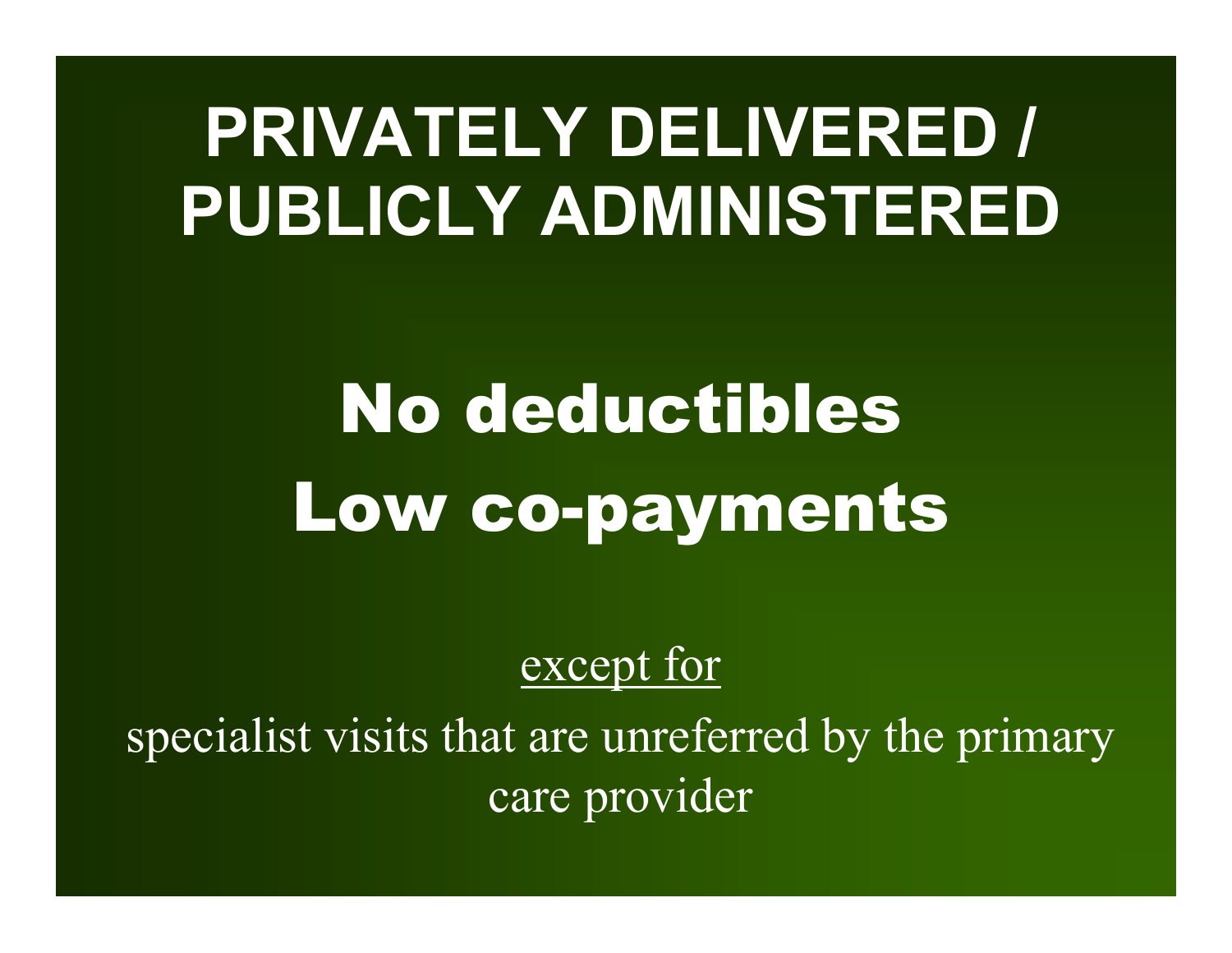- **Hospitals receive a global budget, much like a fire department is paid.**
- **All health-care providers - doctors, hospitals, clinics - would bill one agency for their services and would be reimbursed by the same agency.**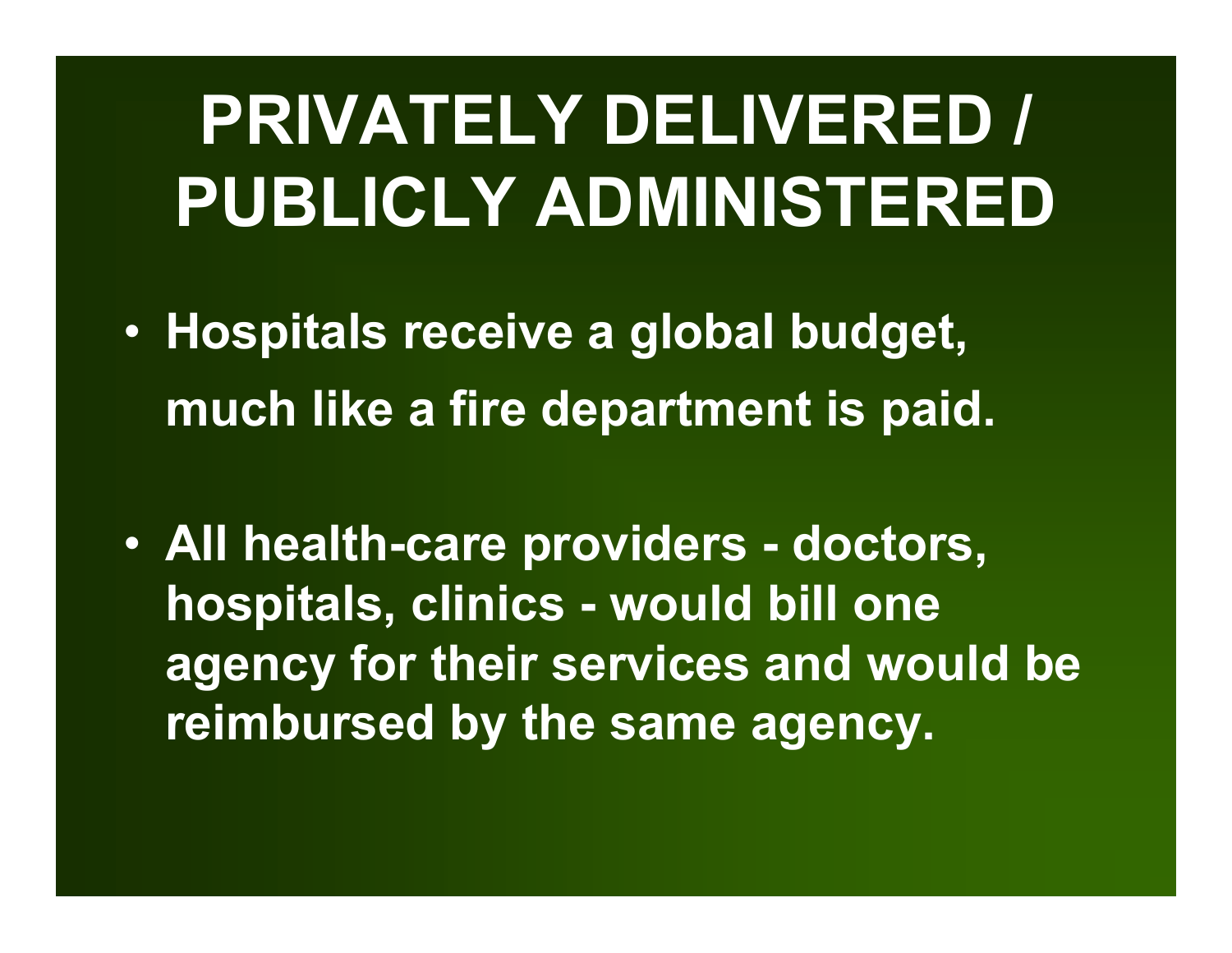#### **Eliminate**

**expensive competition between insurers**

**No "cherry-picking" patients No marketing No case-by-case pre-treatment approval Administrative expense minimized**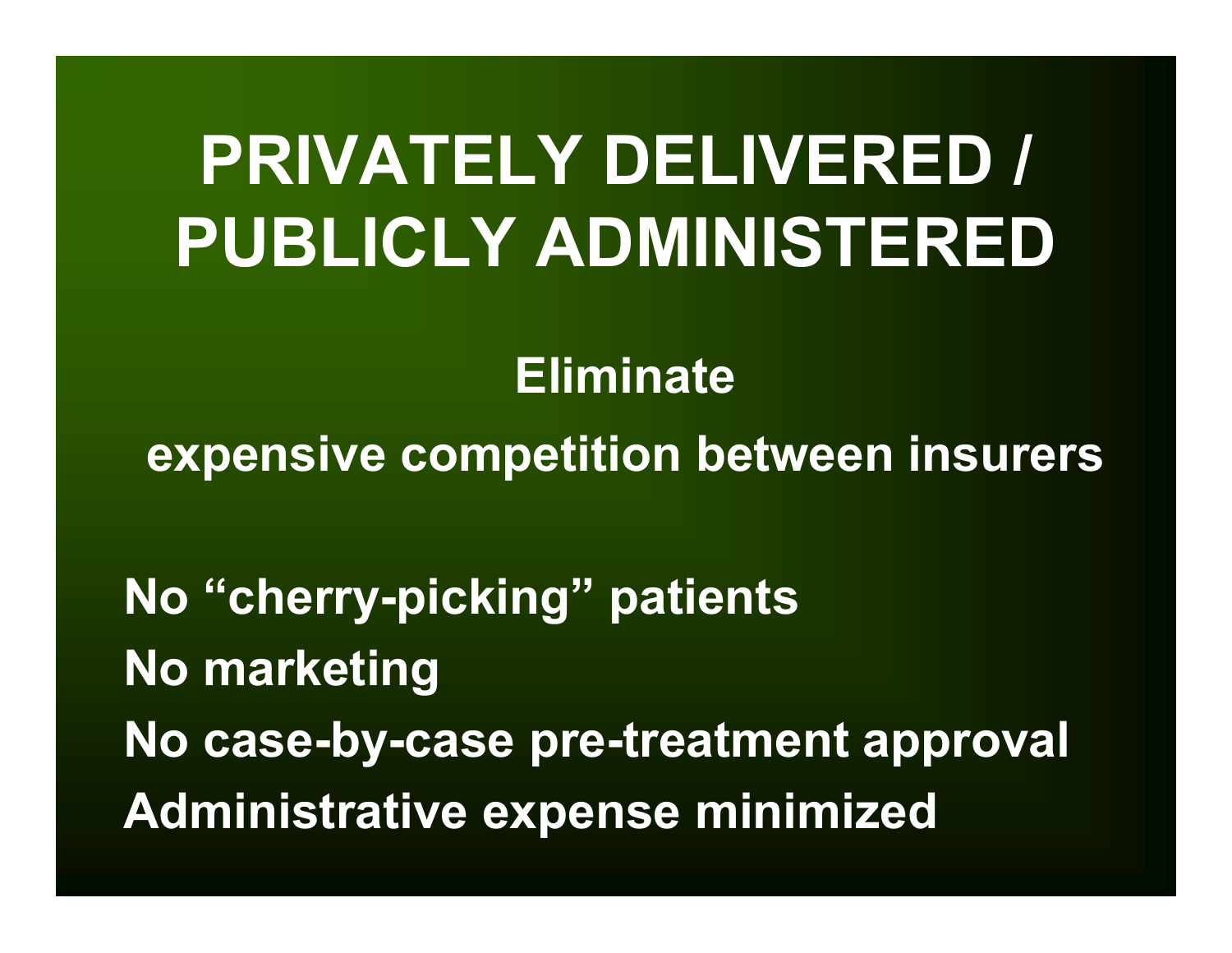Administrative expenses of the trust will be limited to 8% of the annual budget.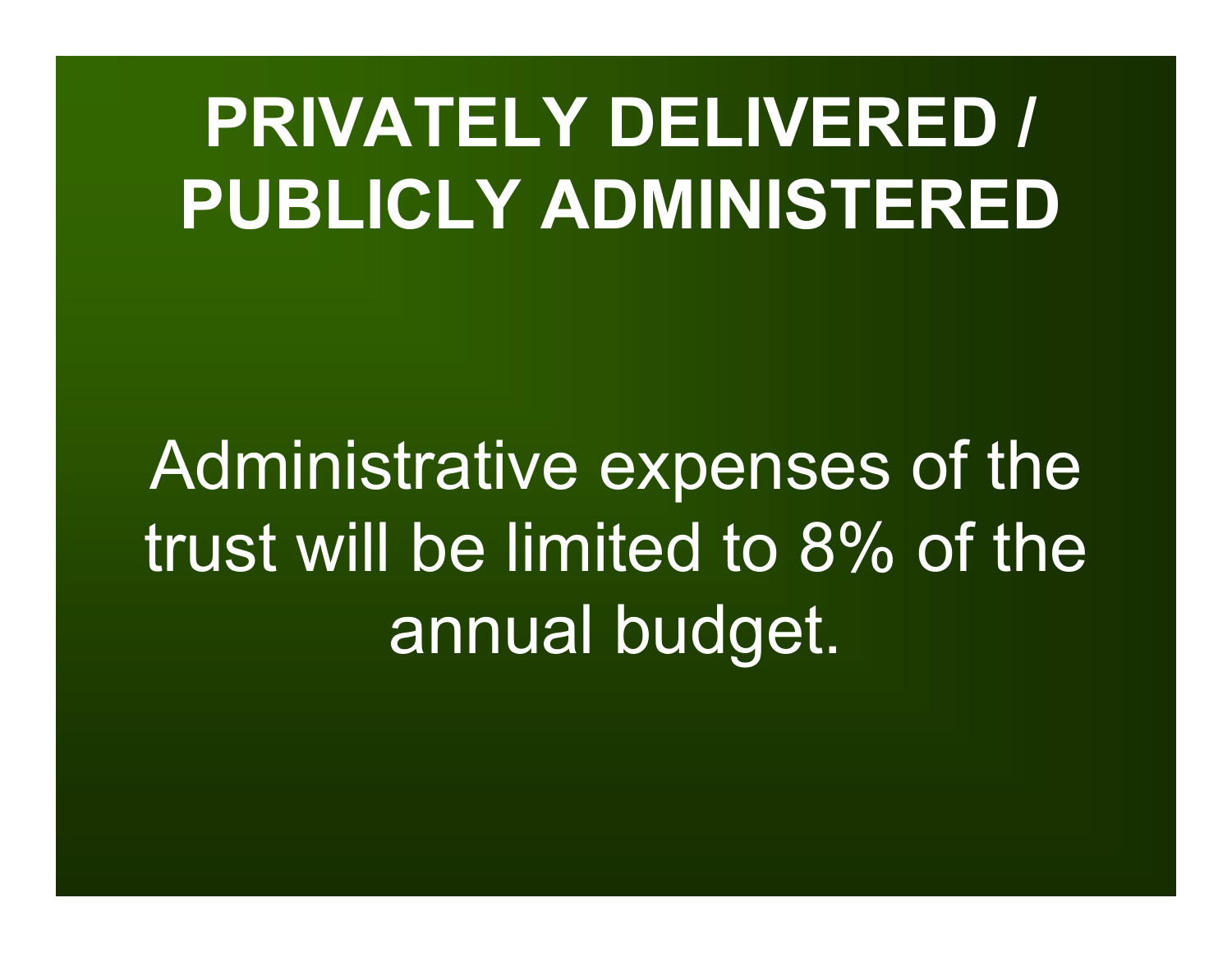## **COMPREHENSIVE Coverage includes:**

- (1) Primary care and prevention
- (2) Inpatient and outpatient hospital care + 24 hr./day emergency services and emergency ambulance service
- (3) Outpatient, home-based, and office-based care
- (4) Prescription drugs
- (5) Durable medical equipment
- (6) Long term care
- (7) Mental health services
- (8) Full scope of dental services (other than cosmetic dentistry)
- (9) Substance abuse treatment services
- (10) Chiropractic
- (11) Vision and hearing care
- (12) Acupuncture
- (13) Rehabilitation services including speech, occupational and physical therapy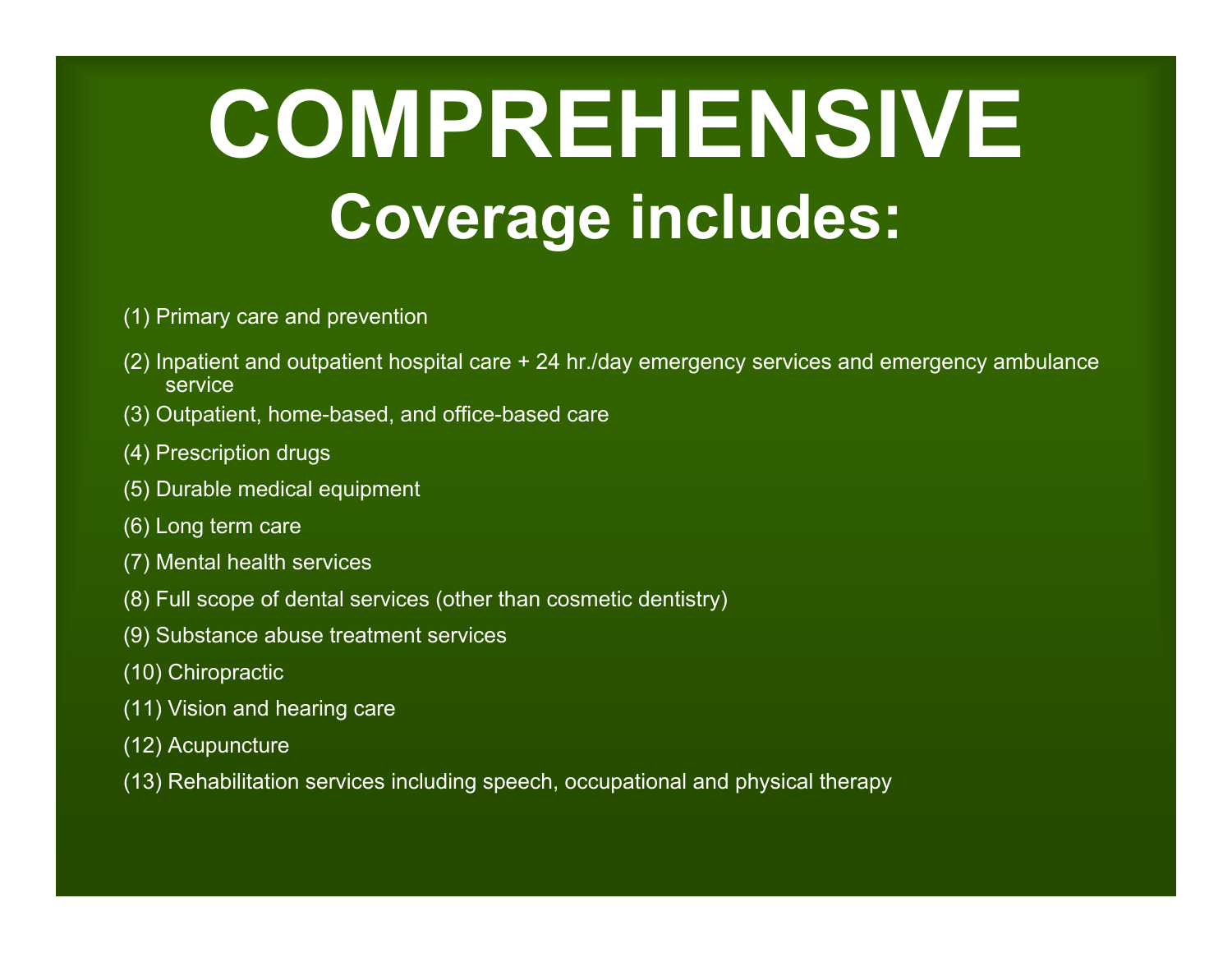# **UNIVERSAL**

• Covers everybody.

– Regardless of age, race/ethnicity, gender, educational level, income, employment or marital status.

• Newcomers may be subject to a waiting period.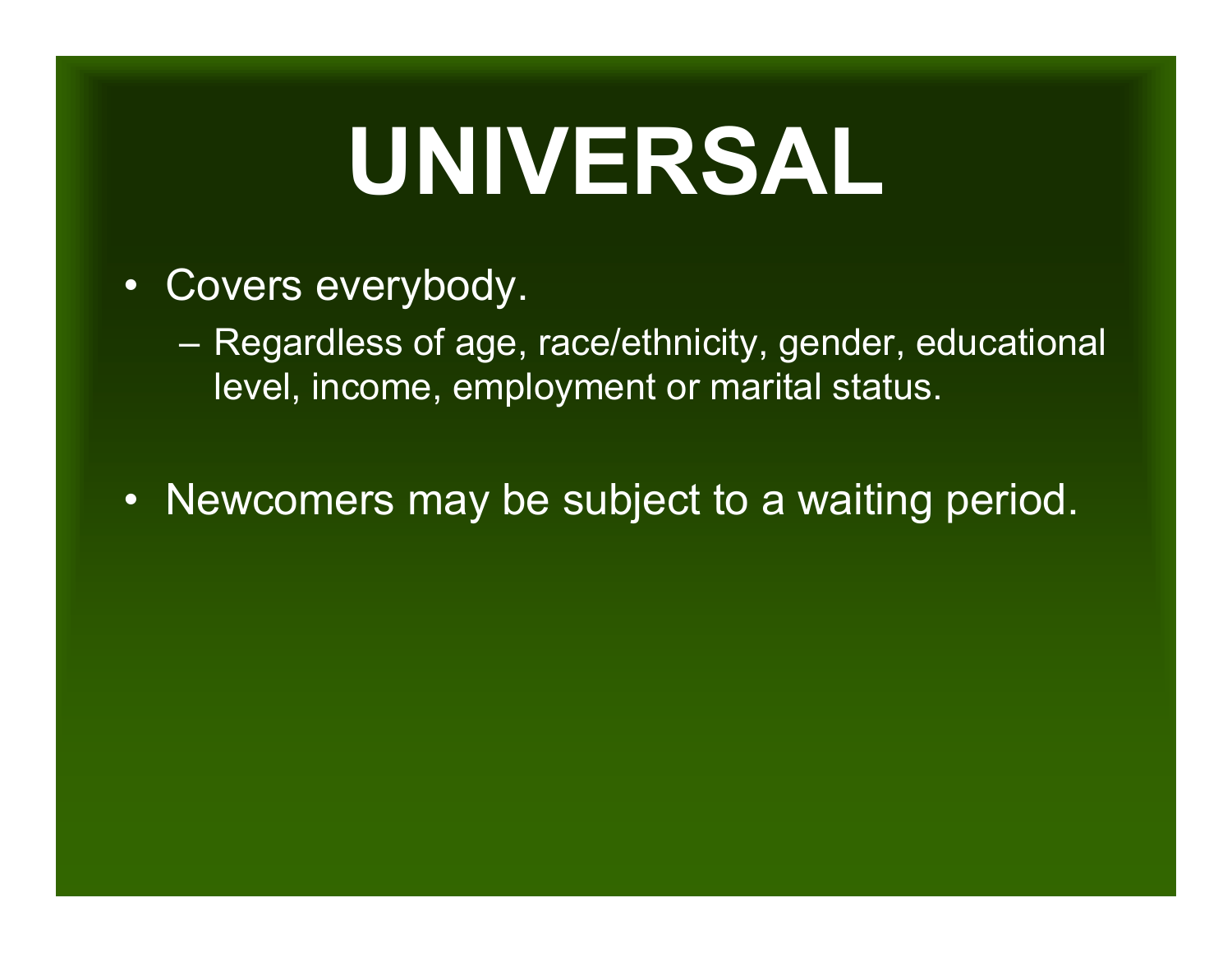# **PORTABLE**

**Your coverage continues if you:** 

- **Move.**
- **Lose or want to change jobs.**
	- **Eliminates "job lock" - the odd link between employers and health insurance coverage.**
- **Have a change in income or family circumstance.**
- **Your kids reach cut-off age for coverage under parent's policy.**
- **Retire early.**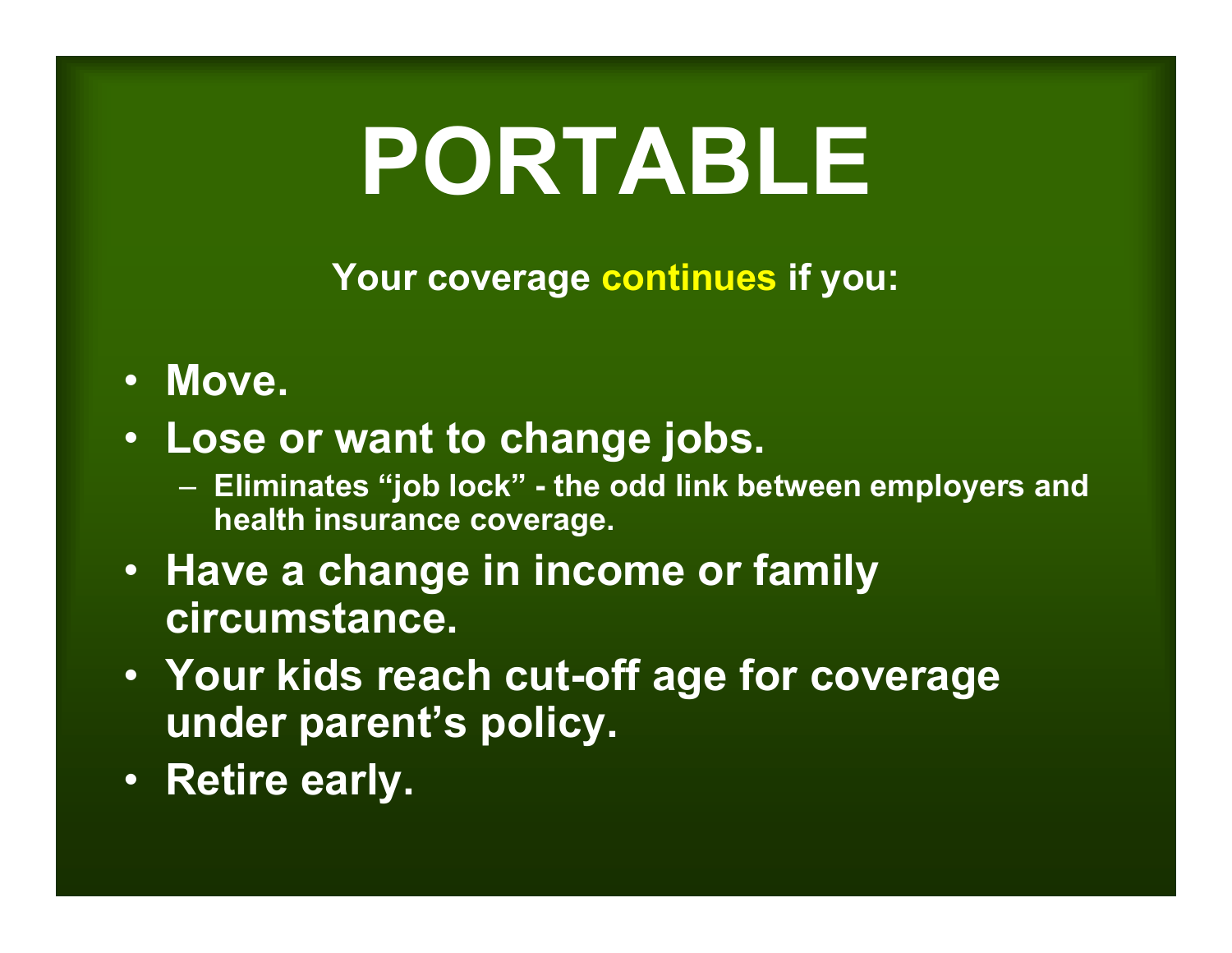# **PORTABLE**

In other words, you will be free to change jobs, start a family, start a business, continue education and or change residences, secure in the knowledge that your relationships with trusted caregivers will be secure.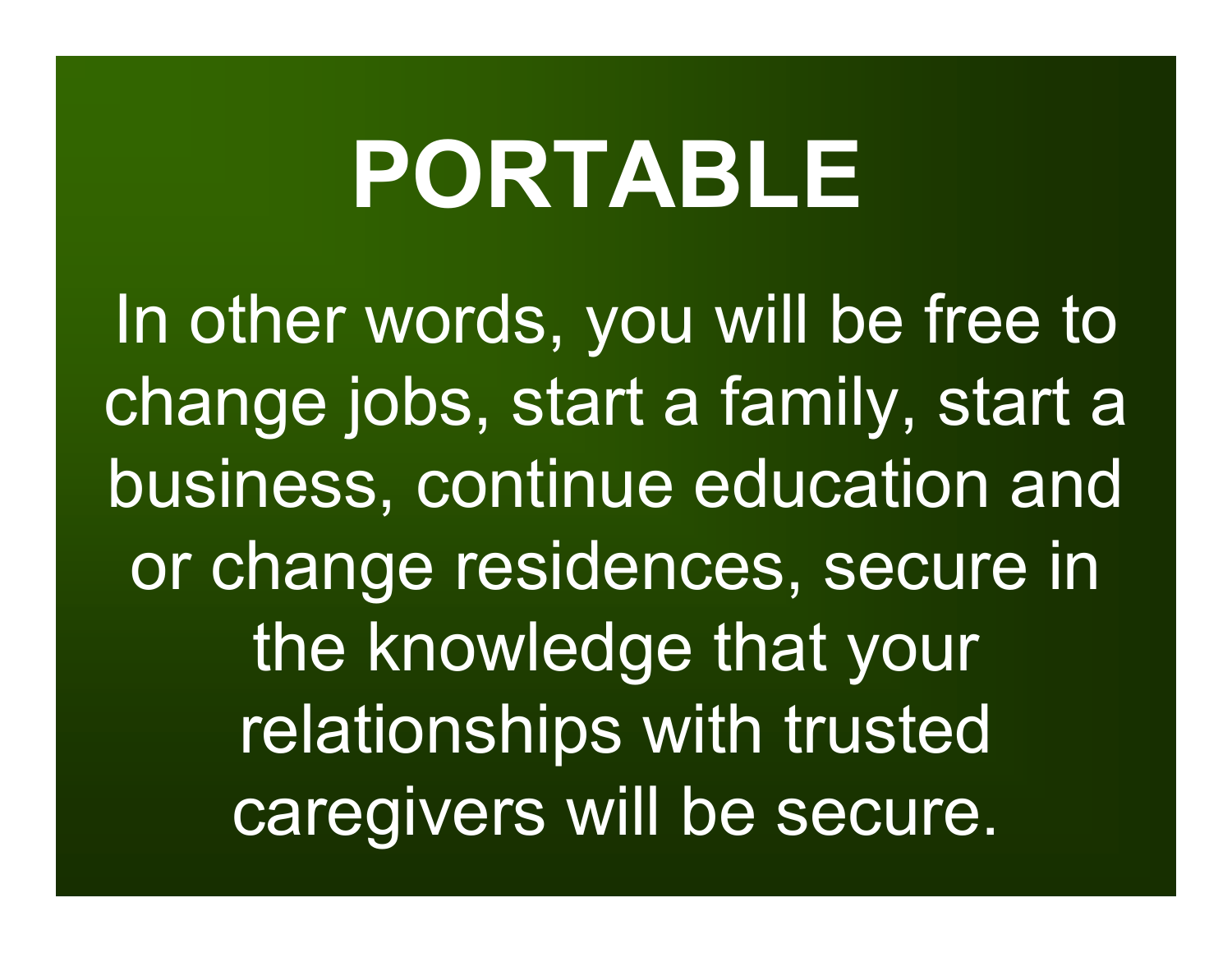# **ACCESSIBLE**

- **People with pre-existing conditions would be included.**
- **Residents entitled to have access to insured health care services "wherever" the services are provided and "as" the services are available.**
- **Caregivers could drop the costly tasks of determining patient eligibility and benefits, and securing payment through billing and collections. Eliminating cost-sharing would end wasteful record-keeping, e.g., to track payment toward deductibles.**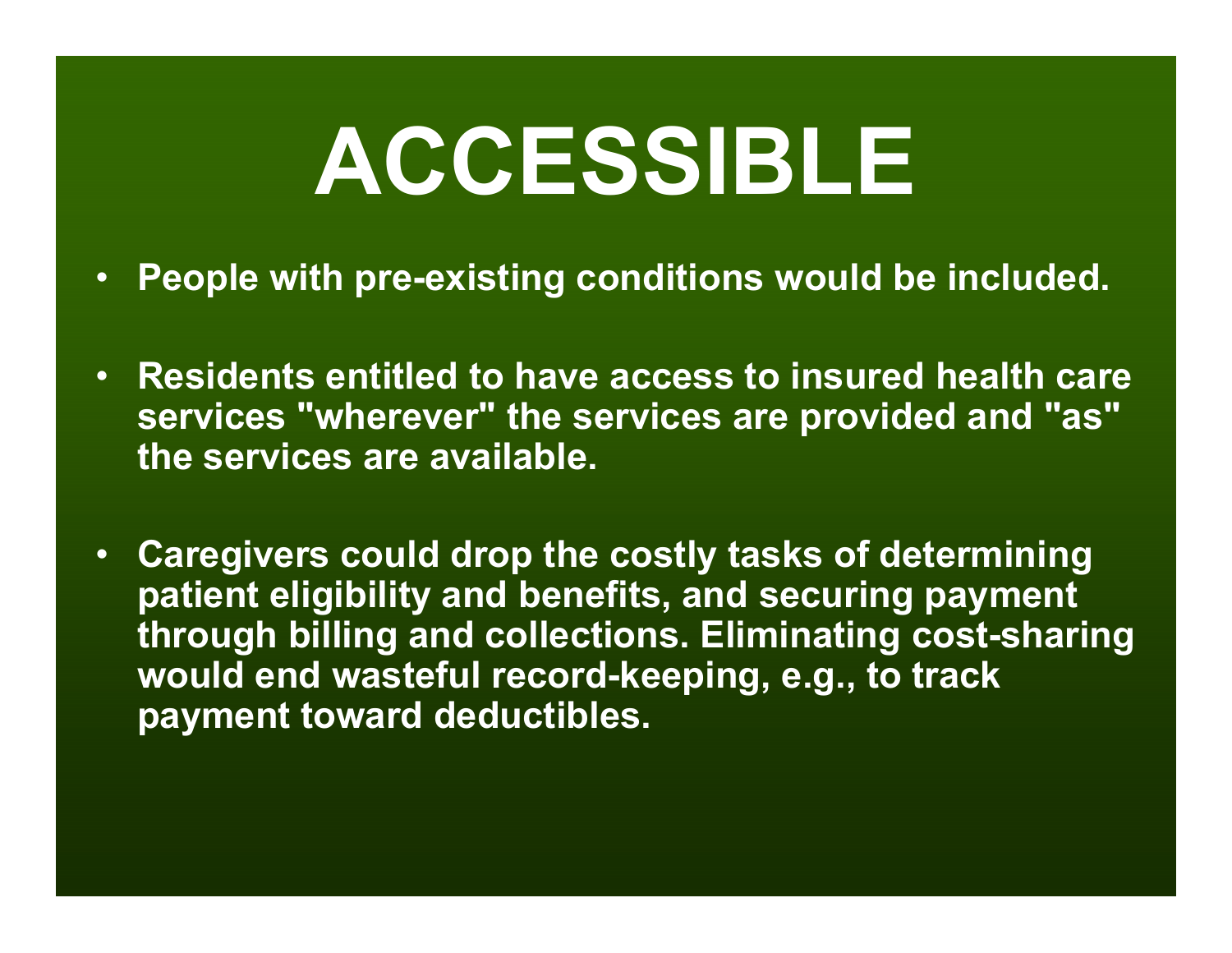# Employer will no longer offer health care benefits



transition costs consultant fees set-up fees bank charges commissions paid to brokers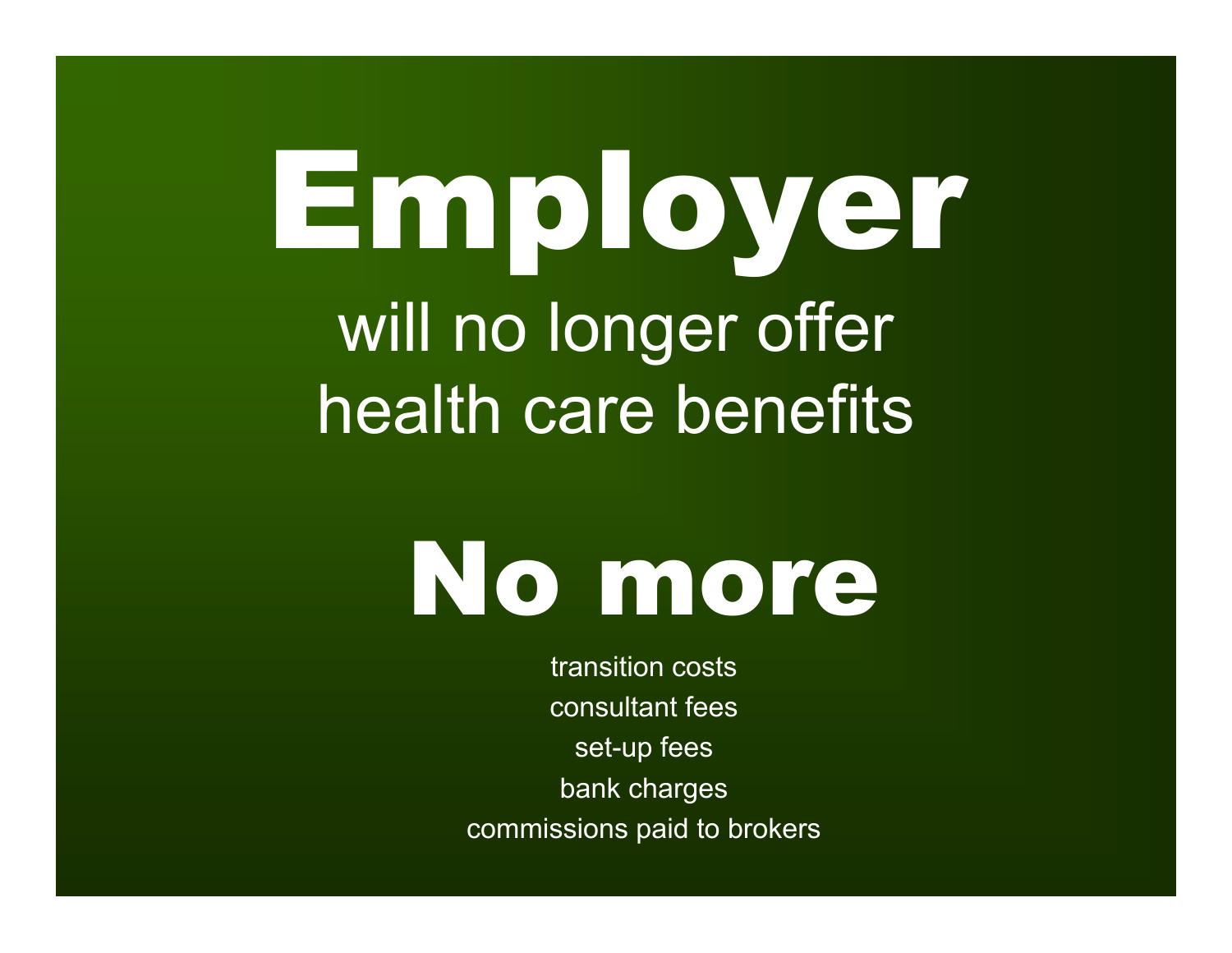Employer Hire more quality workers Offer more training Retain older employees Have stable budgets Invest in capital projects and marketing Be more competitive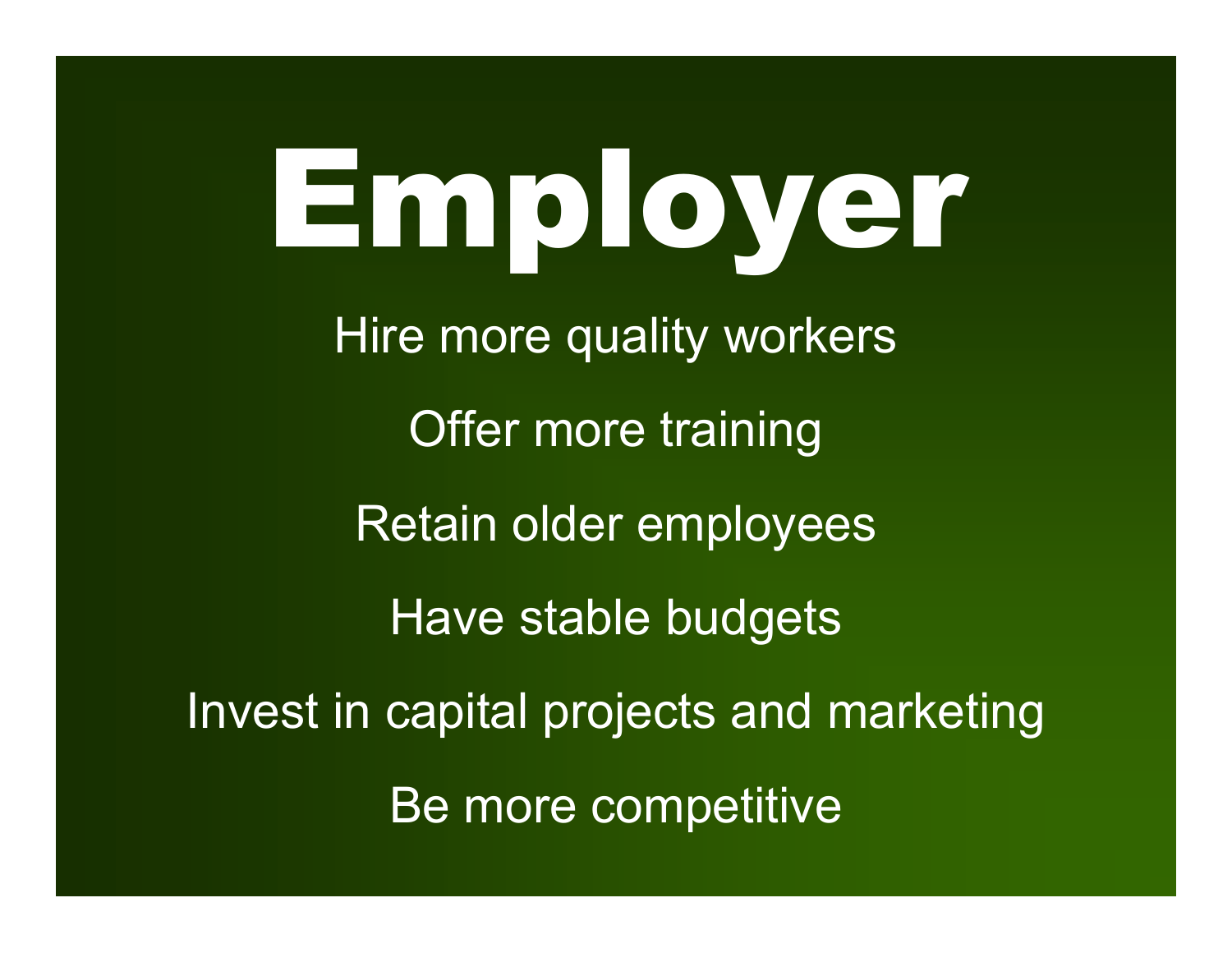# Employer

pay quarterly health security installment equal to 9.75% of gross annual payroll

#### no tax deductions

Assessments may be adjusted annually to reflect change in consumer price index.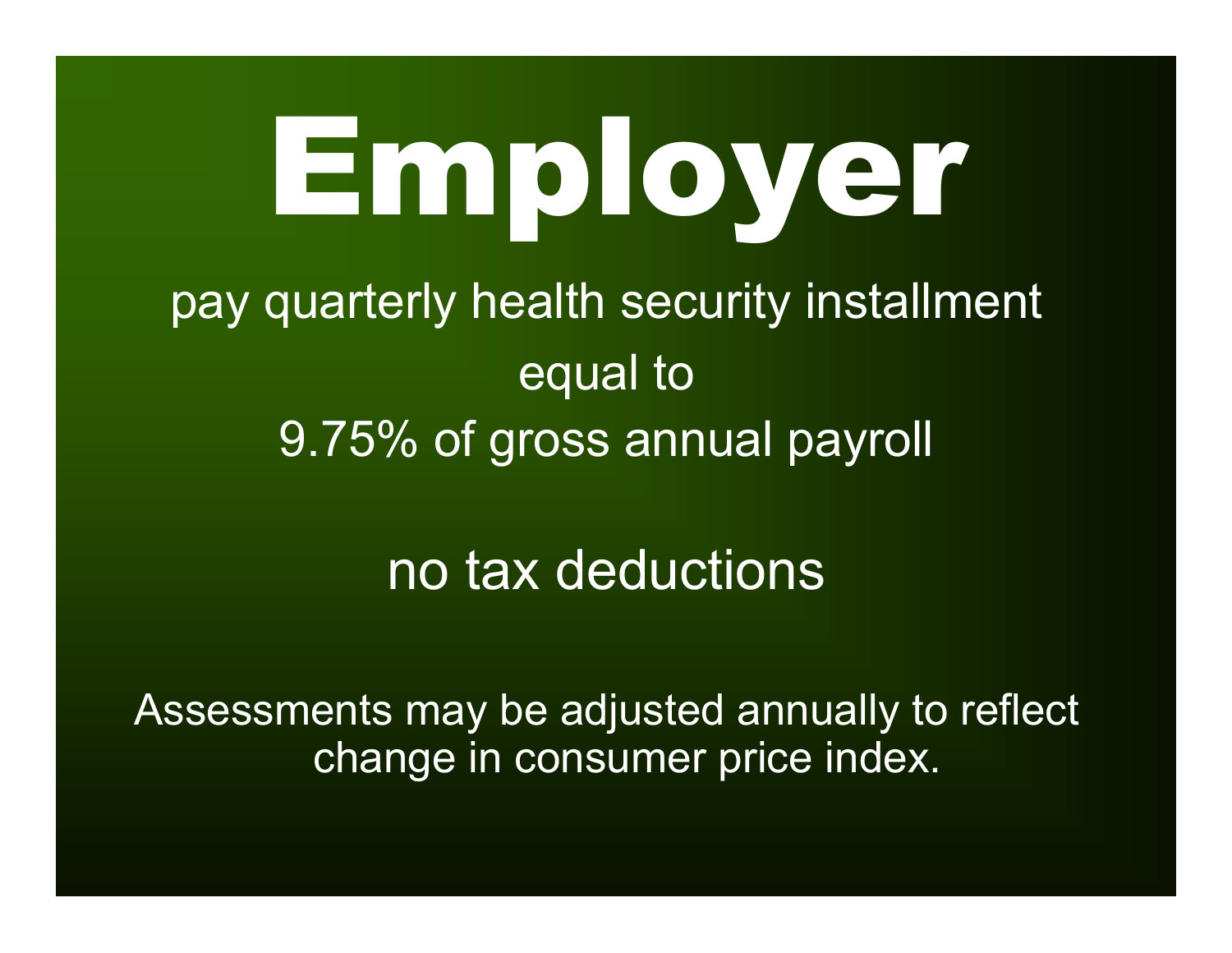# Employer

collect health security premiums from employees through payroll deductions

> Employee can pay for nonworking spouse through a payroll deduction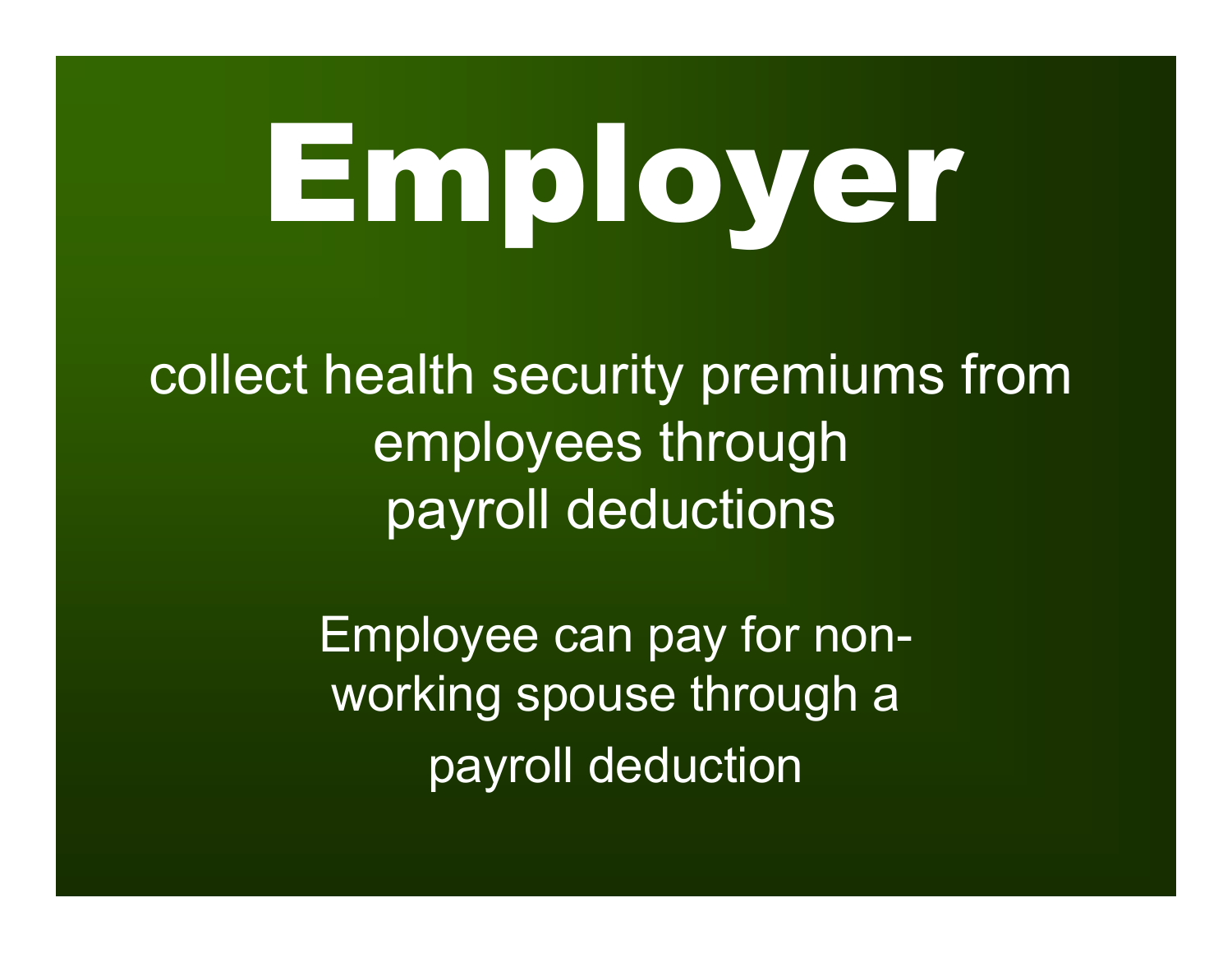# Employer

may pick up health security premiums in appreciation for high-performing employees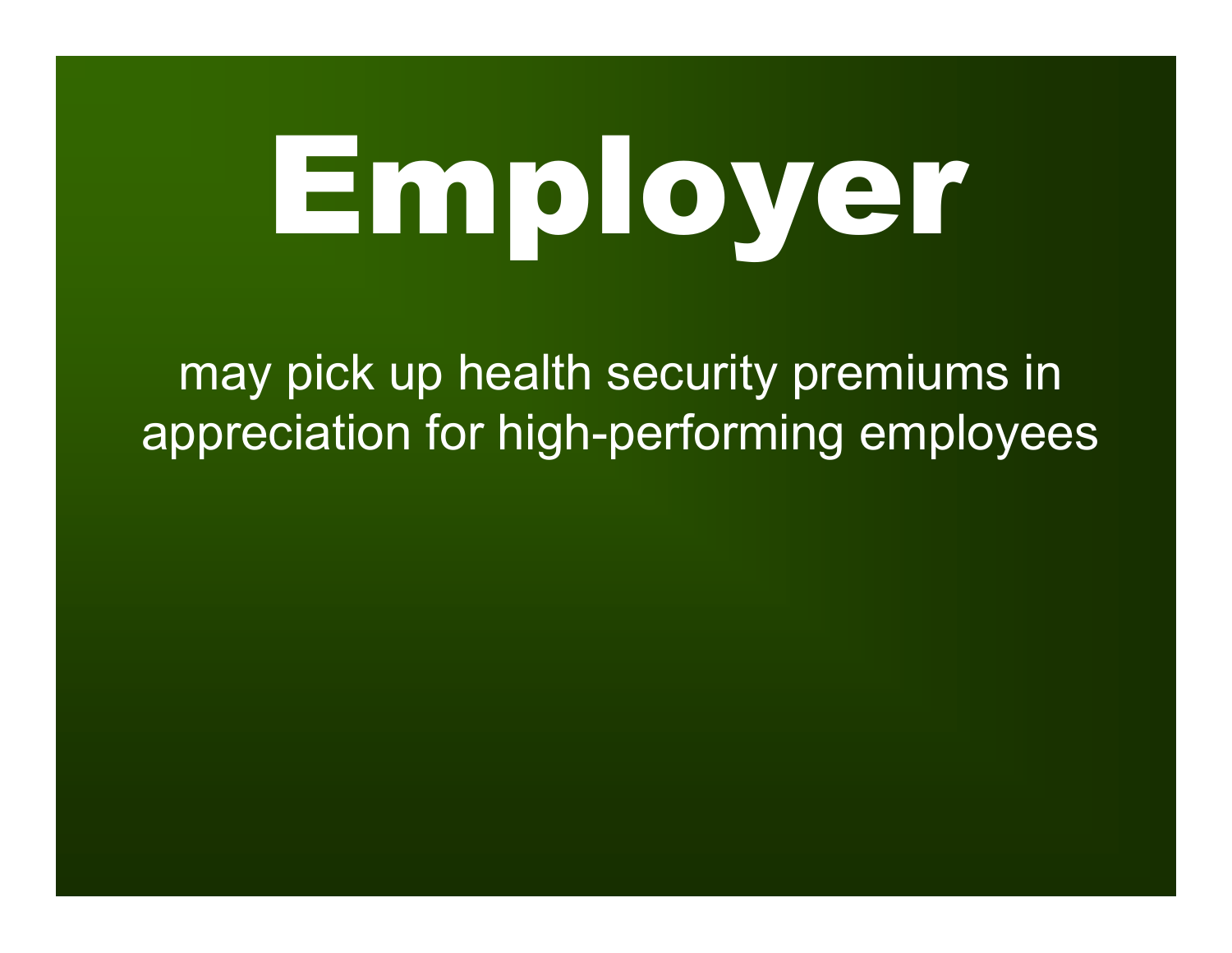### Self-Employed / Unemployed

pay their health care premiums monthly to the Medical Security Trust Fund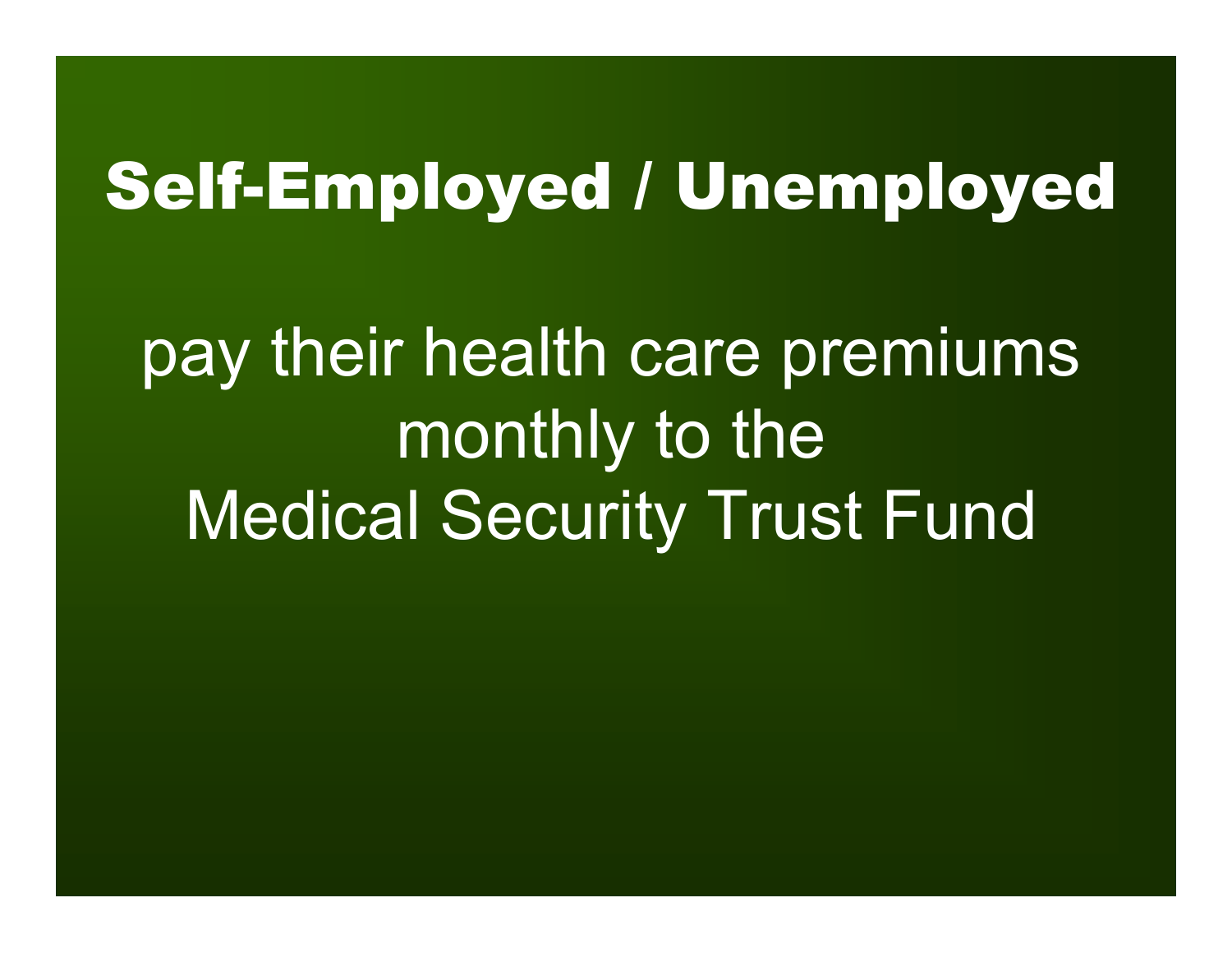# Retirees

may claim a credit against the health security premium if they receive retirement benefits from a former employer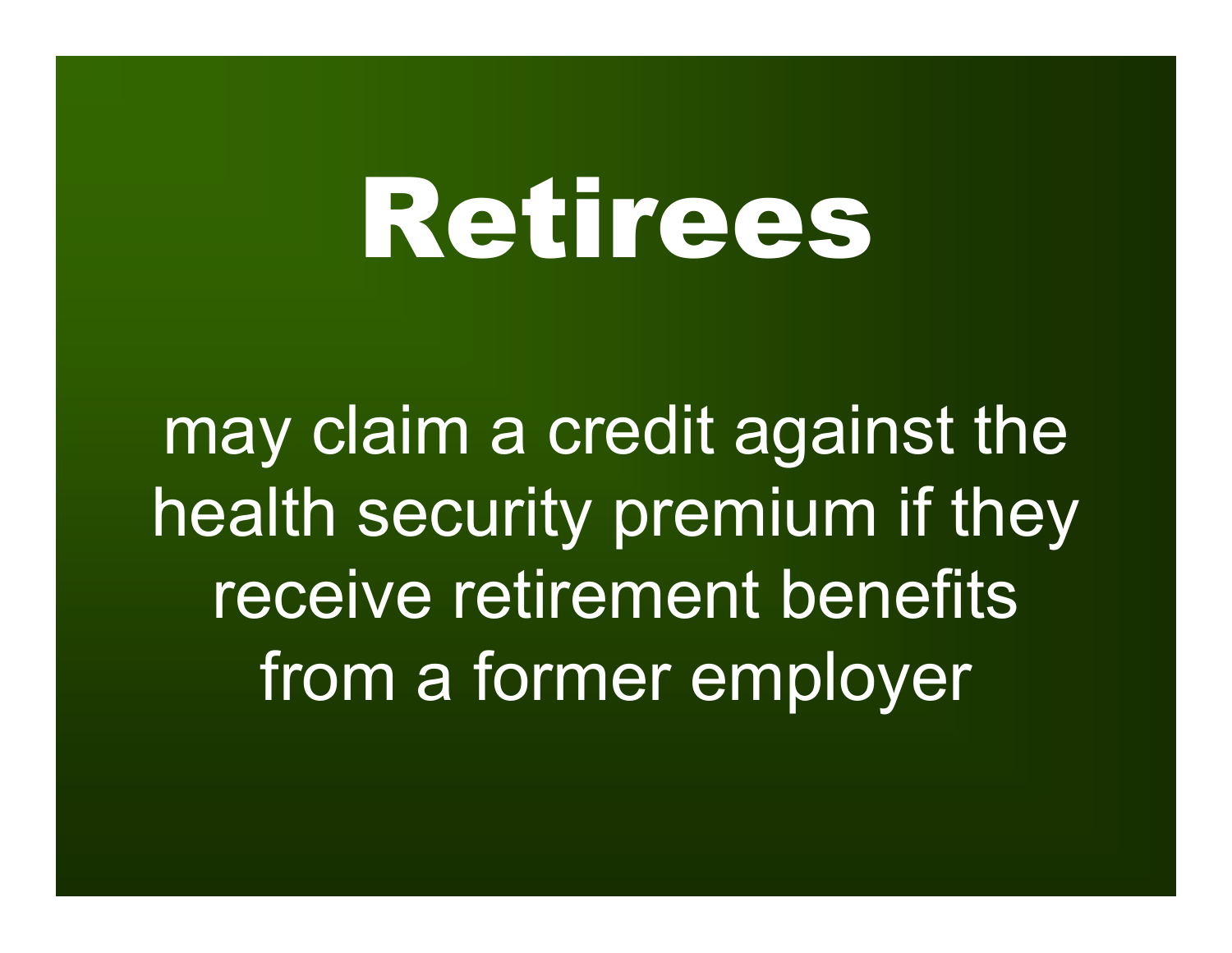#### **Licensed or Accredited Health Care Providers**

Choice of Compensation within the Medical Security Trust Plan fee-for-service or salary

**GPs free to choose practice settings Neighborhood Doctors Neighborhood Doctors**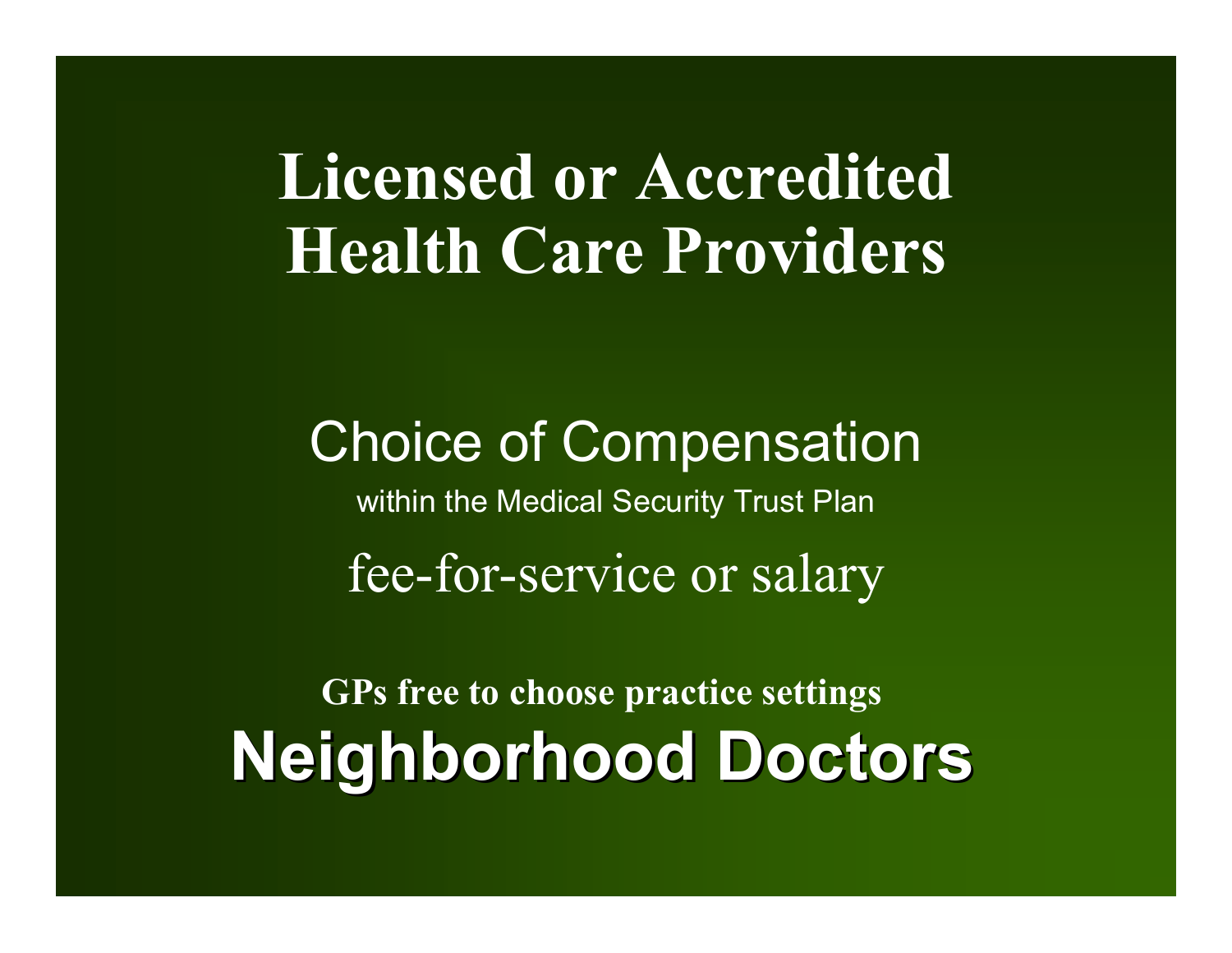#### **Licensed Providers**

delivering services outside *of the*  Medical Security Trust Plan

establish rates

charge patients for those services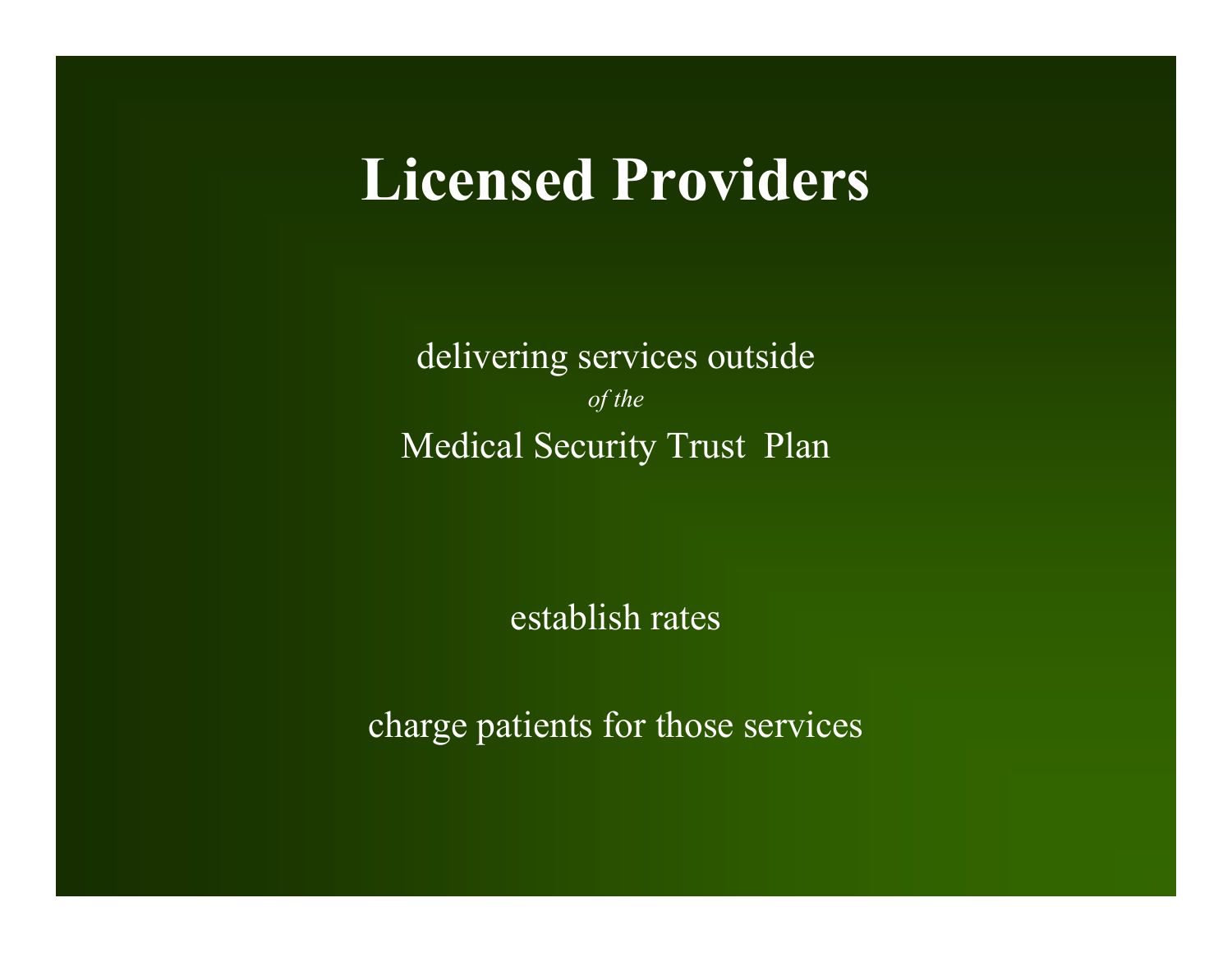### Safe Staffing of Nurses

Work no more than 12 hrs./day and 60 hrs./week

No temp agencies to fill nurse staffing shortages

Put more resources into orientation and ongoing education programs

Establish minimum nurse-to-patient ratios in all health care facilities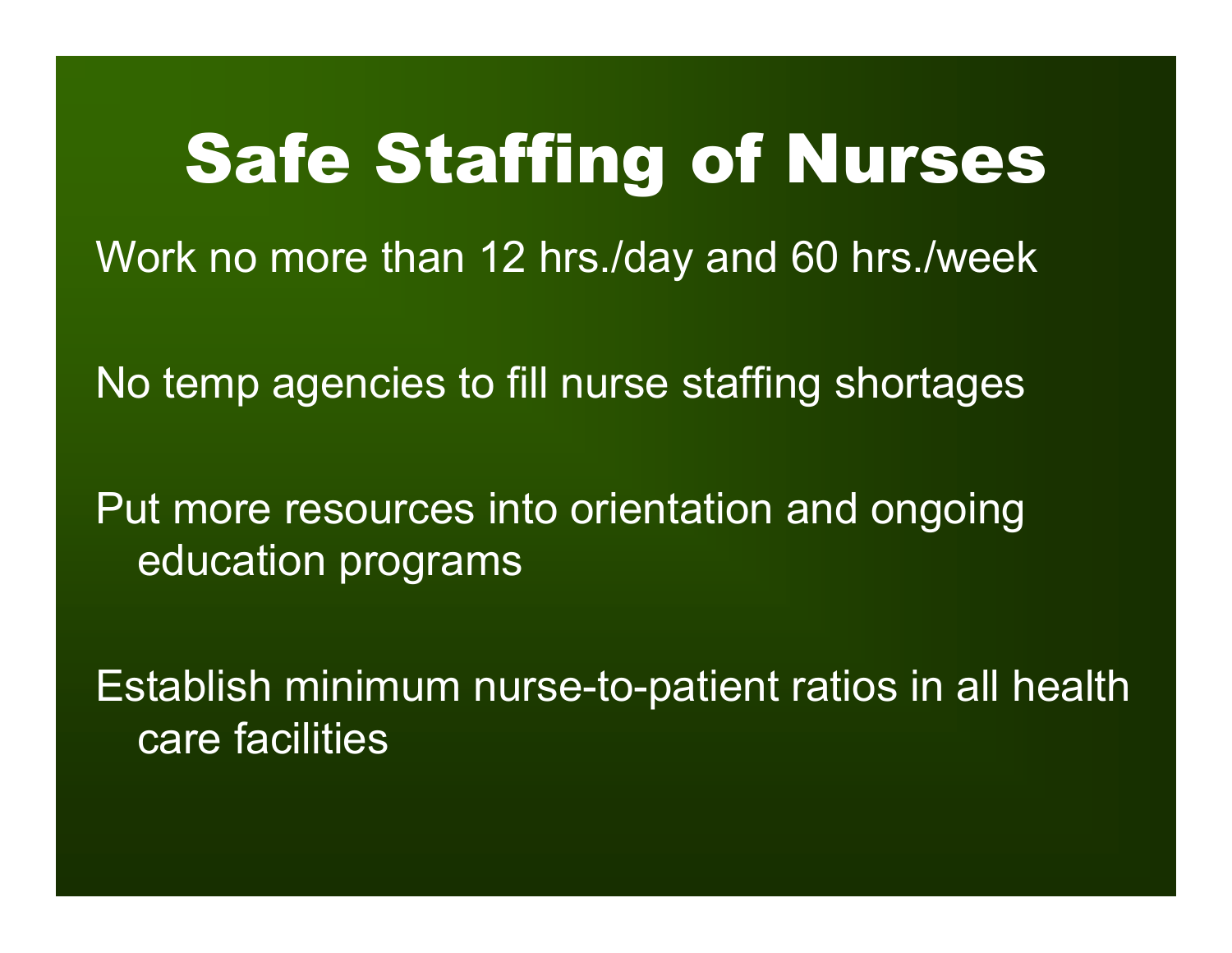## Enrollment

All eligible residents will have the right to health care including:

- frequent travelers
- •the disabled limited in mobility, hearing, or vision
- •those who cannot read
- and those who do not speak or write English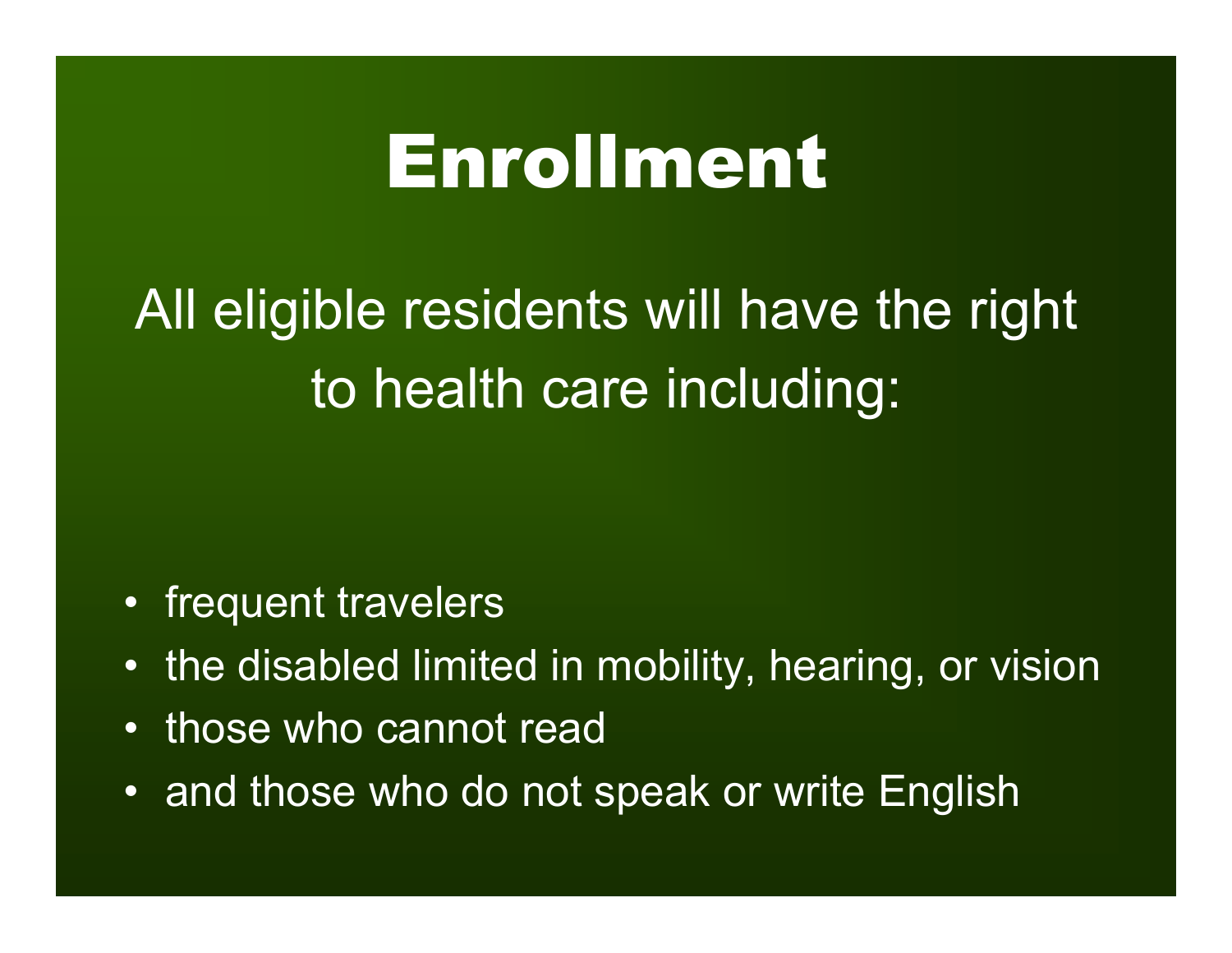Nothing in this plan shall preclude employees from receiving benefits available to them under a collective bargaining agreement or other employee-employer agreement that are superior to benefits in this plan.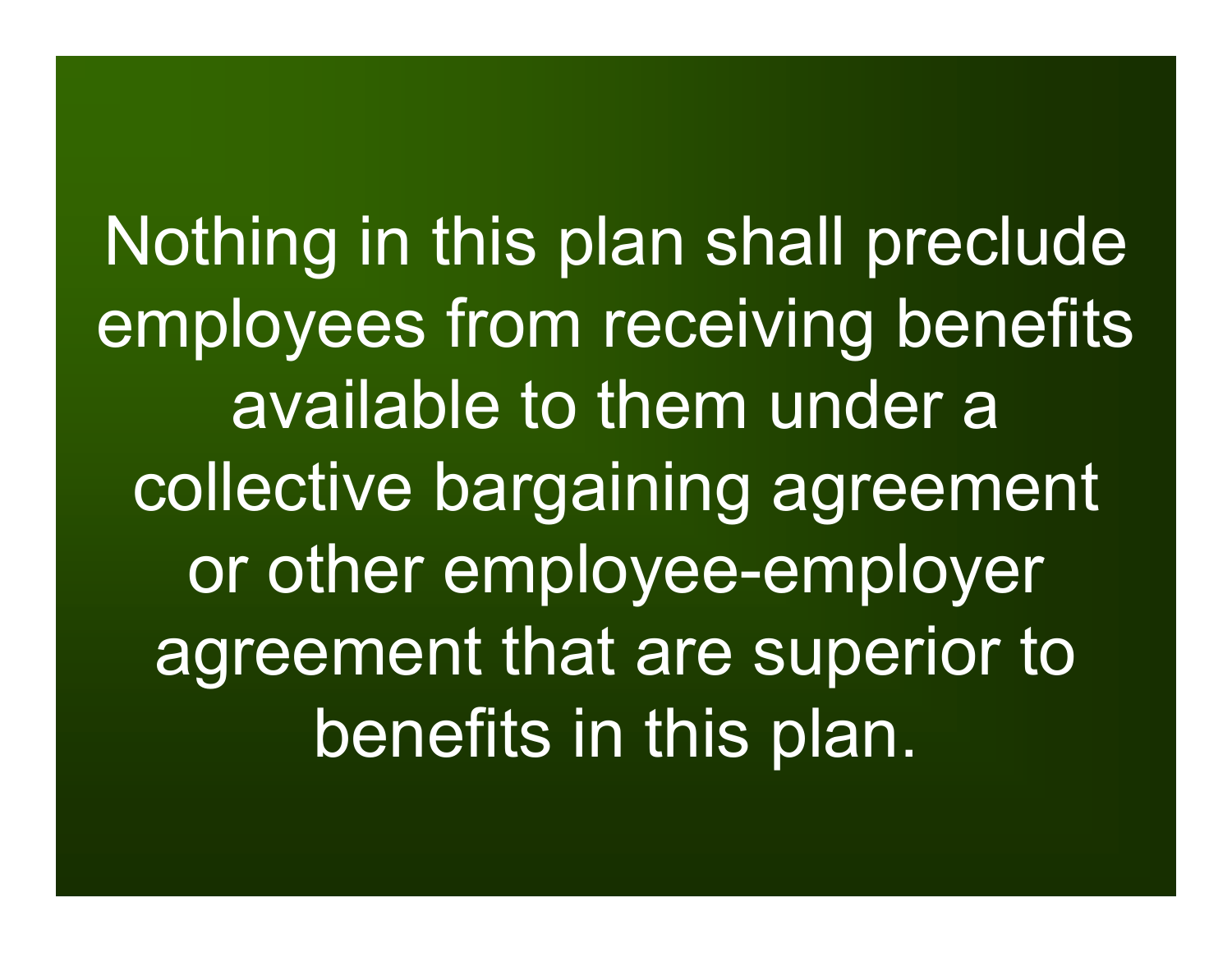No health care service plan contract or health insurance policy, except the Medical Security Trust Plan, may be sold that provides the same services.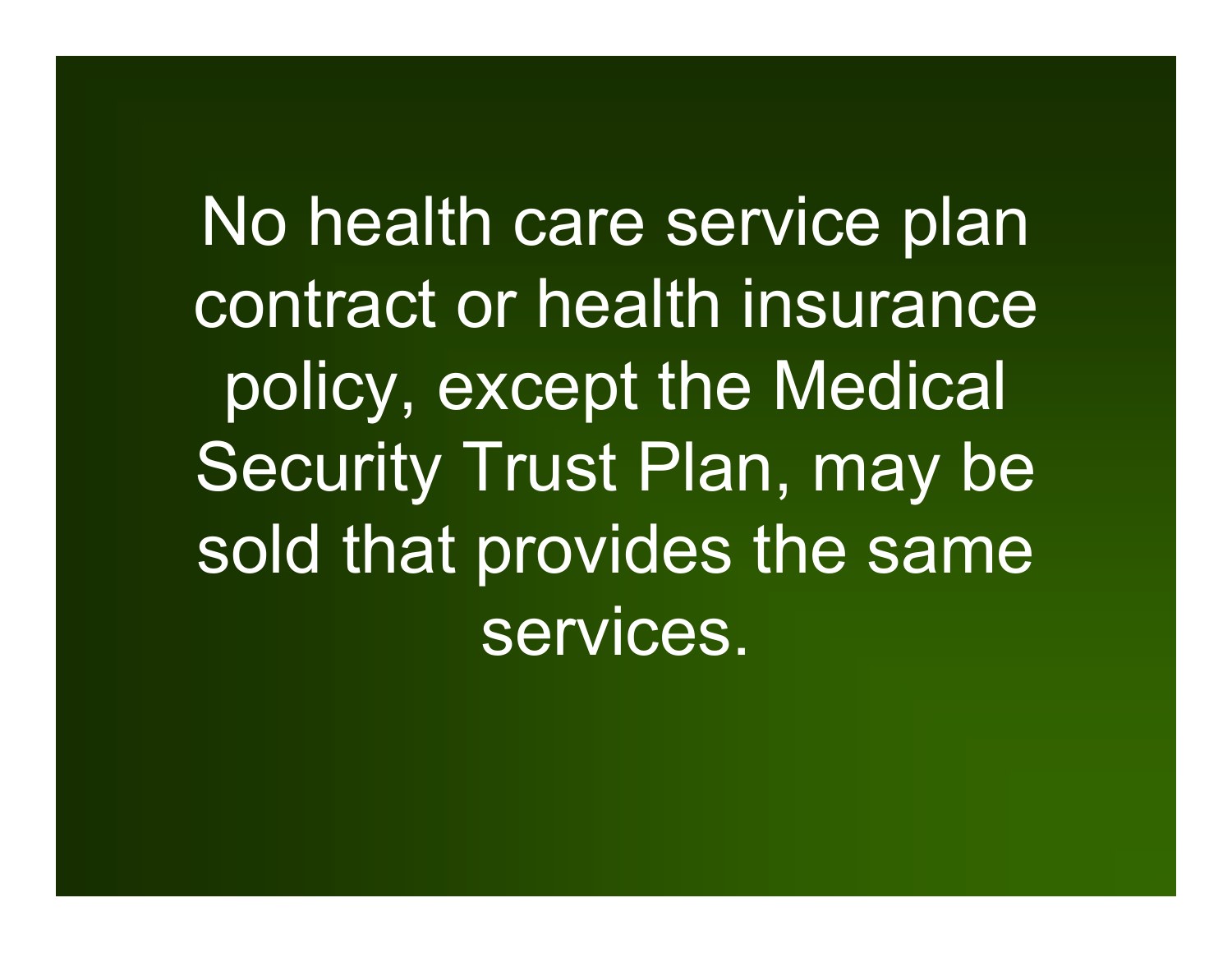### Electronic Claims *and* Payment System

- Interoperable between docs, hospitals, clinics, labs, pharmacies,etc.
- Access medical, billing information
- Prevent medical errors (adverse drug interactions)
- •Faster referrals
- Fewer delays in ordering tests, results
- Fewer errors in reporting
- Fewer redundant tests
- Automatic drug ordering / re-fills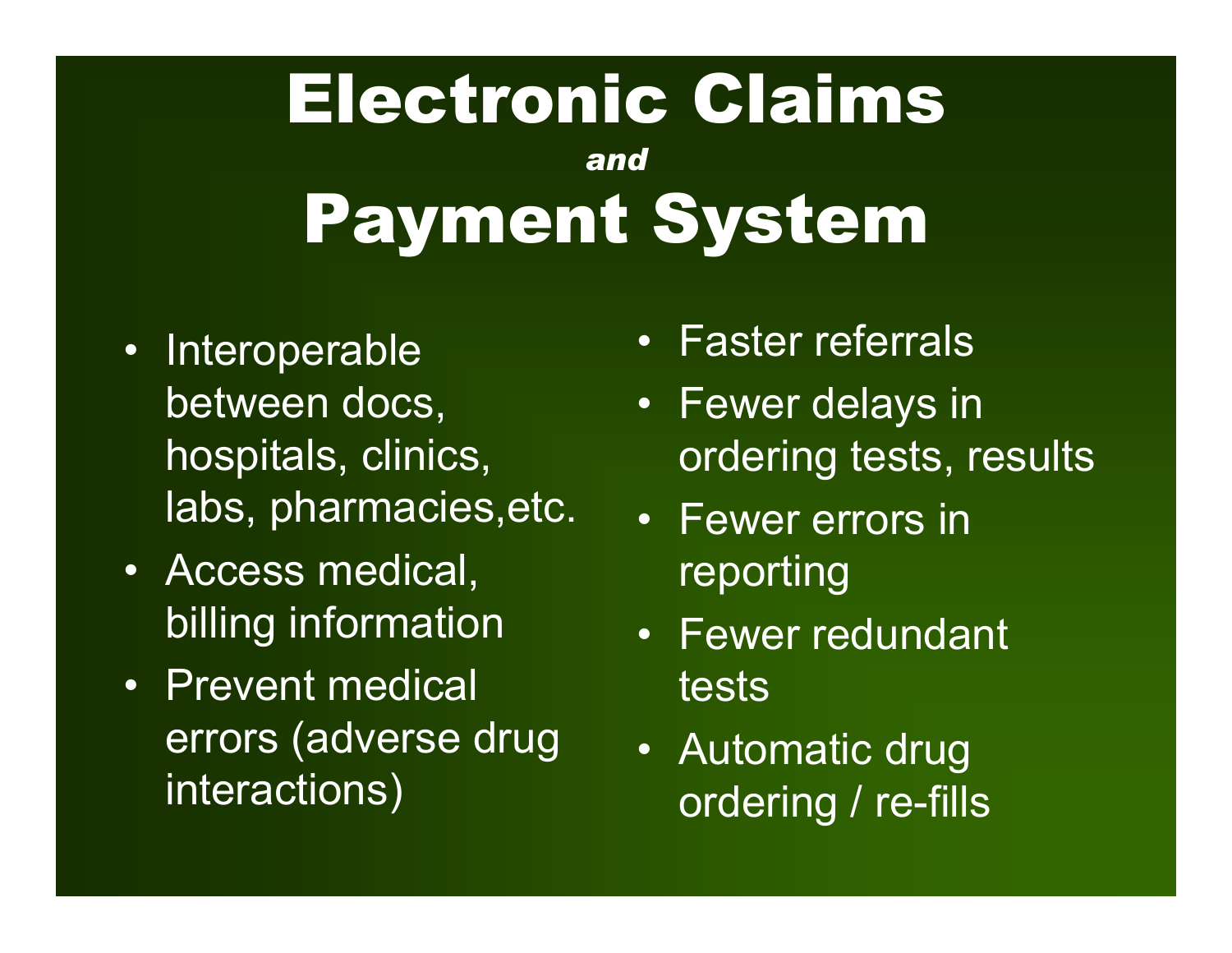# ONE PERSONAL CARD

# ONE PROCESSING SYSTEM

# ONE HEALTH PLAN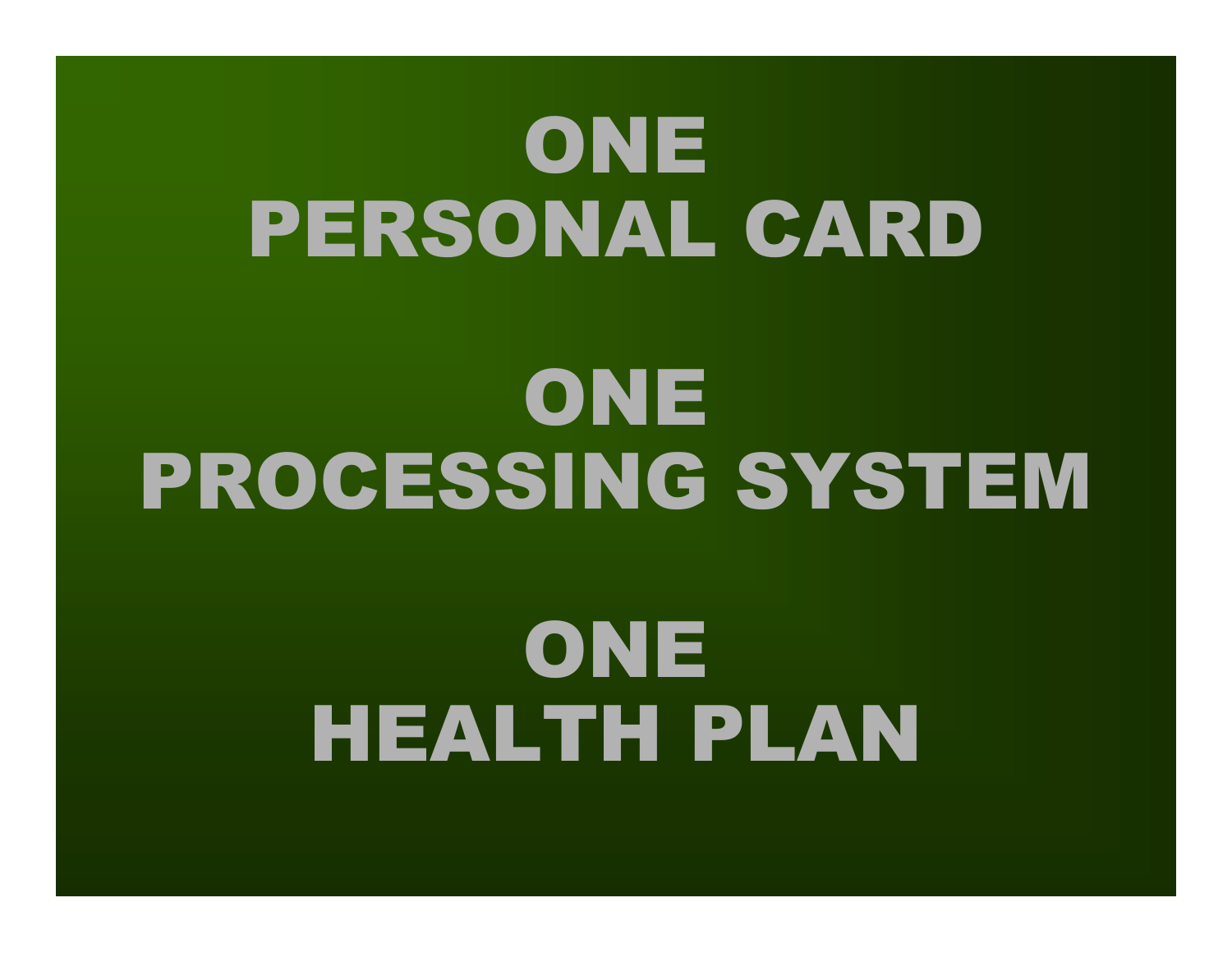# It's fair, practical *and*

guaranteed.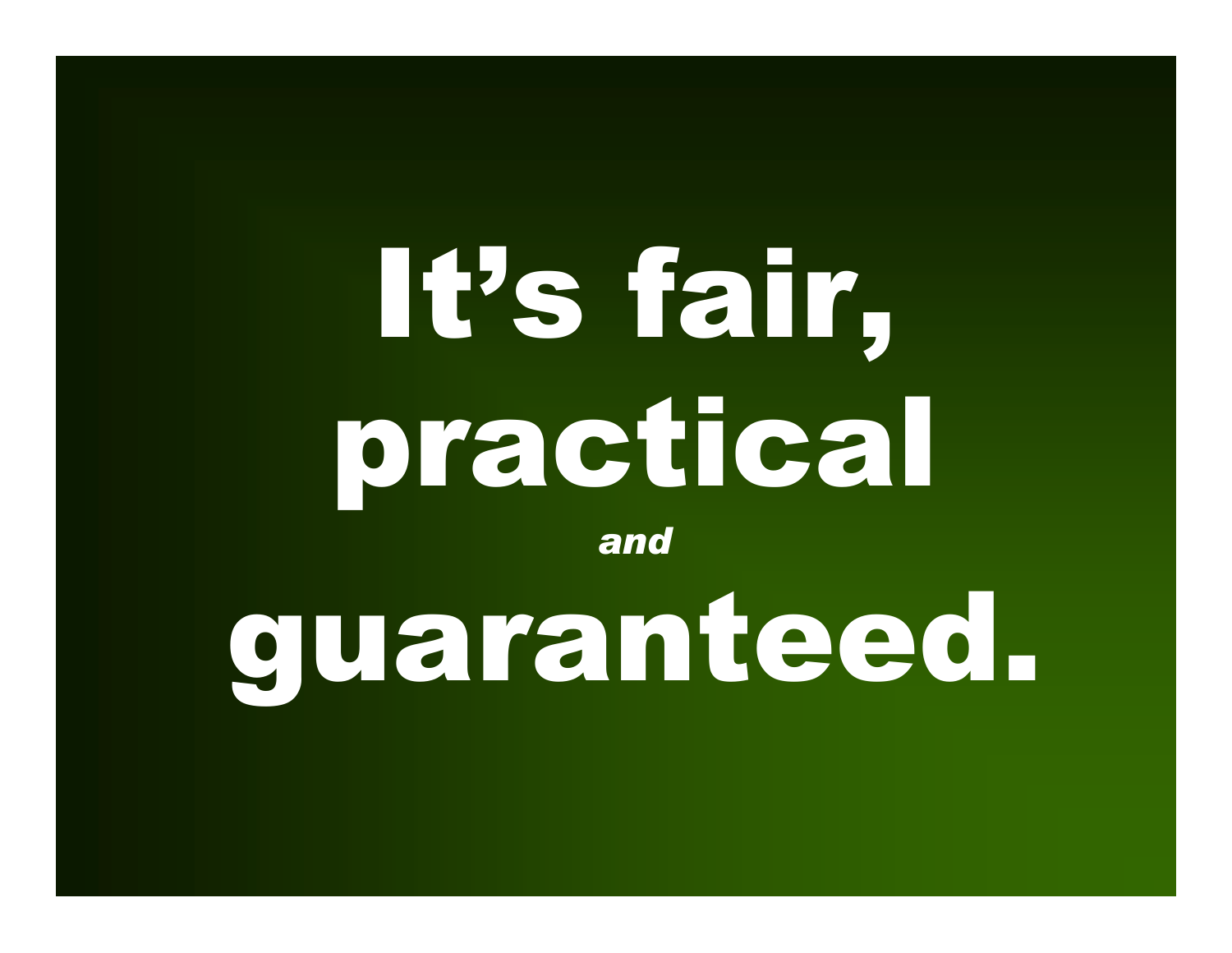This plan will cover everyone, anywhere, anytime for medical needs.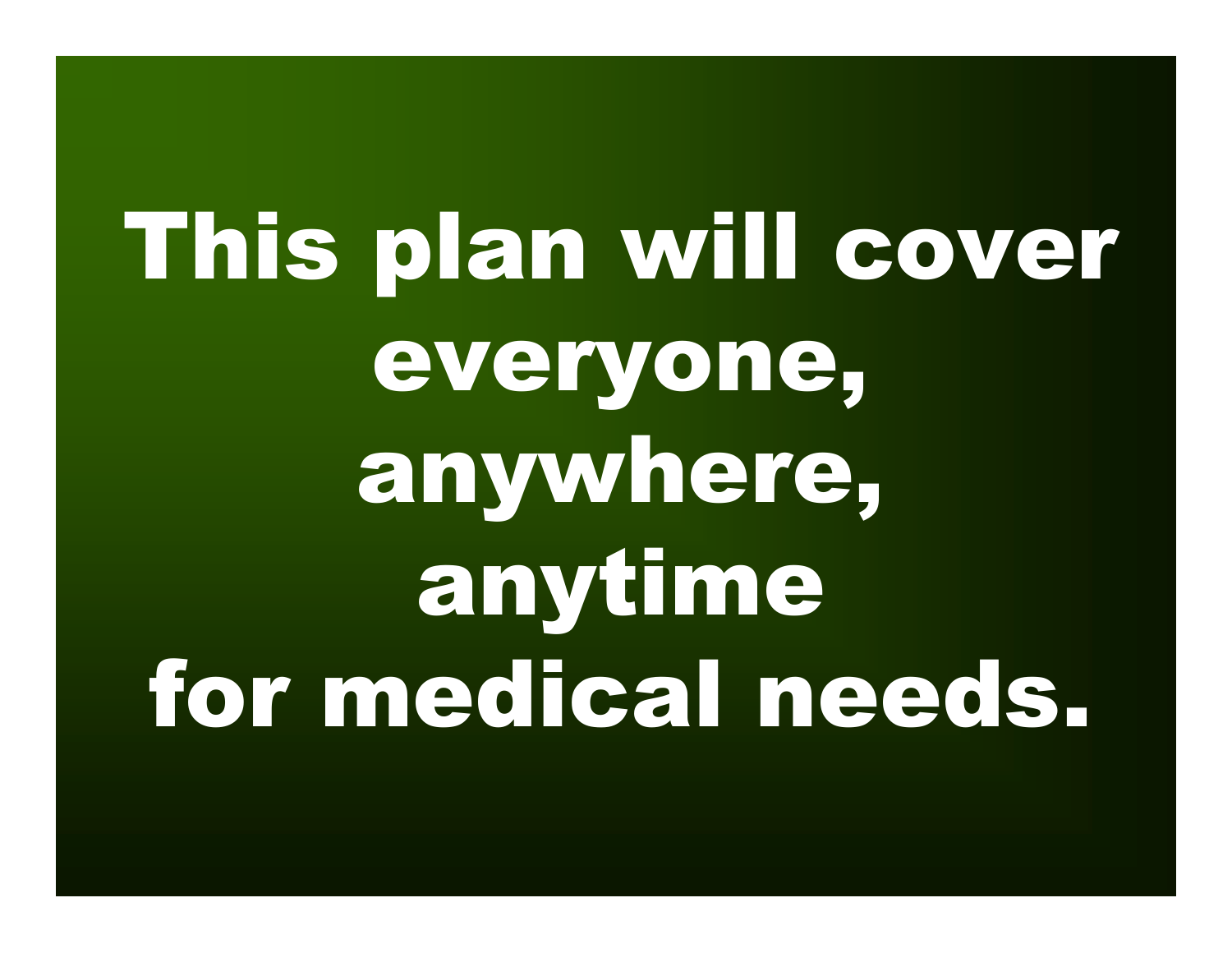# 

### HEALTH CARE FOR ALLWASHINGTON

www.healthcareforallwa.org

# FORM A LOCAL CHAPTER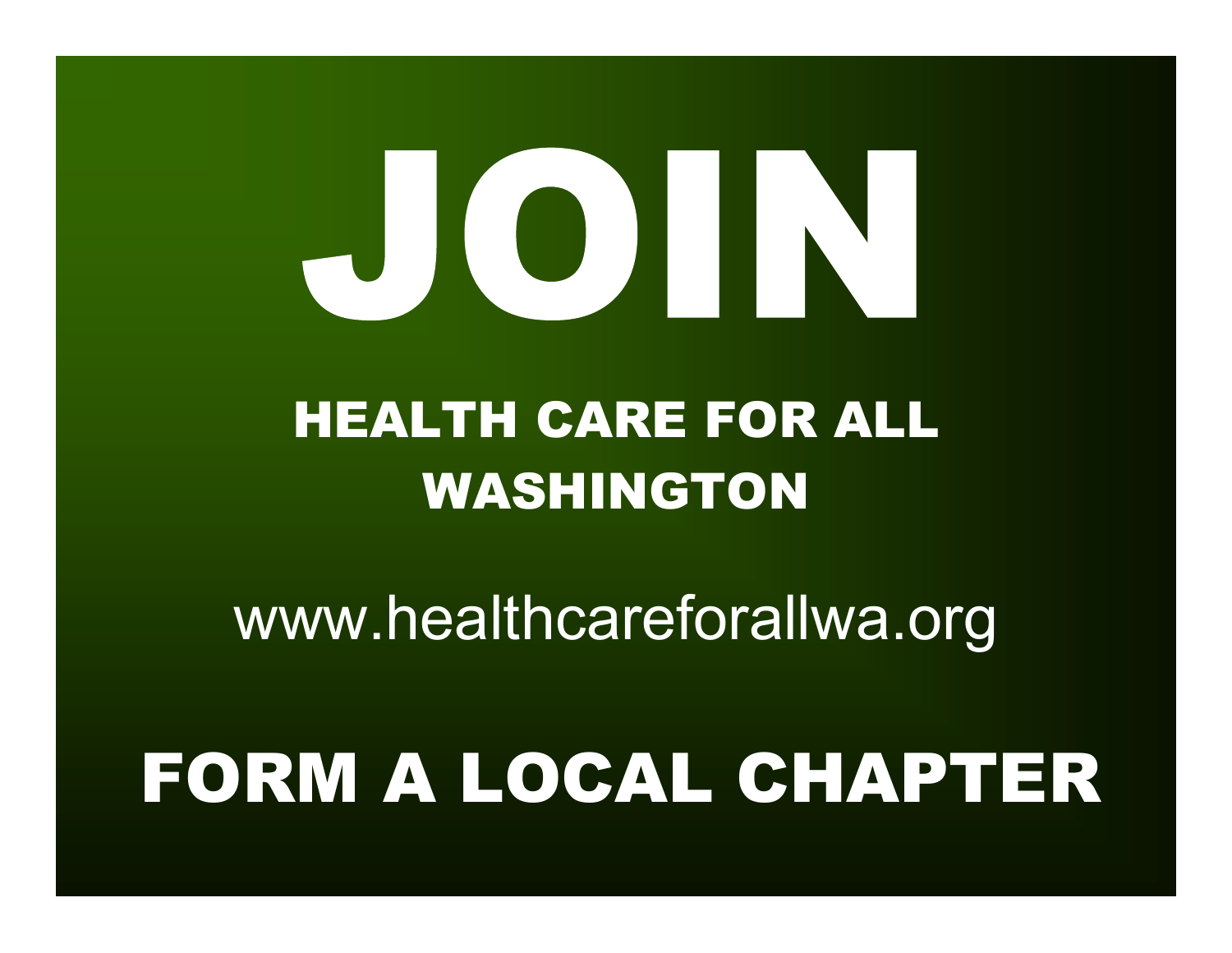# **Recommended Reading**

**Critical Condition: How Health Care in America Became Big Business & Bad Medicine** by Donald L. Barlett & James B. Steele

**The Truth about Drug Companies: How They Deceive Us and What to Do about It** by Marcia Angell, M.D.

**Bleeding the Patient: The Consequences of Corporate Health Care** by David Himmelstein, M.D., Steffie Woolhandler, M.D., M.P.H, with Ida Hellander, M.D.

**Health Care Meltdown: Confronting the Myths and Fixing Our Failing System** By Bob LeBow, M.D., M.P.H

**Falling through the Safety Net: Americans without Health Insurance** By John Geyman, M.D.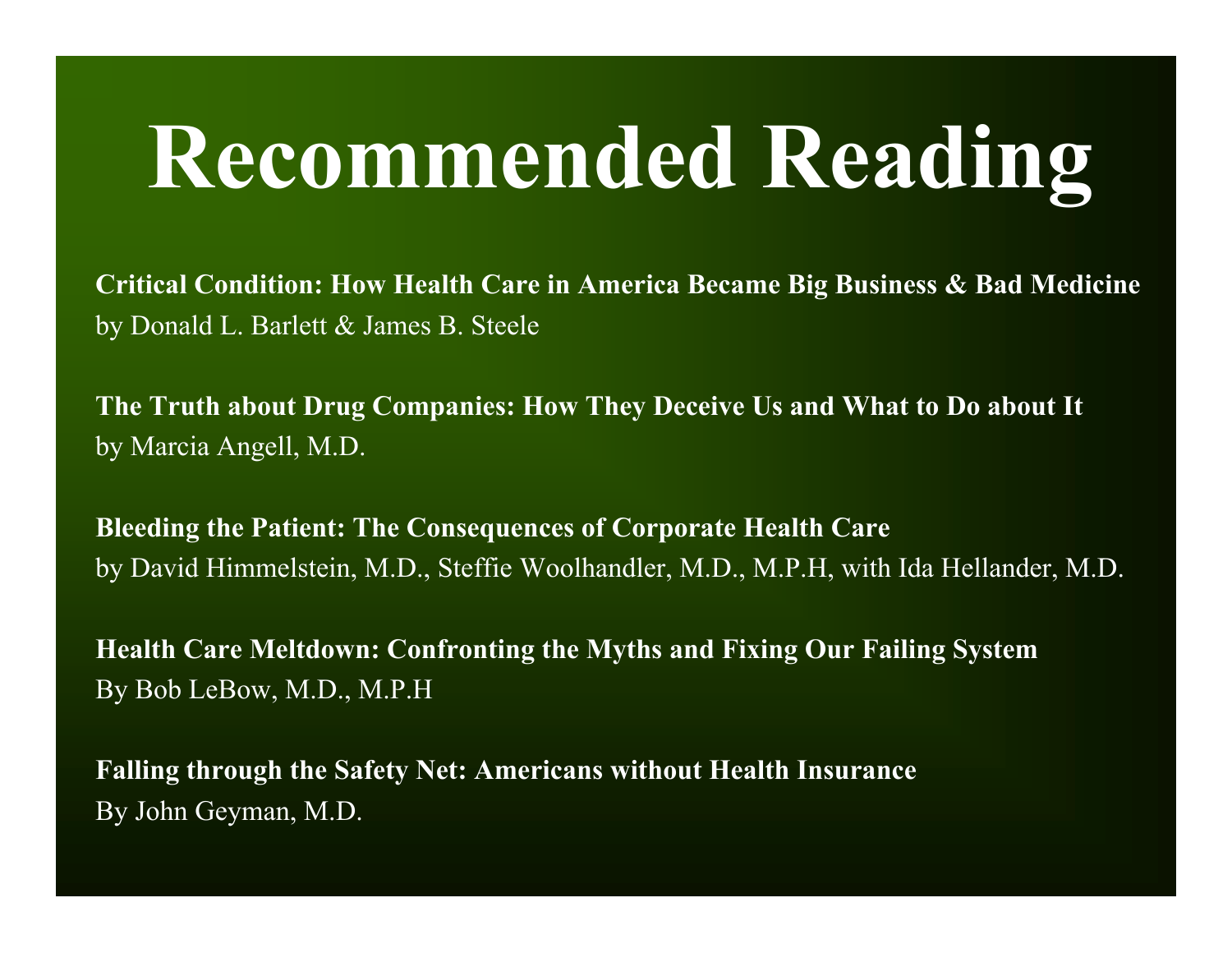#### This presentation of "**A Portrait of Our Sisyphean Health Care System"** *and* **"A Working Plan** *for a* **Rational and Humane Health Care System"** was prepared and presented by

## Larry Kalb

Member, Executive Board: Health Care for All – Washington Chair, Washington State Progressive Caucus – Democratic Party National Member of the Universal Health Care Task Force – Progressive Democrats of America Chair, Whatcom County Democratic Party Health Care Committee National Delegate for Bill Bradley - 2000 Democratic Convention, Los Angeles National Delegate for Dennis Kucinich - 2004 Democratic Convention, Los Angeles Proud Dad of Two Sons, Wanderlust Son of Retired Parents, Tall Brother of Shorter Siblings

> Former Professional Technical French and German to American TranslatorFinance Assistant for a Local Public Transportation Authority